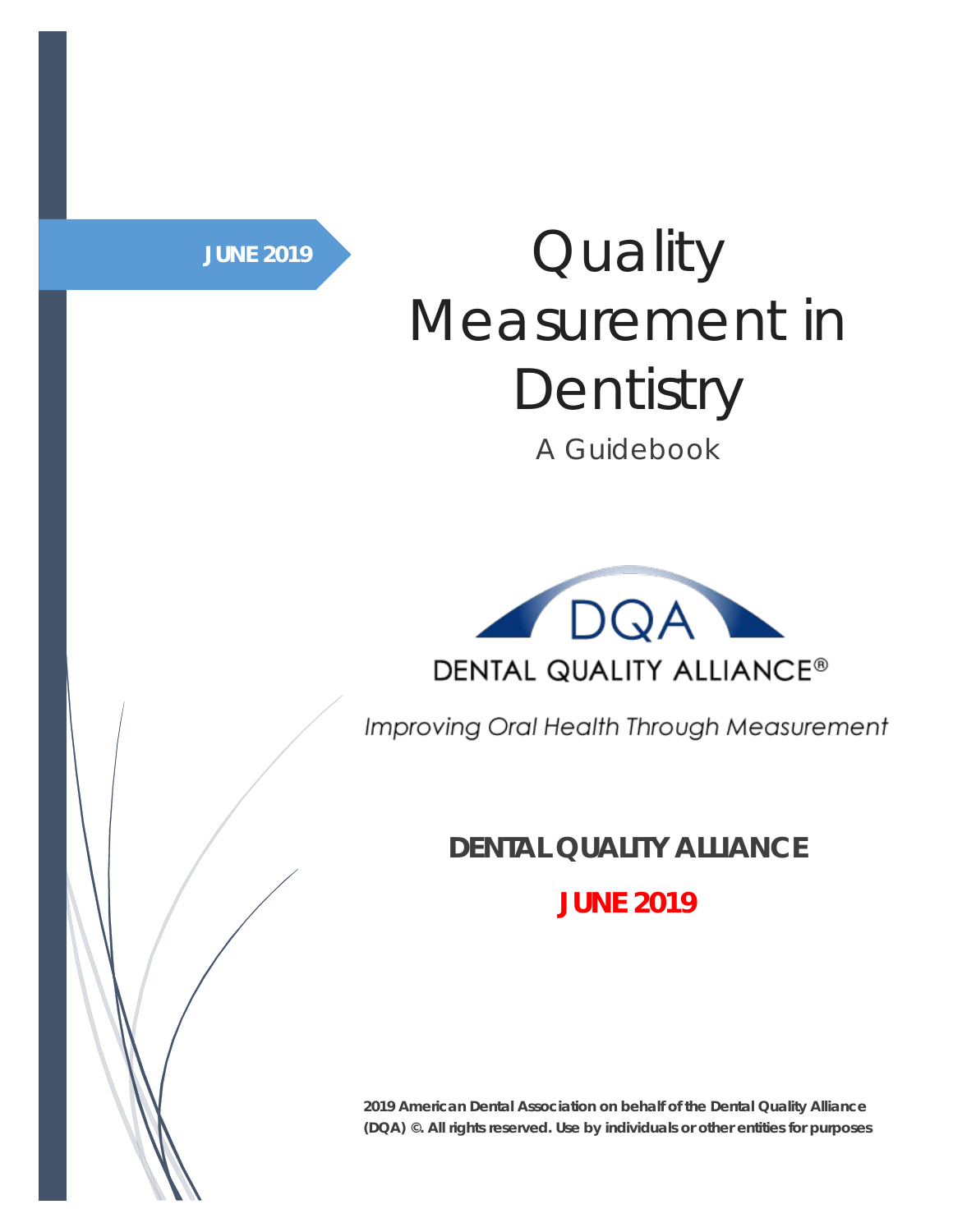#### **Purpose**

This Guidebook was developed by the DQA Education Committee and serves as the basis for developing standardized messages regarding performance and quality measurement in dentistry. It can be used as a source document by those developing messages, resources, and tools to educate various audiences about quality measures.

For more information on the DQA, please access www.ada.org/dqa or contact dqa@ada.org.

# **Table of Contents**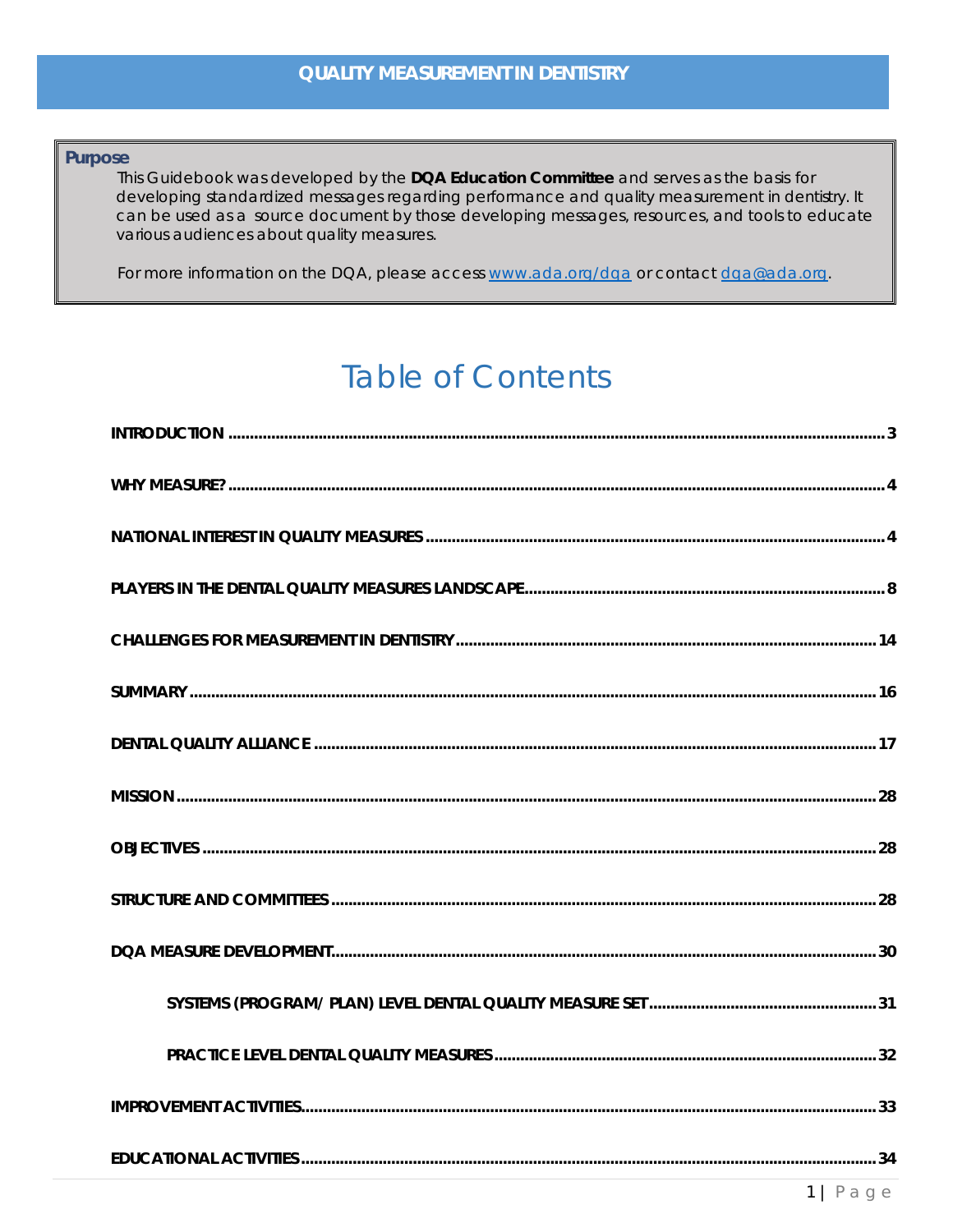| INSTITUTE FOR HEALTHCARE IMPROVEMENT (IHI) MODEL FOR IMPROVEMENT  43 |     |
|----------------------------------------------------------------------|-----|
|                                                                      |     |
|                                                                      |     |
|                                                                      |     |
|                                                                      |     |
|                                                                      |     |
| APPENDIX E: COMMONLY USED ACRONYMS                                   | -61 |
|                                                                      |     |
|                                                                      |     |
|                                                                      |     |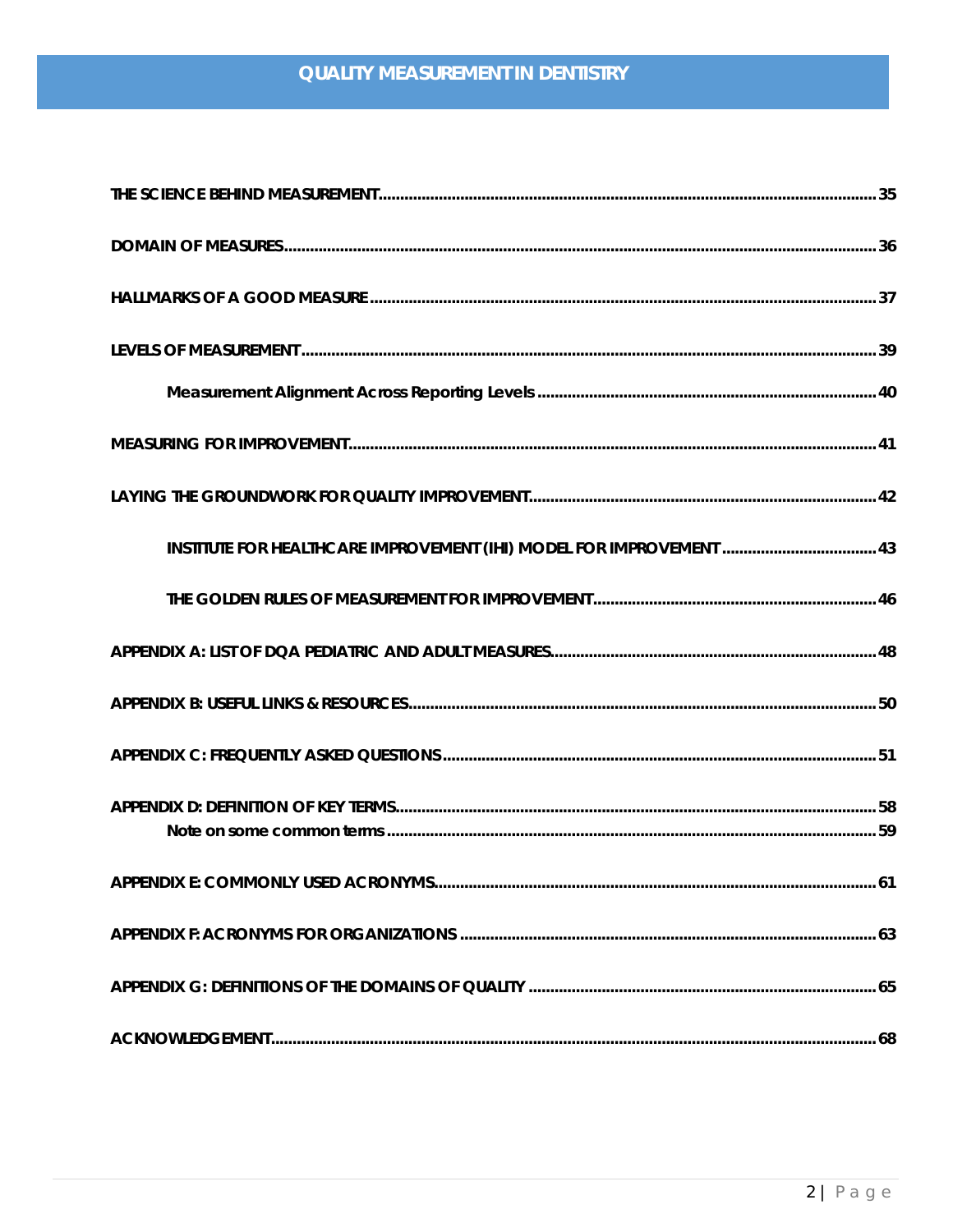### INTRODUCTION

<span id="page-3-0"></span>Continuing rises in national expenditures on healthcare have created an urgent need to accurately assess quality and efficiency of care. Establishing measures to identify and monitor innovative strategies to reduce incidence of oral disease, while simultaneously improving effectiveness and efficiency of care through a focus on prevention, is an important national priority. Data for measurement can be obtained from administrative sources (encounters and claims), patient records, and surveys. In dentistry, data gets routinely collected through the claims process. Such data are currently proprietary to the payers, who use it to make policy decisions, conduct research, and increasingly to provide performance and quality measurement information to providers, employers, and consumers. Although measuring the health status of a patient based on clinical records is best predictive of quality, given the lack of standardized dental information systems to document clinical records, administrative and claims data remain the only data that can be aggregated in dentistry today. The ultimate goal of self-evaluation by the profession is to improve oral health and must be undertaken in a collaborative manner by all stakeholders in the dental profession.

The dental profession has a vested interest and activity in self-evaluation, quality assessment, and performance management. Health entities outside of dentistry are now developing programmatic indicators for defining and measuring quality. Group practices, commercial payers, and other dental stakeholder groups are building quality dashboards to address the different utilization and cost parameters in quality measurement. Paramount measures of self-evaluation are needed nationally to assure the quality of oral health care delivery and the appropriateness of the evaluation.

To that end, the Dental Quality Alliance (DQA) has assumed the leadership role in the dental profession through the active collaboration of its many and diverse partners representing its communities of interest within and outside the profession.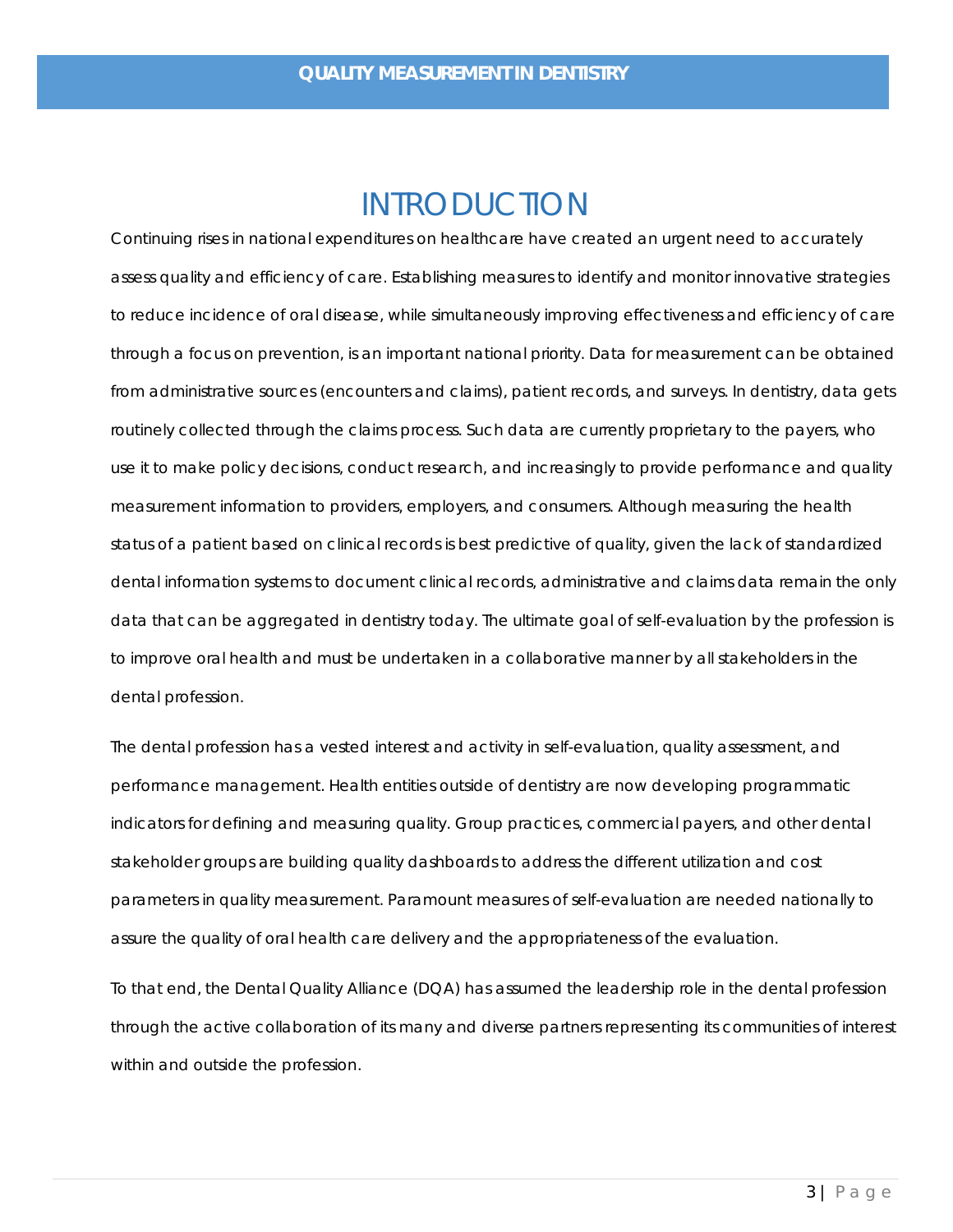### <span id="page-4-2"></span>WHY MEASURE?

<span id="page-4-0"></span>Healthcare providers work hard to deliver skilled, thoughtful care. Measures pave the way for providers, showing where systems are breaking down and where they are succeeding to help patients get and stay well.[1](#page-4-3) Measurement forms the basis of evaluation and has become one of the foundations of current efforts to improve healthcare quality. Performance measures are tools to assess healthcare against recognized standards and are of importance to providers, patients, payers and policy makers. Quality measures drive improvement by allowing healthcare providers to review their own performance and make adjustments, share successes and probe for causes when progress comes up short- all on the road to improved patient health outcomes. Quality measures allow us to quantify the care provided to patients and gauge how improvement activities are indeed improving care or outcomes for certain conditions in various settings or during a specific timeframe[.1](#page-4-2) When used in healthcare practice or performance improvement activities, measures help determine how well care is provided for certain aspects of care, for certain conditions, or for various populations or communities.<sup>1</sup> There are many forms and functions of measures. Their common feature is that they seek to improve healthcare outcomes by improving quality of care.

## NATIONAL INTEREST IN QUALITY MEASURES

<span id="page-4-1"></span>As national expenditures on healthcare continue to rise, the need to accurately assess quality and efficiency of care has become more meaningful. The science of measuring healthcare performance has made enormous progress over the last decade, and it continues to evolve. Studies have documented treatment reporting variations across providers, care settings, and

<span id="page-4-3"></span><sup>&</sup>lt;sup>1</sup> National Quality Forum. Retrieved from **The ABCs of Measurement** on April 2<sup>nd</sup>, 2019.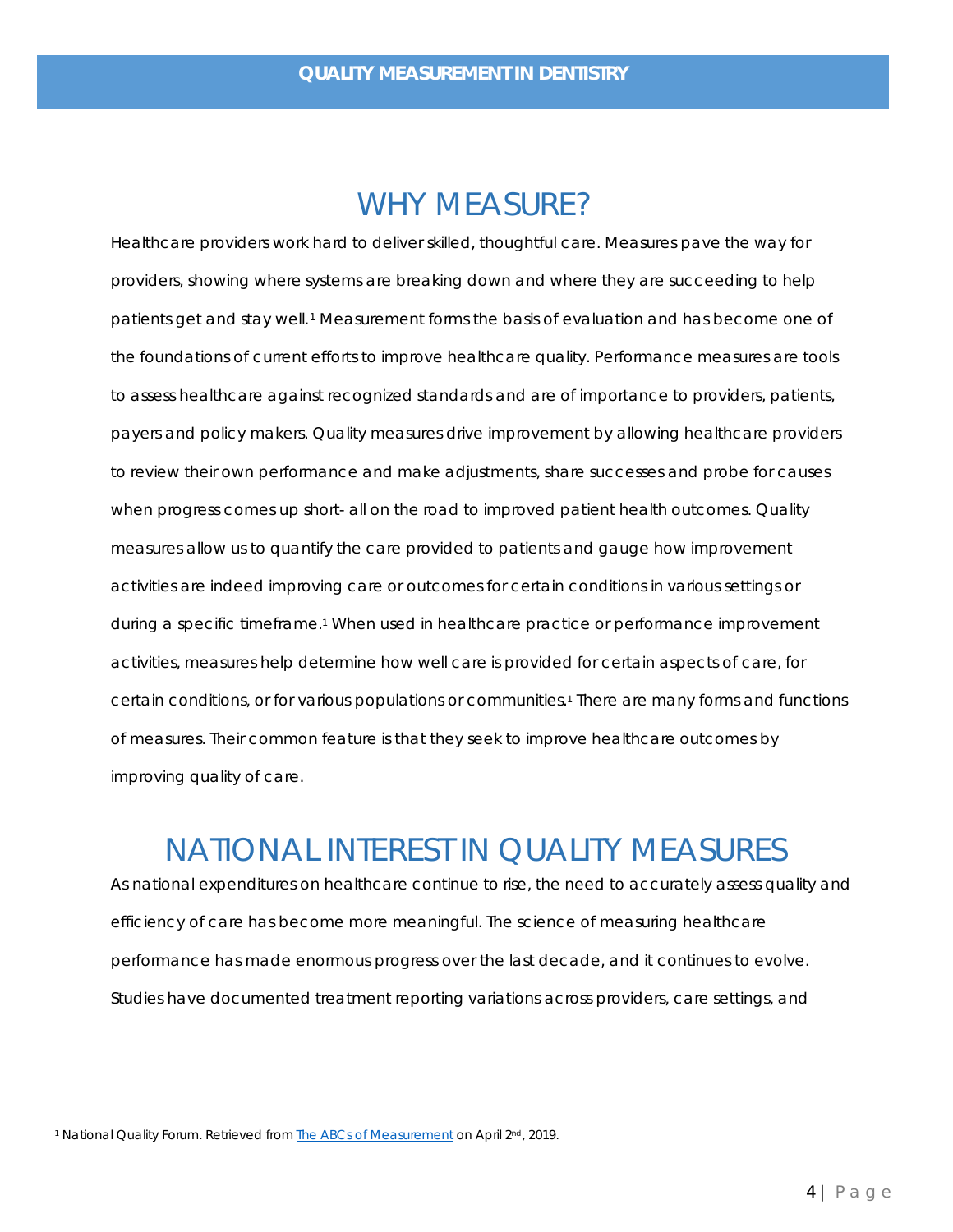geographic regions.  $2, 3, 4, 5, 6, 7$  $2, 3, 4, 5, 6, 7$  $2, 3, 4, 5, 6, 7$  $2, 3, 4, 5, 6, 7$  $2, 3, 4, 5, 6, 7$  $2, 3, 4, 5, 6, 7$  $2, 3, 4, 5, 6, 7$  $2, 3, 4, 5, 6, 7$  $2, 3, 4, 5, 6, 7$  $2, 3, 4, 5, 6, 7$  $2, 3, 4, 5, 6, 7$  Measuring the quality of healthcare and using those measurements to promote improvements in the delivery of care are now commonplace. $8<sup>8</sup>$  $8<sup>8</sup>$ 

Faced with a national need for change, an Institute of Medicine (IOM) Committee on the Quality of Health Care in America released several reports to address quality improvement. One report, *Crossing the Quality Chasm* (2001) focuses more broadly on how the health system can be reinvented to foster innovation and improve the delivery of care. Toward this goal, the committee defined six important aims for quality improvement: safe, timely, equitable, efficient, effective and patient-centered.<sup>[9](#page-5-7)</sup>

- *Safe* avoiding injuries to patients from the care that is intended to help them.
- **Timely** reducing waits and sometimes harmful delays for both those who receive and those who give care.
- *Effective* providing services based on scientific knowledge to all who could benefit and refraining from providing services to those not likely to benefit (avoiding underuse and overuse, respectively).
- *Efficient* avoiding waste, including waste of equipment, supplies, ideas, or energy.

<span id="page-5-0"></span><sup>2</sup> Shugars DA, Bader JD. Cost implications of differences in dentists' restorative treatment decisions. J Public Health Dent. 1996 Summer;56(4):219-22.

<span id="page-5-1"></span><sup>3</sup> Shugars DA, Hayden WJ Jr, Crall JJ, et al. Variation in the use of crowns and their alternatives. J Dent Educ. 1997 Jan;61(1):22-8.

<span id="page-5-2"></span><sup>4</sup> Bader JD, Shugars DA. Variation in dentists' clinical decisions. J Public Health Dent.1995 Summer;55(3):181-8.

<span id="page-5-3"></span><sup>5</sup> [Quality of Care for Children in Medicaid and CHIP: Findings from the 2017 Child Core Set.](https://www.medicaid.gov/medicaid/quality-of-care/downloads/performance-measurement/2018-child-chart-pack.pdf) September 2018.

<span id="page-5-4"></span><sup>6</sup> Okunseri C, Szabo A, Garcia RI, et al. Provision of fluoride varnish treatment by medical and dental care providers: variation by race/ethnicity and levels of urban influence. J Public Health Dent. 2010 Summer;70(3):211-9.

<span id="page-5-5"></span><sup>7</sup> Kateeb ET1, Warren JJ, Gaeth GJ, Momany ET, Damiano PC[. Understanding Pediatric Dentists' Dental Caries Management Treatment](https://www.ncbi.nlm.nih.gov/pubmed/28879239)  [Decisions: A Conjoint Experiment.](https://www.ncbi.nlm.nih.gov/pubmed/28879239) JDR Clin Trans Res. 2016 Apr;1(1):86-94. doi: 10.1177/2380084416636589. Epub 2016 Feb 29.

<span id="page-5-6"></span><sup>8</sup> Chassin MR, Loeb JM, Schmaltz SP, et al. "Accountability Measures - Using Measurement to Promote Quality Improvement." The New England Journal of Medicine (2010): 683-88. Print.

<span id="page-5-7"></span><sup>9</sup> Institute of Medicine (IOM). Crossing the Quality Chasm: A New Health System for the 21st Century. Washington, D.C: National Academy Press; 2001.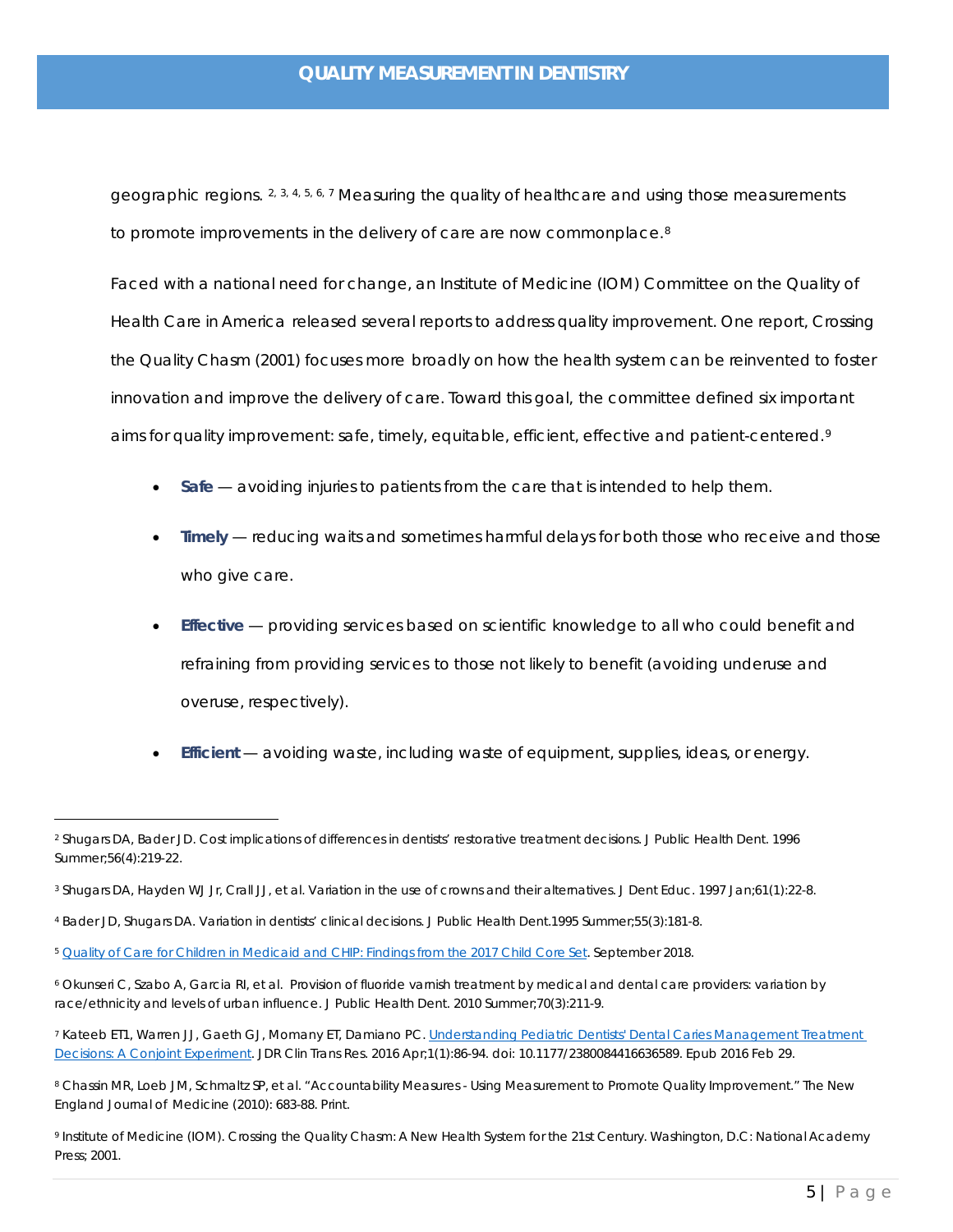- *Equitable* providing care that does not vary in quality because of personal characteristics such as gender, ethnicity, geographic location, and socioeconomic status.
- *Patient-centered* providing care that is respectful of and responsive to individual patient preferences, needs, and values and ensuring that patient values guide all clinical decisions.



Evolving regulatory priorities of the Centers for Medicare and Medicaid Services (CMS), the leading agency within the Department of Health and Human Services (DHHS), clearly prioritize the need to prove and measure improvements in the quality of health care in both the public and private sectors. Following the IOM's reports, several legislative and regulatory actions have promoted the national interest on quality issues. These include:

#### **[The Affordable Care Act \(National Quality Strategy\)](https://www.ahrq.gov/workingforquality/about/index.html)**

*The Affordable Care Act required HHS to establish a National Strategy for Quality Improvement in Health Care (the National Quality Strategy) that pursues three broad aims including better care, healthy people/healthy communities and affordable care. These aims are used to guide and assess local, state, and national efforts to improve health and the quality of healthcare.* **[HHS Strategic Plan FY 2018-2022 \(HHS Strategy\)](https://www.hhs.gov/about/strategic-plan/overview/index.html#overview)**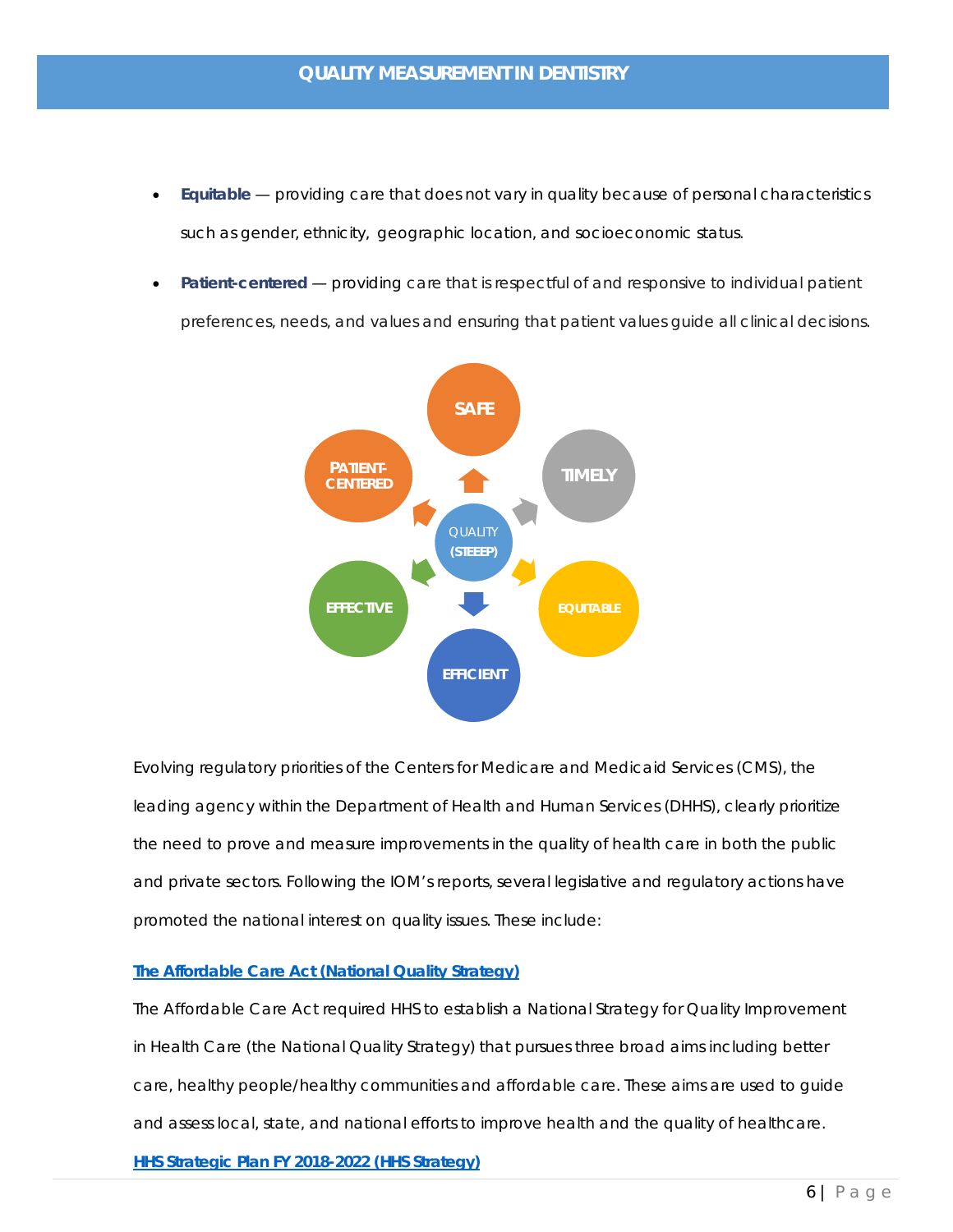*HHS Strategic Plan 2018-2022 identifies 5 strategic goals and 20 strategic objectives that focus on the major functions of HHS and outcomes the Department aims to achieve that include emphasis on reformation and modernization of the healthcare system, accountability for promoting healthier lifestyle for the population; economy and social wellbeing of the population while promoting and fostering advances in science and effective, efficient management and stewardship. The full HHS Strategic Plan for FY 2018-2022 is located [here.](https://www.hhs.gov/about/strategic-plan/index.html)* 

#### **[MACRA](https://www.cms.gov/medicare/quality-initiatives-patient-assessment-instruments/value-based-programs/macra-mips-and-apms/macra-mips-and-apms.html)**

*The Medicare Access and CHIP Reauthorization Act of 2015 (MACRA) is a bipartisan legislation*  signed into law on April 16, 2015. MACRA created the Quality Payment Program. This legislation *repealed the sustainable growth rate (SGR) formula that calculated payment cuts for physicians and created a new framework for rewarding physicians for providing higher quality care by establishing alternative payment mechanisms for providers that placed value over volume.* **[HiTECH Act \(Health Information Technology for Economic and Clinical Health Act\)](https://www.hhs.gov/hipaa/for-professionals/special-topics/hitech-act-enforcement-interim-final-rule/index.html)**

*The HITECH Act ushered in the era of the adoption and meaningful use of health information technology by addressing the privacy and security concerns associated with the electronic transmission of health information.*

Passage of the Affordable Care Act (ACA) in 2010 has emphasized the importance of the Triple Aim and is shifting the focus from volume-based reimbursement to payment models that emphasize quality and value. The National Quality Strategy (NQS) was developed as part of the ACA to "improve the delivery of health care services, patient health outcomes, and population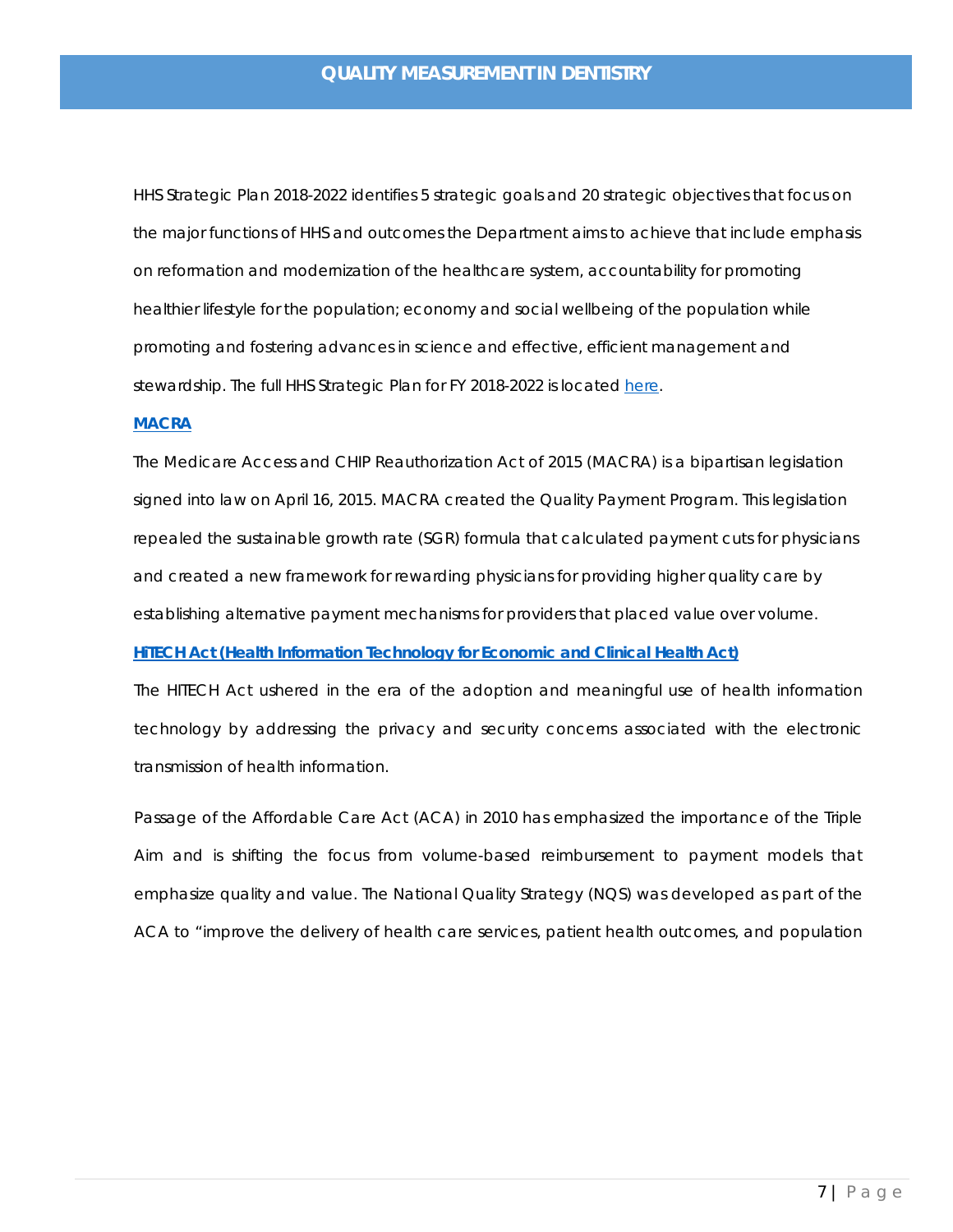health." <sup>[10](#page-8-1)</sup> A central goal of the NQS is to build a consensus on how to measure quality so that stakeholders can align their efforts for maximum results by improving the overall quality of care, improving the health of the population and communities and making healthcare more affordable. The strategy also established six priority areas to help focus efforts by public and private partners. These priorities fall under the domains of **patient and family engagement, patient safety, effective communication and care coordination, population and public health, efficient use of healthcare resources, and clinical processes/effectiveness.**[11](#page-8-2) There is significant movement among the federal agencies to align with the NQS.

# <span id="page-8-0"></span>PLAYERS IN THE DENTAL QUALITY MEASURES **LANDSCAPE**

The terms "quality measures" and "performance measurement" have been largely elusive in dentistry. IOM defines "quality of care" as "the degree to which healthcare services for individuals and populations increase the likelihood of desired health outcomes and are consistent with current professional knowledge".[12](#page-8-3) IOM reports have identified a lack of quality

 $\ddot{ }$ 

<span id="page-8-1"></span><sup>&</sup>lt;sup>10</sup> National Quality Strategy. [http://www.ahrq.gov/workingforquality/.](http://www.ahrq.gov/workingforquality/) Accessed 2019.

<span id="page-8-2"></span><sup>11</sup> About the National Quality Strategy. Content last reviewed March 2017. Agency for Healthcare Research and Quality, Rockville, MD. <http://www.ahrq.gov/workingforquality/about/index.html>

<span id="page-8-3"></span><sup>12</sup> Institute of Medicine, 2001; Lohr & Committee to Design a Strategy for Quality Review and Assurance in Medicare, 1990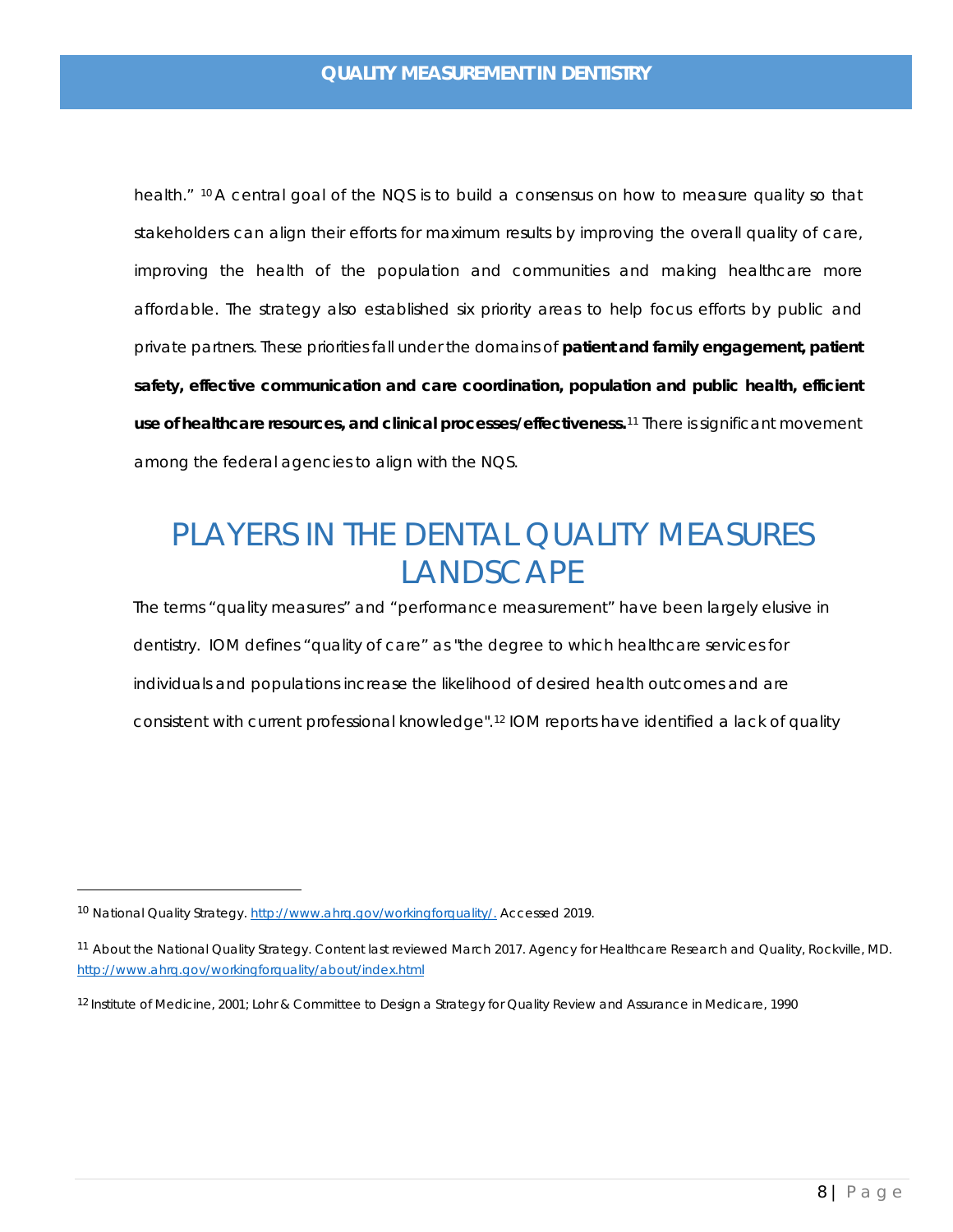measures as a barrier to improving oral health and reducing oral health disparities. <sup>[13](#page-9-0)</sup>, <sup>[14](#page-9-1)</sup> The role of a dental and oral health measure developer has long been occupied by entities that are not traditionally from the dental industry. These activities within dentistry, until recently, have been limited to the federal agencies such as the CMS, Health Resources and Services Administration (HRSA), the Agency for Healthcare Research and Quality (AHRQ), commercial private purchasers/payers, data analytics companies supporting these commercial health plans, and leading health plan accreditation agencies such as National Commission on Quality Assurance (NCQA), which are all engaging in developing measures for the purpose of program management.

As the single largest payer of health services for children in the United States, CMS plays a pivotal role in working with States and other partners in implementing quality measurement and improvement strategies Furthermore, greater emphasis is placed on patient-centered, coordinated, and integrated care and accountability that forms the basis for growing demands for measuring quality, performance, and value pursuant to the ACA. CMS [Measurement](https://www.cms.gov/medicare/quality-initiatives-patient-assessment-instruments/qualitymeasures/core-measures.html) upholds public trust and provides consumer information by the establishment of core measures designed to be meaningful to patients, consumers, and physicians. The alignment of these core measure sets aid in the promotion of measurement that is evidence-based while generating valuable information for quality improvement, consumer decision-making and value-based payment and

 $\ddot{ }$ 

<span id="page-9-0"></span><sup>&</sup>lt;sup>13</sup> Institute of Medicine of the National Academies, Committee on an Oral Health Initiative. Advancing Oral Health in America. Washington, DC: National Academies Press; 2011.

<span id="page-9-1"></span><sup>14</sup> Institute of Medicine and National Research Council, Committee on Oral Health Access to Services. Improving Access to Oral Health Care for Vulnerable and Underserved Populations. Washington, DC: National Academies Press; 2011.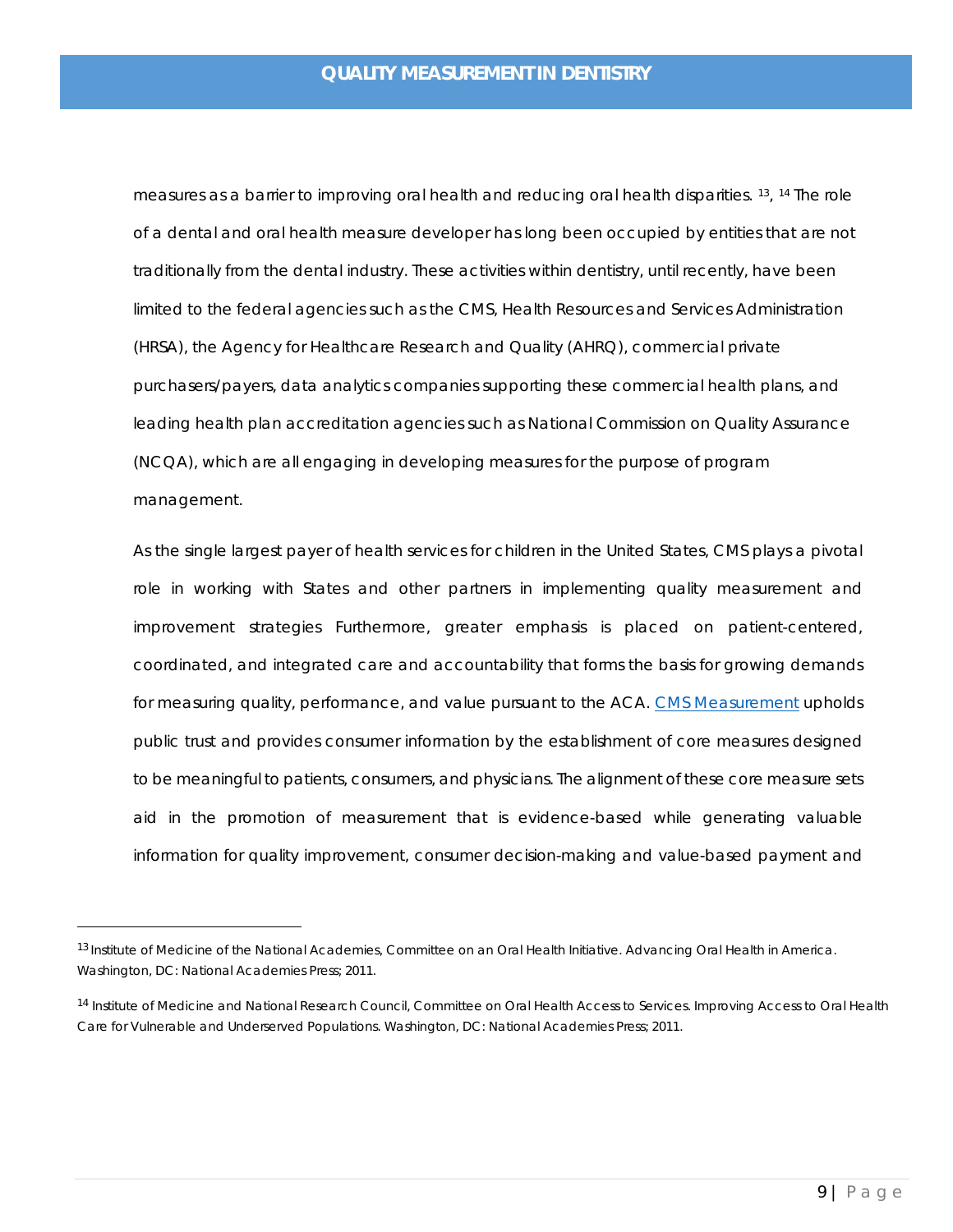purchasing while reducing the variability in measure selection and decreasing provider collection burden and cost. The process of developing such transparency should be carefully implemented. The mandate to publicly report quality scores for plans on public exchanges went into effect in 2016. [The Quality Reporting System \(](https://www.cms.gov/Medicare/Quality-Initiatives-Patient-Assessment-Instruments/QualityInitiativesGenInfo/ACA-MQI/ACA-MQI-Landing-Page.html)QRS) proposed for the federally facilitated marketplaces requires qualified health plans that include an embedded pediatric benefit to report on the 'Annual Dental Visit' measure of dental service utilization. CMS also fields a Qualified Health Plan (QHP) [Enrollee Experience Survey](https://www.cms.gov/Medicare/Quality-Initiatives-Patient-Assessment-Instruments/QualityInitiativesGenInfo/ACA-MQI/Consumer-Experience-Surveys/Surveys-page.html) that gauges consumer satisfaction with plans sold on the marketplaces, including dental plans. CMS star rating systems such as the [Physician Compare,](https://www.medicare.gov/physiciancompare/) [Hospital Compare,](https://www.medicare.gov/hospitalcompare/search.html) and [Dialysis Facility Compare](https://www.medicare.gov/dialysisfacilitycompare/) have become common place. The Quality Payment Program (QPP), implemented pursuant of the passage of MACRA, rewards value and outcome through the Merit Based Incentive Program (MIPS). Currently, there are two dental measures included in the MIPS for evaluating eligible dentists. In March 2017, CMS launched the [Children's Oral Health Initiative \(OHI\) Value-Based Payment \(VBP\)](https://www.medicaid.gov/state-resource-center/innovation-accelerator-program/iap-downloads/functional-areas/iap-oral-health-factsheet.pdf) that allowed selected state Medicaid programs to select, design, and test value-based payment approaches to sustain care delivery models that demonstrate improvement in children's oral health outcomes such as increasing outreach and services coordination to preventing childhood caries.

States are individually promoting the usage of quality measures by incorporating these into various reporting requirements such as for payment for performance (P4P) program by Texas Health and [Human Services Pay-for-Quality \(P4Q\) Program](https://hhs.texas.gov/about-hhs/process-improvement/medicaid-chip-quality-efficiency-improvement/pay-quality-p4q-program) and [Massachusetts Delivery System Reform](https://www.mass.gov/info-details/massachusetts-delivery-system-reform-incentive-payment-program)  [Incentive Payment Program;](https://www.mass.gov/info-details/massachusetts-delivery-system-reform-incentive-payment-program) public reporting by the California Health Exchange (Covered California); and internal quality improvement within individual Medicaid programs.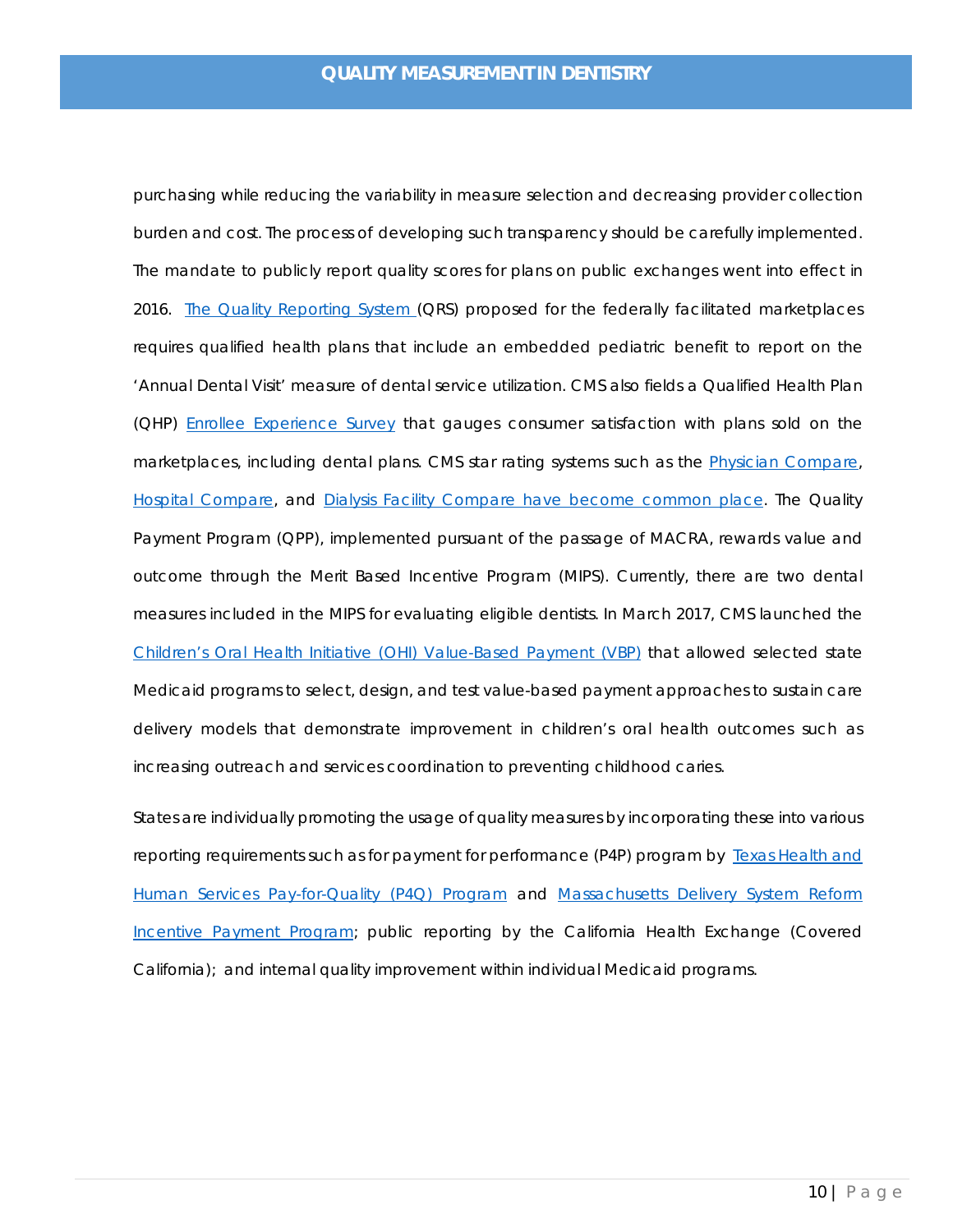The [Health Center Program](http://bphc.hrsa.gov/) administered by the Health Resources and Services Administration (HRSA), provides a safety net for direct healthcare services and is collecting, analyzing, and benchmarking quality and cost data from health center members at the State level to drive improvement in patient care and outcomes. Currently, HRSA collects data through the Uniform [Data System](https://bphc.hrsa.gov/datareporting/reporting/index.html) (UDS) system. [Health Centers now report on the](https://bphc.hrsa.gov/sites/default/files/bphc/datareporting/pdf/pal201901.pdf) DQA dental sealants for 6-9 year [olds eMeasure as part of their reporting on the UDS.](https://bphc.hrsa.gov/sites/default/files/bphc/datareporting/pdf/pal201901.pdf)

The [National Quality Forum \(NQF\)](http://www.qualityforum.org/Home.aspx) is a private, not-for-profit organization, that works towards improving the quality of healthcare by building consensus on national priorities and goals for performance improvement and working in partnership to achieve them, endorsing national consensus standards for measuring and publicly reporting on performance, and promoting the attainment of national goals through education and outreach programs. An NQF endorsement reflects rigorous scientific and evidence-based review, input from patients and their families, and the perspectives of individuals throughout the healthcare industry.

Commercial health plans have long been engaged in developing measures for the purpose of program management and have used administrative data analyses to assess various quality or performance-related aspects of dentists in their network. In 2017, 49 percent of Americans received their health insurance through their employers<sup>[15](#page-11-0)</sup>. Large employers purchasing health benefits for their workforce are in a strong position to influence the health care marketplace and routinely make health plan purchasing decisions on measurable quality and member

 $\overline{a}$ 

<span id="page-11-0"></span><sup>15</sup> Kaiser Family Foundation[. http://kff.org/other/state-indicator/total-population/.](http://kff.org/other/state-indicator/total-population/) Accessed 2019.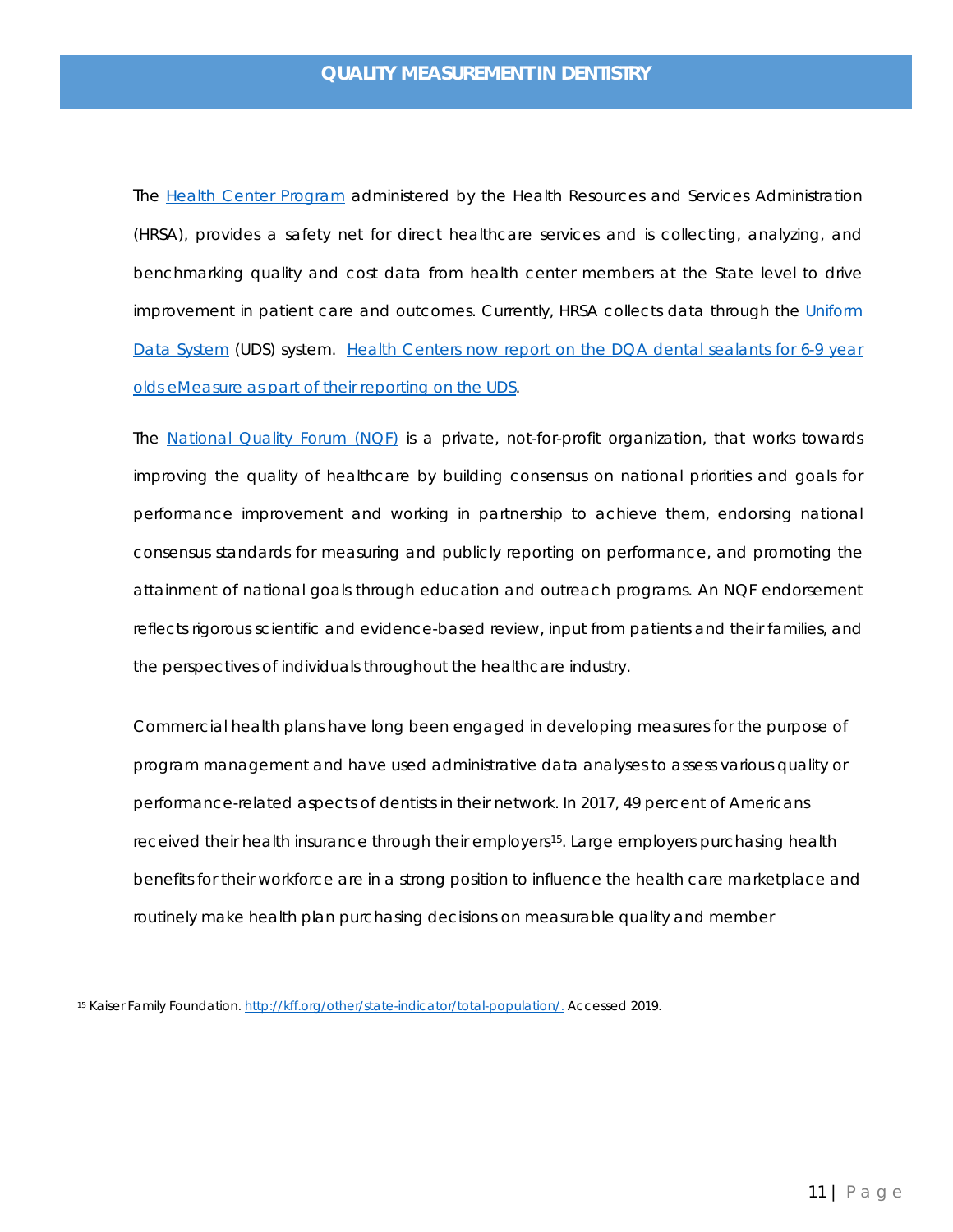satisfaction.<sup>[16](#page-12-1)</sup> By making quality of care a purchasing criterion and requiring evidence of quality, large purchasers also can use their power to create competition on the basis of quality and outcomes.

<span id="page-12-0"></span>Plans have created various types of provider 'profiles' for internal use. These are now beginning to appear within provider directories to enable consumer choice. Most metrics are based on "out-of pocket" costs with limited focus on quality. For example, in a pilot program, Delta Dental of Massachusetts (DD of MA) has created "Prevention Report for At-Risk Children" report cards to help providers track children at higher risk for caries and a similar report for adults at high risk for periodontal disease to make sure each group receives adequate preventive care. [17](#page-12-2) Such reports are also being developed for employers, enabling companies to easily track healthcare trends among their employees. DD of MA hopes these efforts will make a significant difference in the quality of healthcare by motivating providers and employers to become more active participants. <sup>[17](#page-12-0)</sup> DentaQuest has a program called "Preventistry"<sup>[18](#page-12-3)</sup> that seeks to incentivize providers to place sealants soon after tooth eruption. Similarly, United Healthcare also has a quality improvement program in New Jersey directed towards pediatricians who complete a

 $\overline{a}$ 

<span id="page-12-1"></span><sup>16</sup> Robst, John and Rost, Kathryn and Marshall, Donna, Do Employers Know the Quality of Health Care Benefits They Purchase?: Factors [Related to Employer Knowledge of HEDIS Depression Scores for Health Plans \(](https://poseidon01.ssrn.com/delivery.php?ID=617022022121093086088020013067086028016053089047061003065027085088084103029010067066100029017023042116110121099125086118116095012054046028049082095066123097094099059042071094099126064100097117116108094065109084095120119004027089014127099093078125020&EXT=pdf)November 21, 2012).

<span id="page-12-2"></span><sup>&</sup>lt;sup>17</sup> Institute of Oral Health Whitepaper on "Critical Issues and Innovative Solutions to Advance Quality in Dental Care Treatment and Delivery" 2009 Conference October 15-16, 2009 - San Jose, CA IOH Whitepaper on November 6, 2011.

<span id="page-12-3"></span><sup>18</sup> [DentaQuest Preventistry Program.](http://www.dentaquest.com/state-plans/prevention-focus/) Accessed 2019.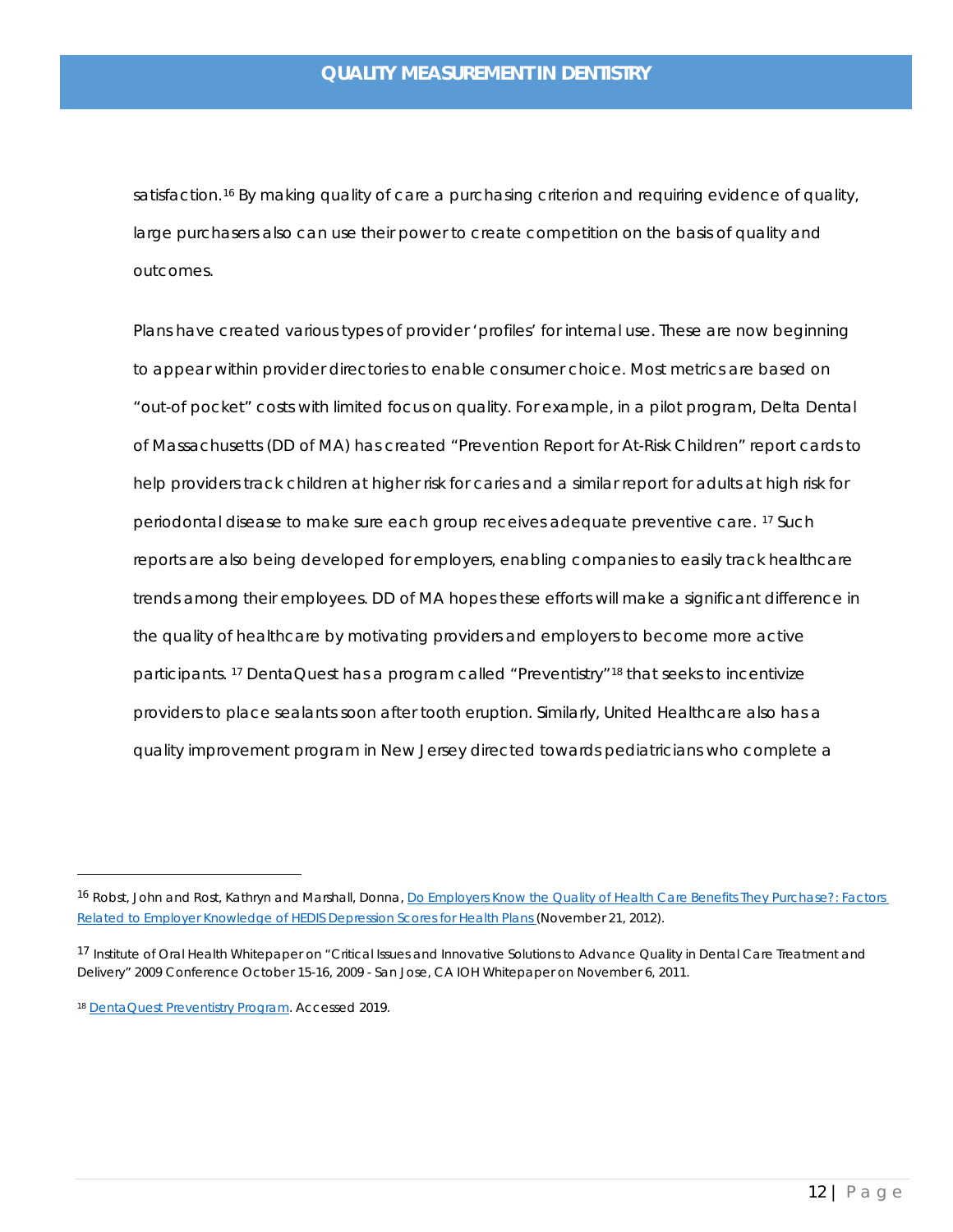referral to a dentist for high risk patients.[19](#page-13-0) Delta Dental of Arkansas has a pay-for-performance programs that provides financial reward to participating dentists who demonstrate a pattern of delivering appropriate evidence-based preventive oral health care based on certain measures demonstrated to improve oral health. [20](#page-13-1) Organizations like National Network of Oral Health Access (NNOHA)<sup>[21](#page-13-2)</sup> as well as multi-site group practices have long been using complex quality measurement programs within their practices and developing "quality dashboards" that are made available to dentists that are sometimes paired with pay-for-performance programs. <sup>[22](#page-13-3)</sup>

An increasing variety of stakeholders are demanding accurate measures of quality to determine whether high-quality care is being provided consistently across the healthcare delivery system. A 2012 report outlines an approach to expand the oral health quality improvement effort through data collection, accountability, and new ways of delivering oral health care. <sup>[23](#page-13-4)</sup> A growing number of quality measures and reporting initiatives have resulted in a proliferation of measures that are often duplicative and unduly burdensome on healthcare providers and increase the potential for confusion among the public.<sup>24</sup> Measures of the same phenomenon also vary in specification and application, leading to confusion and inefficiency that make health care more

 $\overline{a}$ 

<span id="page-13-0"></span><sup>19</sup> Hunt, R. J. and Aravamudhan, K. Quality Movement in Oral Health Care: Who will lead? JADA 2014;145(5):421-423 10.14219/jada.2013.54

<span id="page-13-1"></span><sup>20</sup> Per email communication with Delta Dental of Arkansas Staff

<span id="page-13-2"></span><sup>21</sup> [National Network of Oral Health Access. The Dental Dashboard.](http://www.nnoha.org/resources/dental-dashboard-information/) Accessed 2019.

<span id="page-13-3"></span><sup>&</sup>lt;sup>22</sup> [Snyder, John. Quality Measurement Models. 2015 DQA Conference.](http://www.ada.org/en/science-research/dental-quality-alliance/2015-dqa-conference) Accessed 2019.

<span id="page-13-4"></span><sup>23</sup> Glassman P, Oral Health Quality Improvement in the Era of Accountability. W.K. Kellogg Foundation and DentaQuest Institute, 2012.

<span id="page-13-5"></span><sup>24</sup> CMS Measures Management System. Accessed at CMS MMS November 15, 2011.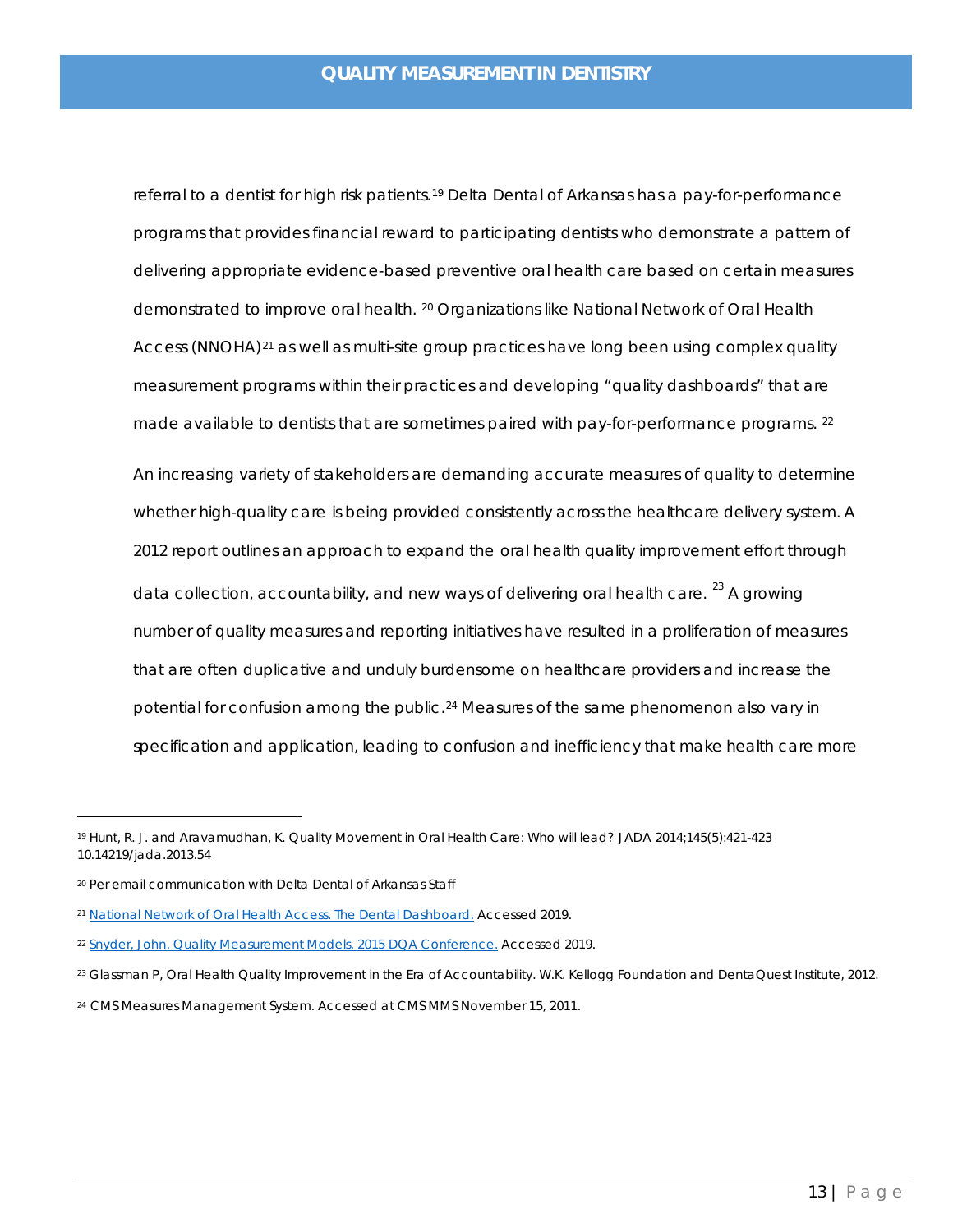<span id="page-14-1"></span>expensive and undermine the very purpose of measurement, namely, to facilitate improvement[.25](#page-14-3) Not uncommonly, a health care organization delivering primary care to a typical population is asked to report and collect hundreds of measures aimed at dozens of conditions. [25](#page-14-1) 

# <span id="page-14-0"></span>CHALLENGES FOR MEASUREMENT IN DENTISTRY

<span id="page-14-2"></span>Although a wide variety of entities have independently pursued quality measure development in dentistry, an environmental scan conducted by the DQA demonstrated a significant lack of standardized set of measures between public and private sectors and across communities, state, and national levels.<sup>[26](#page-14-4)</sup> The measures that are routinely used are duplicative across different organizations (e.g., risk assessments, treatment planning, sealant and fluoride placement), lacking information on detailed specification with numerator and denominator descriptions and an excess of process measures rather than more outcome focused measurements.<sup>26, [27](#page-14-5), [28](#page-14-6)</sup> Further, a balanced approach is needed that evaluates all aspects of care to better understand disparities and adequately plan for improved qualit[y.26](#page-14-2) The development of and the use of valid, reliable, feasible and useable measures in dentistry remain challenging for many reasons. [26](#page-14-2)

<span id="page-14-3"></span><sup>25</sup> D. Blumenthal and J. M. McGinnis., "Measuring Vital Signs: An IOM Report on Core Metrics for Health and Health Care Progress," Journal of the American Medical Association Viewpoint, published online April 28, 2015.

<sup>26</sup> Dental Quality Alliance, (2012). [Pediatric Oral Health Quality and Performance Measures Concept Set: Achieving Standardization and](http://www.ada.org/en/science-research/dental-quality-alliance/dqa-measure-activities)  [Alignment.](http://www.ada.org/en/science-research/dental-quality-alliance/dqa-measure-activities) Accessed 2019.

<sup>&</sup>lt;sup>27</sup> Dental Quality Alliance, (2015), *Environmental Scan: Practice Based Measures* 

<span id="page-14-6"></span><span id="page-14-5"></span><span id="page-14-4"></span><sup>28</sup> Maternal and Child Oral Health Resource Center, (2018), Oral Health Quality Indicators for the Maternal and Child Health Population: Environmental Scan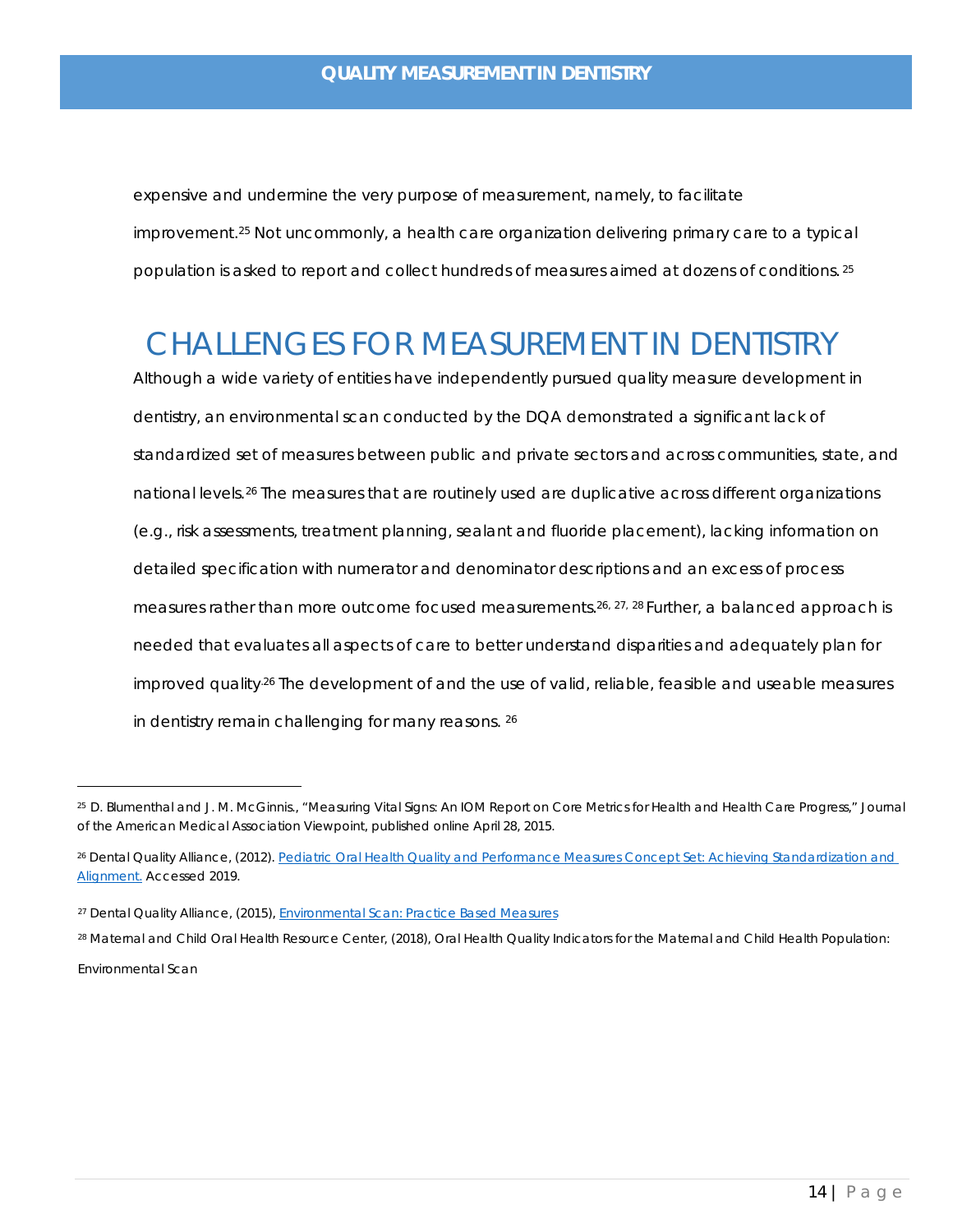- Limited availability of clear specifications
- Lack of standardization in measurement, with many duplicates
- Limited evidence to support many of the measures currently available
- Limited measurement of all aspects of care
- Lack of an organized system relating disease risk to diagnostic measures
- Limited availability of measures of patient safety
- Limited measures across multiple care delivery systems including medical, dental, and public health
- Limited accessibility of claims data



Although dentistry has recognized the need to adopt evidence based principles in the delivery of care, often they may be of limited value due to insufficient or inconclusive evidence. There are very few high-quality prospective clinical trials on oral health therapies. There is limited knowledge of true oral health outcomes, partly because dentistry does not have a tradition of formally reporting specific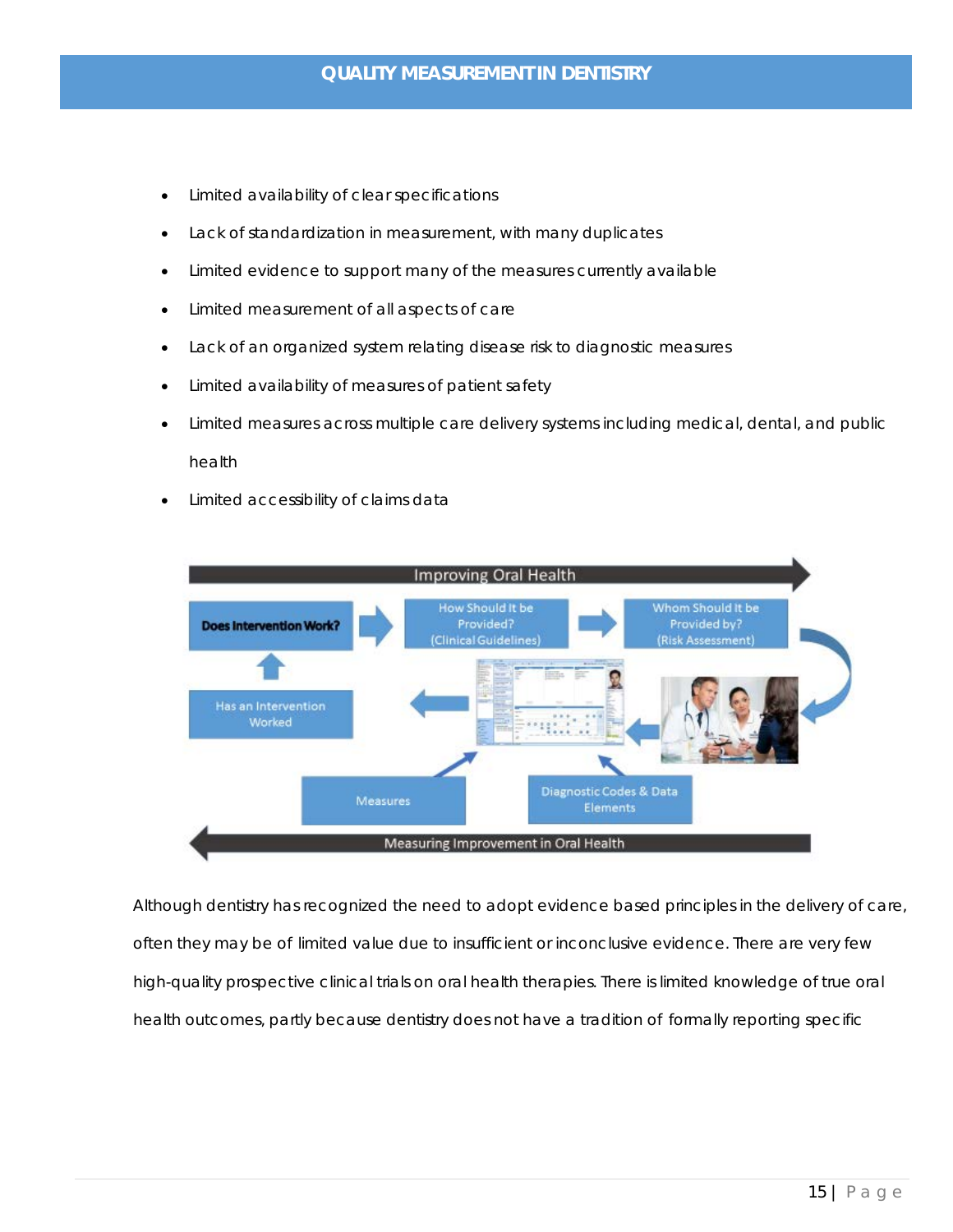diagnoses or associating such diagnoses with specific services,<sup>[29](#page-16-1)</sup> especially through the claims process. Further, most dental practices and dental plans lack information systems capable of capturing and transmitting the information necessary for measurement.<sup>30</sup> Although retrospective claims data have many limitations, they continue to be the only data that are aggregated in dentistry today. Yet, limited availability of freely accessible claims data is also a significant challenge in measuring quality and performance. **Ultimately, dentistry needs a cost-effective measurement system that can be easily implemented on a routine basis in small practices, measures factors under the control of the practitioner, and yields meaningful information that can be acted upon for improvement.**

### SUMMARY

<span id="page-16-0"></span>In summary, the need to measure is rooted in the basic responsibility to assure that the public receives optimal benefits from available knowledge and effective care. Steeply rising costs and inconsistent quality of medical care have culminated in the national priority to deliberately seek value from healthcare. To assure that we are providing the highest quality patient-centered dental care, dentistry must measure what works and what doesn't and make changes needed to improve health outcomes. Not only are many measures imperfect, but they are proliferating at a rapid rate, increasing the data burden and blurring the ability to focus on issues most important to better health and health care. In an effort to curb any inappropriate quality measures being implemented across oral health delivery system, the Dental Quality Alliance is now leading the dental profession into a paradigm of standardized measuring and reporting for the purpose of quality improvement of oral healthcare.

<span id="page-16-2"></span><span id="page-16-1"></span><sup>29</sup> Bader JD, Shugars DA. Variation, treatment outcomes, and practice guidelines in dental practice. J Dent Educ 1995, 59: 61-96. <sup>30</sup> Bader JD, Shugars DA, Hayden WJ Jr., et al. A health plan report card for dentistry. J Am Coll Dent 1996; 63:29-38.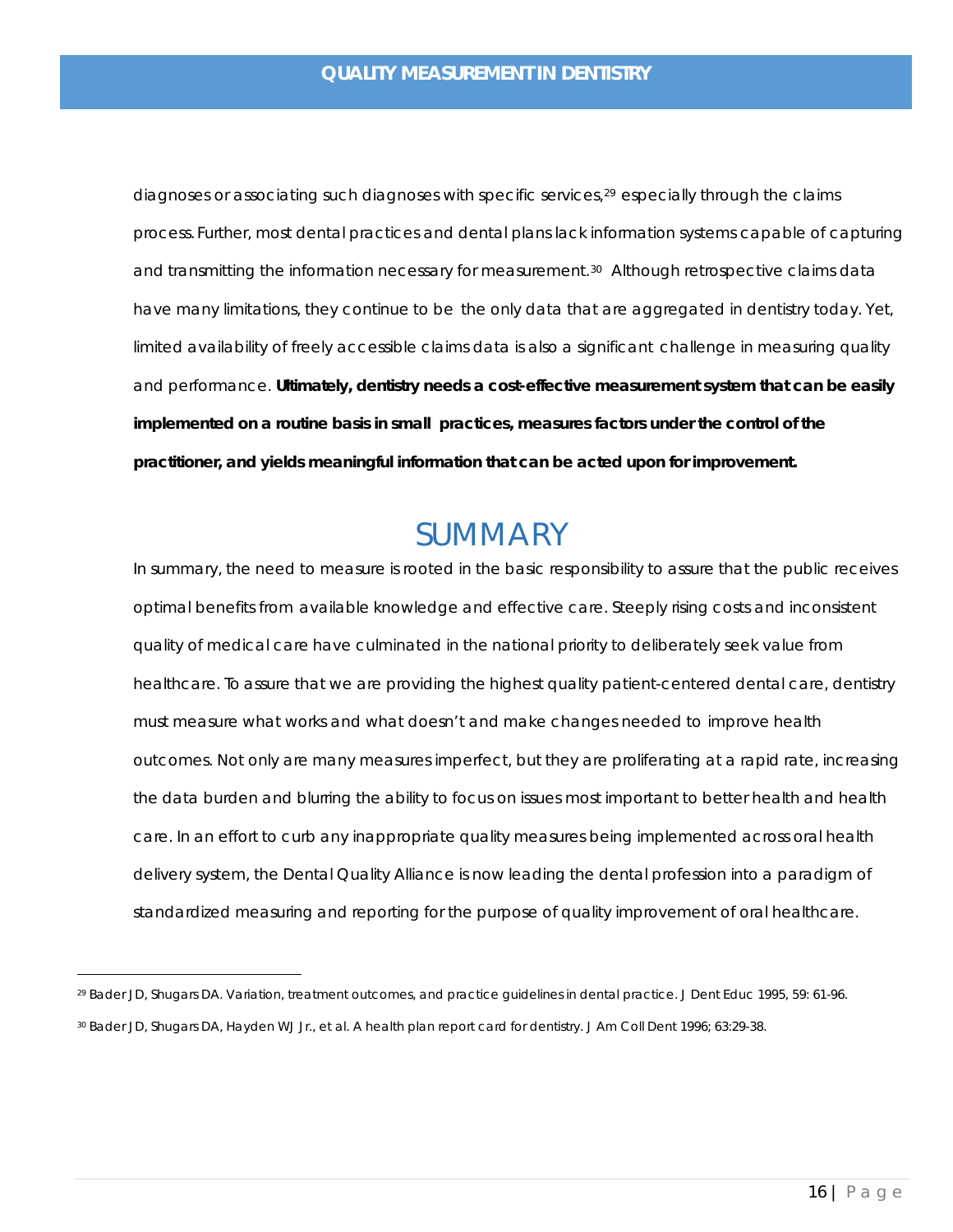# DENTAL QUALITY ALLIANCE

<span id="page-17-0"></span>The Dental Quality Alliance (DQA) was established in 2008 by the American Dental Association (ADA) upon request from the Centers for Medicare and Medicaid Services (CMS), to have an authoritative leadership role in the development of quality measures. Following input from internal and external stakeholders, the ADA Board of Trustees established the DQA and approved its operating rules in 2010. Many major dental professional societies, payers, educators, and a member from the general public have come together as an Alliance to further the DQA mission. The DQA currently has 37 organizations as members, including federal agencies who serve as its technical advisors. This strong participation by all stakeholders, in dentistry along with the volunteerism that generates the work products for the DQA, are paramount to its success.

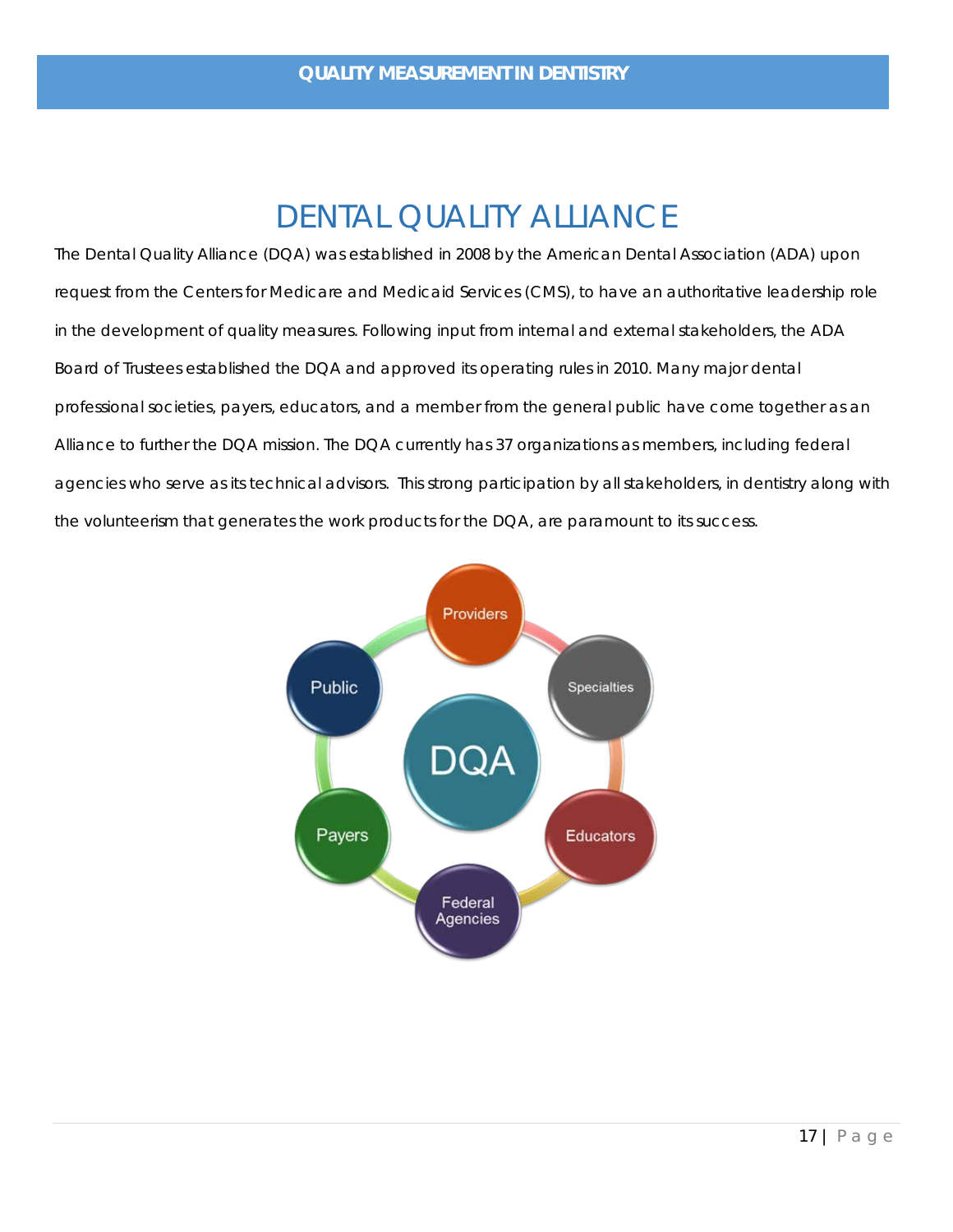The current members of the DQA are:

- 1. Academy of General Dentistry
- 2. ADA/ Board of Trustees
- 3. ADA/ Council on Advocacy for Access and Prevention
- 4. ADA/ Council on Dental Benefit Programs
- 5. ADA/ Council on Dental Practice
- 6. ADA/ Council on Government Affairs
- 7. Agency for Healthcare Research and Quality
- 8. America's Health Insurance Plans
- 9. American Academy of Oral & Maxillofacial Pathology
- 10. American Academy of Pediatric Dentistry
- 11. American Academy of Periodontology
- 12. American Association for Dental Research
- 13. American Association of Endodontists
- 14. American Association of Oral & Maxillofacial Radiology
- 15. American Association of Oral & Maxillofacial Surgeons
- 16. American Association of Orthodontists
- 17. American Association of Public Health Dentistry
- 18. American Board of Pediatric Dentistry
- 19. American College of Prosthodontics
- 20. American Dental Education Association
- 21. American Dental Hygienists' Association
- 22. Benevis Practice Services
- 23. Centers for Disease Control and Prevention
- 24. Centers for Medicare and Medicaid Services
- 25. D4C Dental Brands
- 26. Delta Dental Plan Association
- 27. DentaQuest
- 28. Health Resources and Services Administration
- 29. Managed Care of North America (MCNA) Dental
- 30. Medicaid|Medicare|CHIP Services Dental Association
- 31. National Association of Dental Plans
- 32. National Network for Oral Health Access
- 33. Physician Consortium for Performance Improvement
- 34. PreViser Corporation
- 35. Public Member
- 36. The Joint Commission
- 37. Veterans Health Administration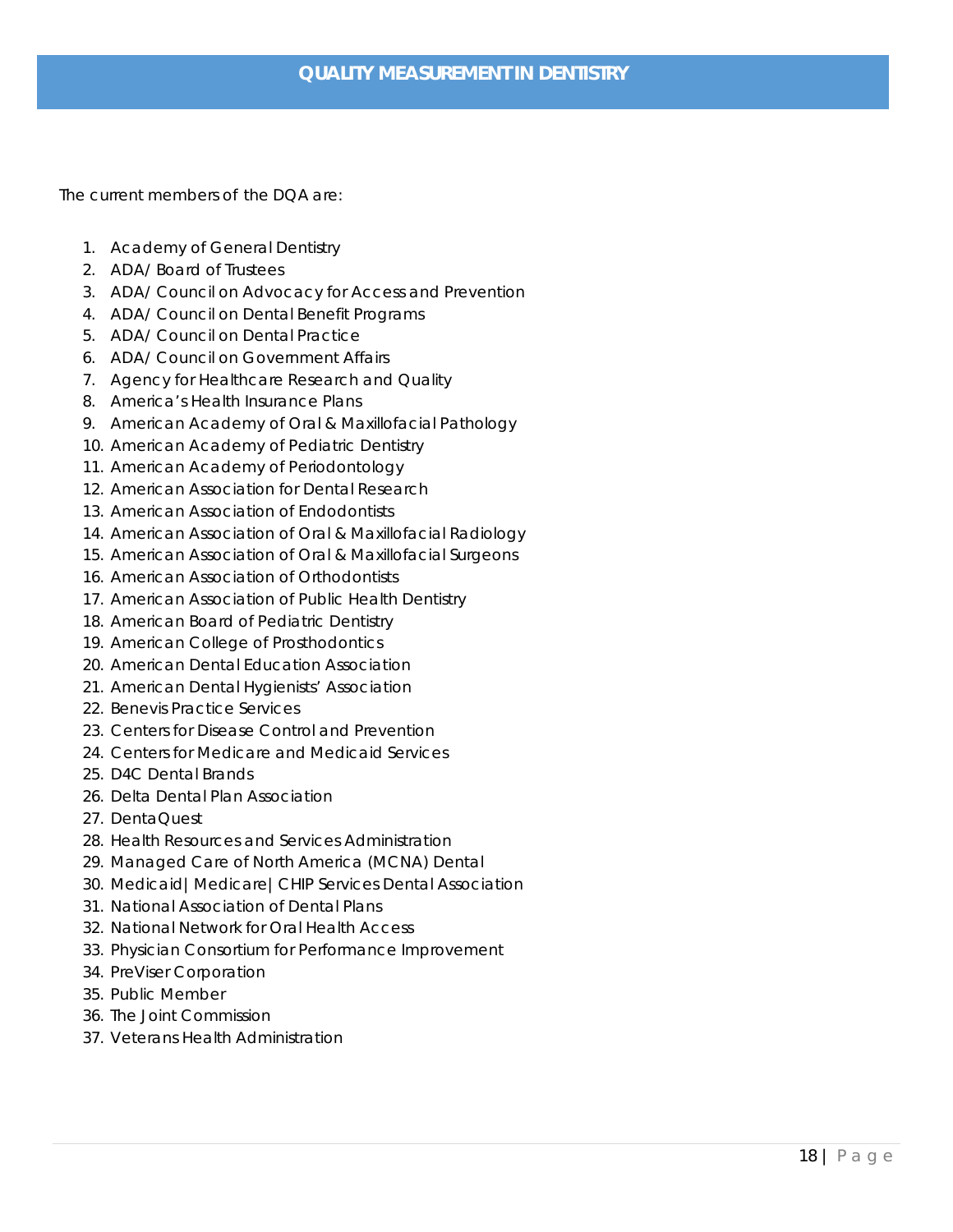### **MISSION**

<span id="page-19-0"></span>The mission of the Dental Quality Alliance is to advance performance measurement as a means to improve oral health, patient care, and safety through a consensus-building process.

# **OBJECTIVES**

- <span id="page-19-1"></span>1. To identify and develop evidence-based oral health care performance measures and measurement resources.
- 2. To advance the effectiveness and scientific basis of clinical performance measurement and improvement.
- 3. To foster and support professional accountability, transparency, and value in oral health care through the development, implementation, and evaluation of performance measurement.

## STRUCTURE AND COMMITTEES

<span id="page-19-2"></span>The **DQA Executive Committee** oversees the governance, finance, structure, and operations of the DQA. The Executive Committee is composed of the following organizational members: ADA Board of Trustees, ADA Council on Government Affairs, ADA Council on Dental Practice, ADA Council on Dental Benefit Programs, ADA Council on Advocacy, Access and Prevention, the American Academy of Pediatric Dentistry, the Academy of General Dentistry, the National Association of Dental Plans, the American Dental Education Association, the American Academy of Periodontology and the CMS.

The DQA has three standing advisory committees that are organized to advance the field of performance and quality measurement by supporting the development, maintenance, implementation of measures as well as educating the different communities of interest.

The structure of the DQA is as follows: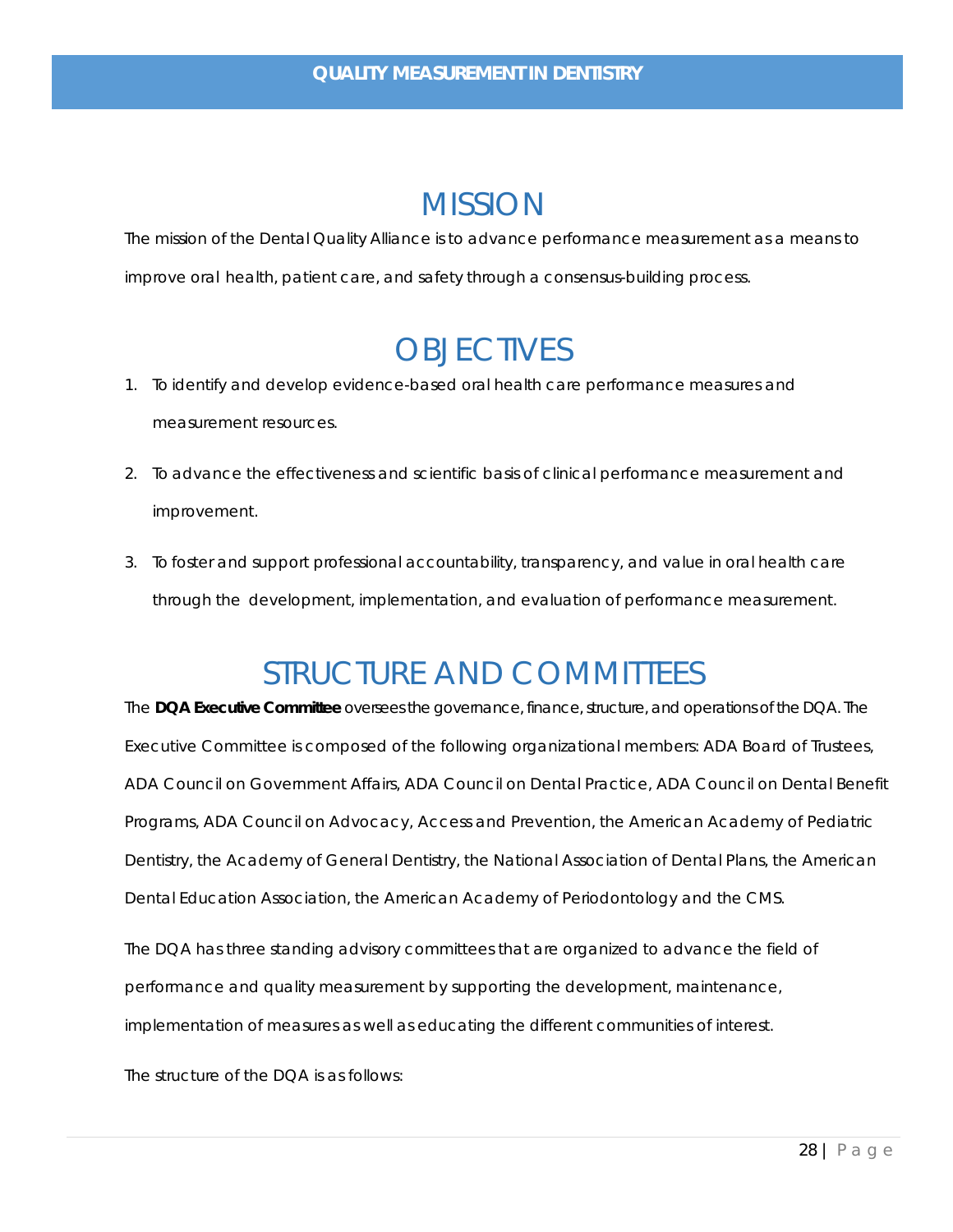

**The Measures Development and Maintenance Committee (MDMC)** is charged with the development and maintenance of dental performance measures. This includes identifying concepts that are evidence-based, the development of the rationale and specifications of the measure and validating the concepts to satisfy the criteria set forth by the NQF. The MDMC also has an annual measure review to ensure timely assessment of the evidence and the properties of the measures.

**The Education Committee (EC)** is charged with identifying objectives and strategies for educating and communicating with the dental profession and other interested parties regarding performance measures and performance measurement. This Committee enables effective communication on quality and performance measures, as well as the DQA and its structure and function.

**The Implementation and Evaluation Committee (IEC)** is charged with developing resources to enable use of DQA measures within quality/performance improvement projects; looking into the data infrastructure in dentistry for measure implementation and quality improvement; and determining pathways to help establish a continuous learning health system for dentistry. The IEC is charged with overseeing the work of the Medicaid Quality Improvement Learning Academy (MeQILA) workgroup.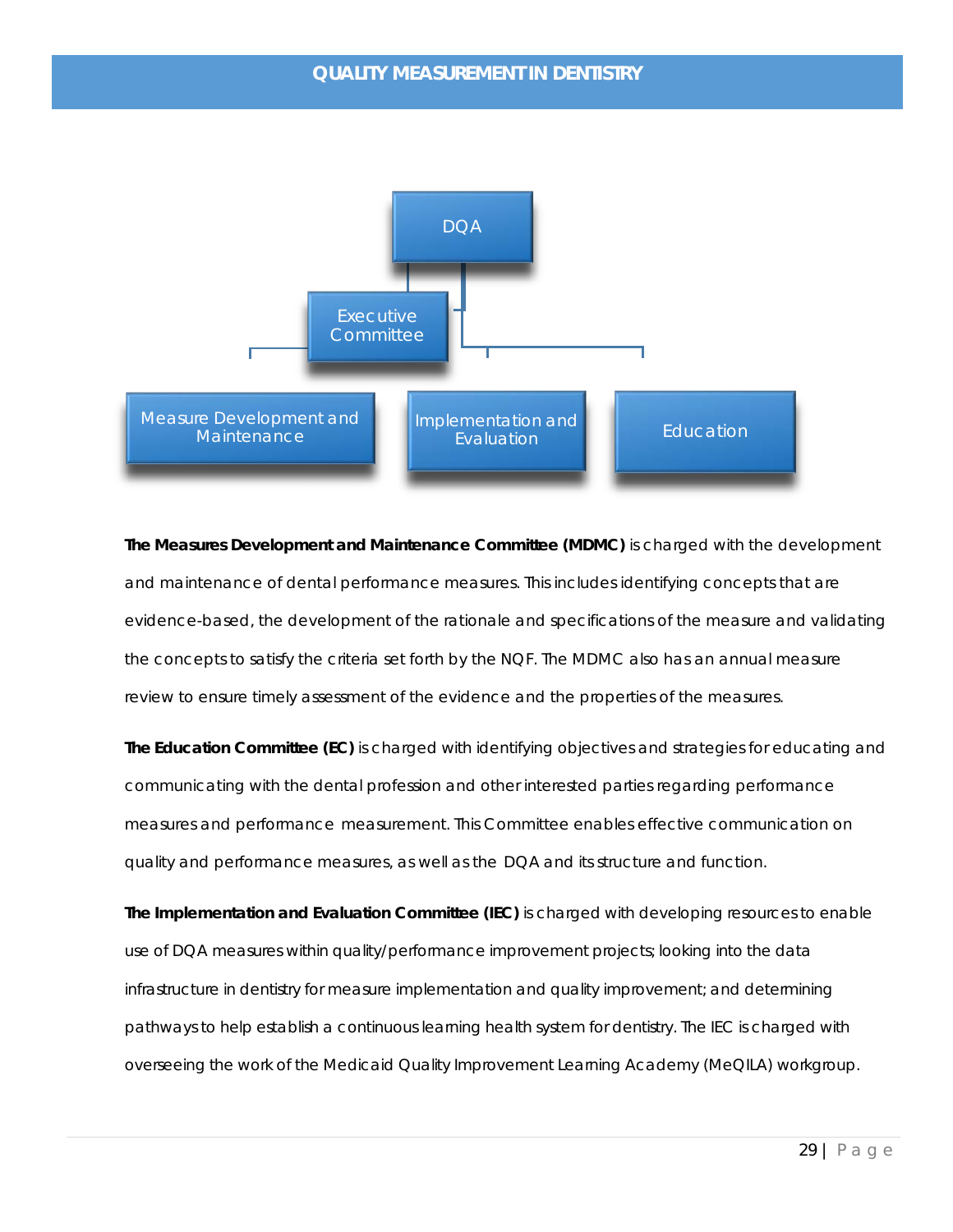**The Medicaid Quality Improvement Learning Academy (MeQILA)** Workgroup is charged with overseeing the planning, development and establishment of a Medicaid Quality Improvement Learning Academy (MeQILA) to promote system-wide improvement in oral health. MeQILA brings together key stakeholders in oral health and is designed to impact system-level improvement at the state-level for Medicaid beneficiaries.

# <span id="page-21-2"></span>DQA MEASURE DEVELOPMENT

<span id="page-21-0"></span>DQA undertakes a comprehensive approach to measure development that is collaborative, transparent, and meaningful. The process entails scanning the environment to identify existing oral health performance and quality measure concepts. The detailed scan is released to the dental community for input. Based on the feedback received, the DQA proposes specific measure concepts and releases those to the dental community for further comment. This transparent approach results in proposed measures and their draft specifications. Following a comprehensive and a competitive Request for Proposal (RFP) process, the DQA selects a capable research team to conduct validation testing. Throughout the testing process, the DQA engages the stakeholders continuously to solicit feedback and input. This process is discussed in detail in the DQA Measure Development Manual.<sup>[31](#page-21-1)</sup>

<span id="page-21-1"></span><sup>31</sup> Dental Quality Alliance (2016)[. Procedure Manual for Performance Measure Development: A Voluntary Consensus Process.](https://www.ada.org/%7E/media/ADA/Science%20and%20Research/Files/DQA_2016_Measure_Development_Procedure_Manual.pdf?la=en) Accessed 2019.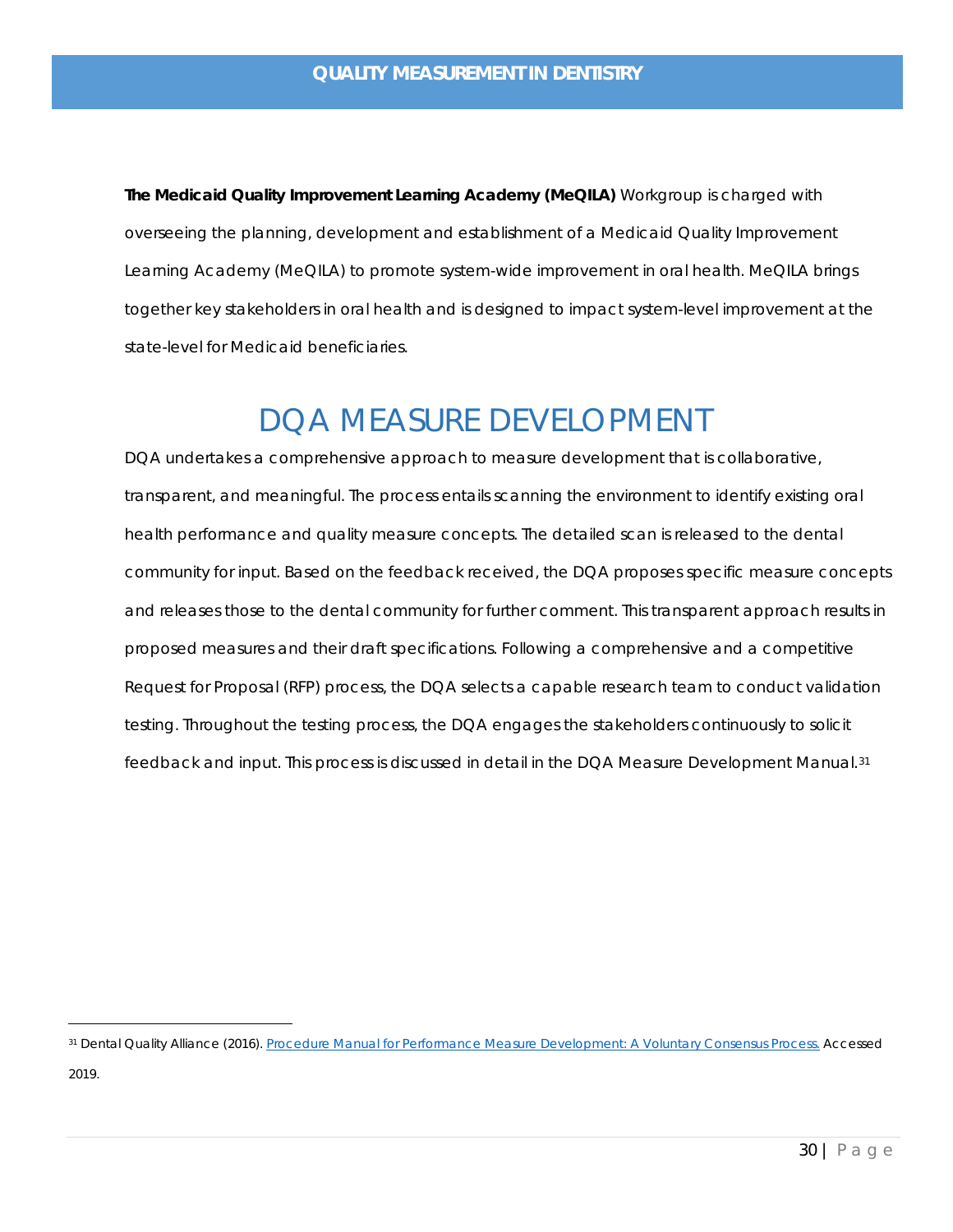

# <span id="page-22-0"></span>SYSTEMS (PROGRAM/ PLAN) LEVEL DENTAL QUALITY MEASURE SET

In order to advance its mission of advancing performance measures and quality improvement in oral health, the DQA has developed and approved to date a total of 13 pediatric [\(Appendix A\)](#page-39-0). Targeted at the goal of addressing "Dental Caries in Children: Prevention and Disease Management", these measures fall under the AHRQ's domains of use of services, process, access, and cost of care and address utilization, cost, and quality of dental services for children enrolled in public (Medicaid, CHIP) and private (commercial) insurance programs. In addition, DQA has also developed three adult dental quality measures that address utilization and quality of dental services for adults enrolled in public (Medicaid) and private (commercial) programs [\(Appendix A\)](#page-39-0). DQA measures have been developed through extensive testing for validity, reliability, feasibility, usability, and clear specification, and with the intent of evaluating dental health services to allow dental plans and programs to monitor these services.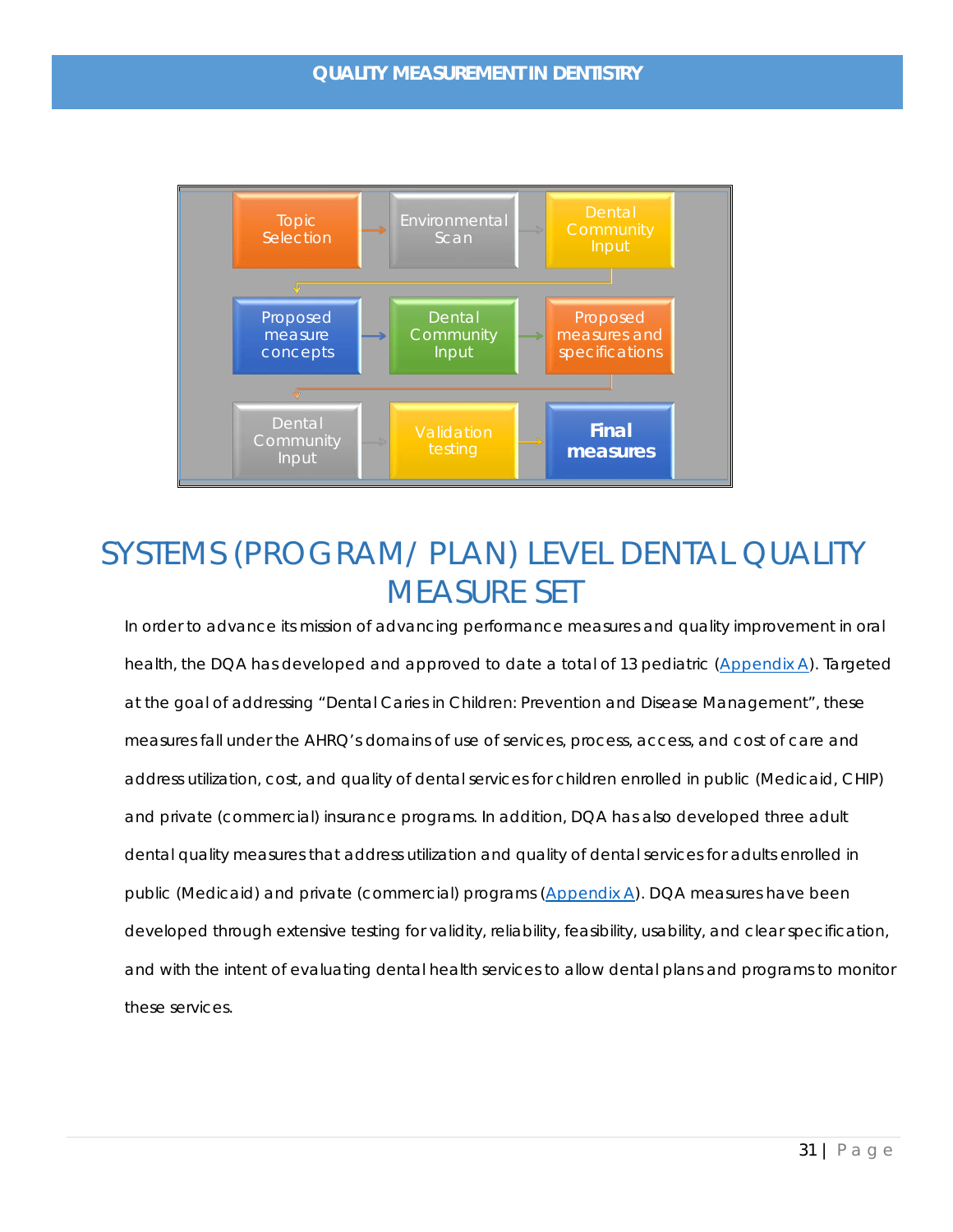### PRACTICE LEVEL DENTAL QUALITY MEASURES

<span id="page-23-0"></span>The DQA has published measure specifications to support quality improvement (QI) at the practice level aligned with the program/plan level measures. In addition, the DQA has released a [comprehensive guidance on implementation of practice-based quality measures](https://www.ada.org/%7E/media/ADA/DQA/2018_PBM_Guidance_Implementation_Final20181108t102945.pdf?la=en) to encourage payers to use appropriate measures when they engage in measuring practices.

Following CMS guidance, DQA began submitting its measures for endorsement to the NQF. NQF endorsement is the gold standard for healthcare quality and an important criterion for quality measure selection among public and private payers. NQF endorsed measures are evidence-based and valid, and in tandem with the delivery of care and is an important criterion for quality measure selection among many public and private payers.<sup>[32](#page-23-1)</sup> [Five DQA measures are currently endorsed by the NQF.](http://www.qualityforum.org/qps/)

As measures are developed and endorsed, the DQA is placing significant focus on their implementation. User Guides have been developed by the DQA to provide guidance on the appropriate use of the DQA measures.<sup>33</sup> To maintain the integrity of its measures as well as to comply with the NQF's endorsement agreement, DQA has established a comprehensive measure maintenance protocol. Per the Annual Measure Review, the DQA measures and the User Guide are reviewed on an annual basis.

<span id="page-23-1"></span><sup>32</sup> [National Quality Forum. Health and Well-Being Measures.](http://www.qualityforum.org/Health_and_Well-Being_Measures.aspx) Washington, CC: National Quality Forum; 2015. Accessed 2019.

<span id="page-23-2"></span><sup>33</sup> [Dental Quality Alliance Program/Plan Level Dental Quality Measures.](https://www.ada.org/en/science-research/dental-quality-alliance/dqa-measure-activities/measures-medicaid-and-dental-plan-assessments) Accessed 2019.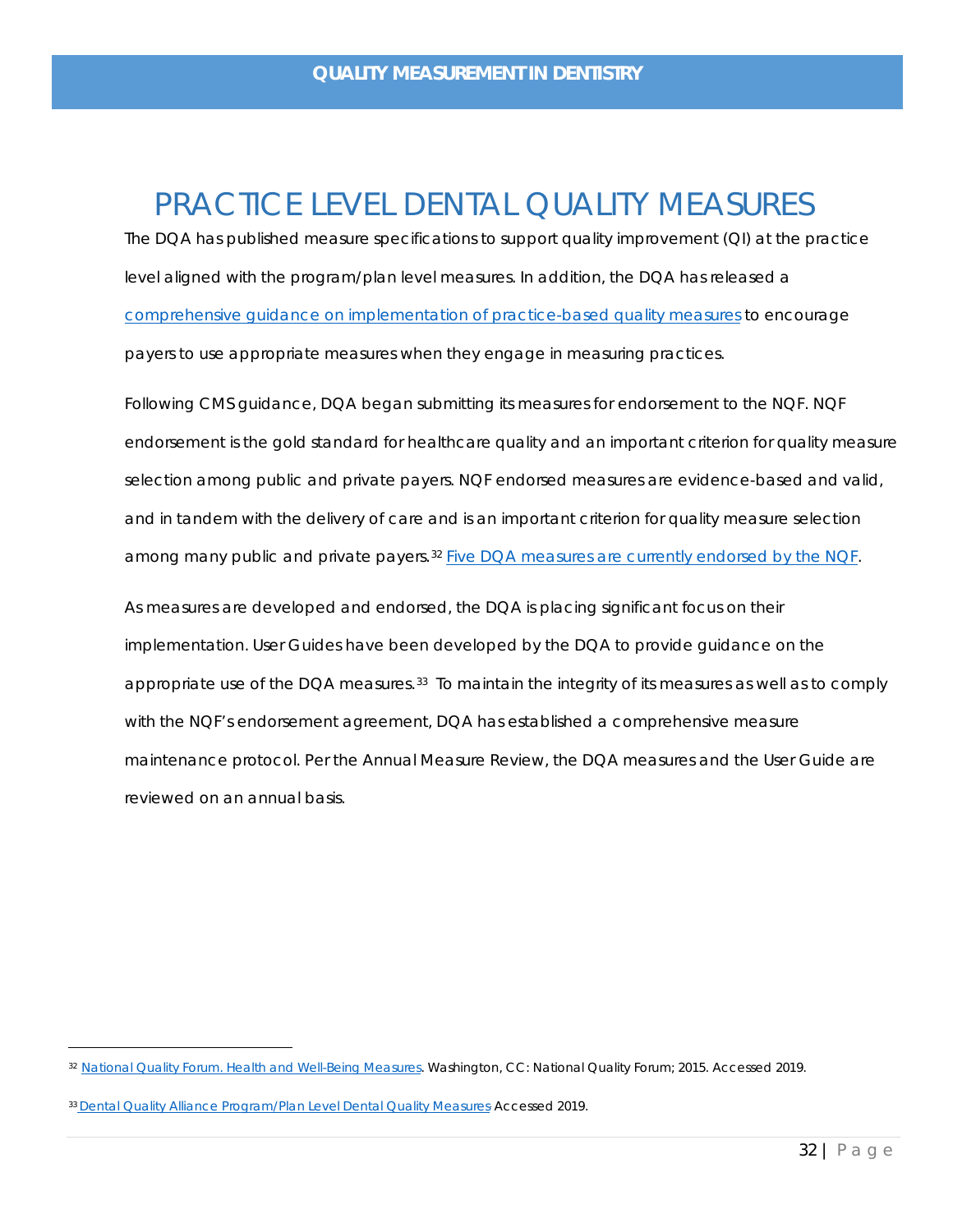DQA measures are currently implemented across both public and private sectors. These include marketplaces<sup>[34](#page-24-1)</sup>, public entities like the CMS<sup>[35](#page-24-2)</sup> and HRSA<sup>[36](#page-24-3)</sup> and individually by states.<sup>[37](#page-24-4)</sup> As more entities implement these measures across different systems, a standardized, balanced approach towards measurement is achievable. In an effort to facilitate implementation, DQA provides technical assistance to users of DQA measures by conducting webinars and workshops, developing technical briefs and reports to educate the dental community at large to facilitate the appropriate implementation of these measures.

### IMPROVEMENT ACTIVITIES

<span id="page-24-0"></span>**Medicaid Quality Improvement Learning Academy:** The DQA has launched a multi-phased initiative to serve as a platform for peer to peer learning among multi-disciplinary teams from states to achieve sustainable quality improvement. This initiative brings together key stakeholders in oral health within a state including representatives from the state Medicaid program, dental Medicaid program, state oral health program, managed care oversight team, state dental association, managed care organization and state oral health coalition to collaborate with national experts in oral health to learn about, and design, oral health quality improvement projects to improve the health and well-being of enrollees in participating state Medicaid managed care programs.

**Quality Innovators Spotlight (QIS):** The DQA series titled Quality Innovator Spotlight highlights champions in the quality improvement arena. These QIS's summarize quality improvement projects

<span id="page-24-1"></span><sup>34</sup> Ann Milar. California making strides in dental care measurement. CDA Update. Vol. 27 Issue 9 September 2015

<span id="page-24-2"></span><sup>35</sup> [2019 Core Set of Children's Health Care Quality Measures for Medicaid and CHIP \(Child Core Set\).](https://www.medicaid.gov/medicaid/quality-of-care/downloads/performance-measurement/2019-child-core-set.pdf) Accessed 2019.

<span id="page-24-3"></span><sup>36</sup> Health Services and Resources Administration (HRSA), March 2019. Approved Uniform Data System Changes for Calendar Year 2019.

<span id="page-24-4"></span><sup>37</sup> [Texas Health and Human Services Medicaid and CHIP Programs -](https://hhs.texas.gov/services/health/medicaid-chip/medicaid-chip-programs) for payment program, public reporting, and quality improvement. Accessed 2019; Oregon Health Authority- for payment program,  $\neg$  Michigan Healthy Kids Dental - for quality improvement. Accessed 2019; Florida Medicaid – for public reporting and quality improvement.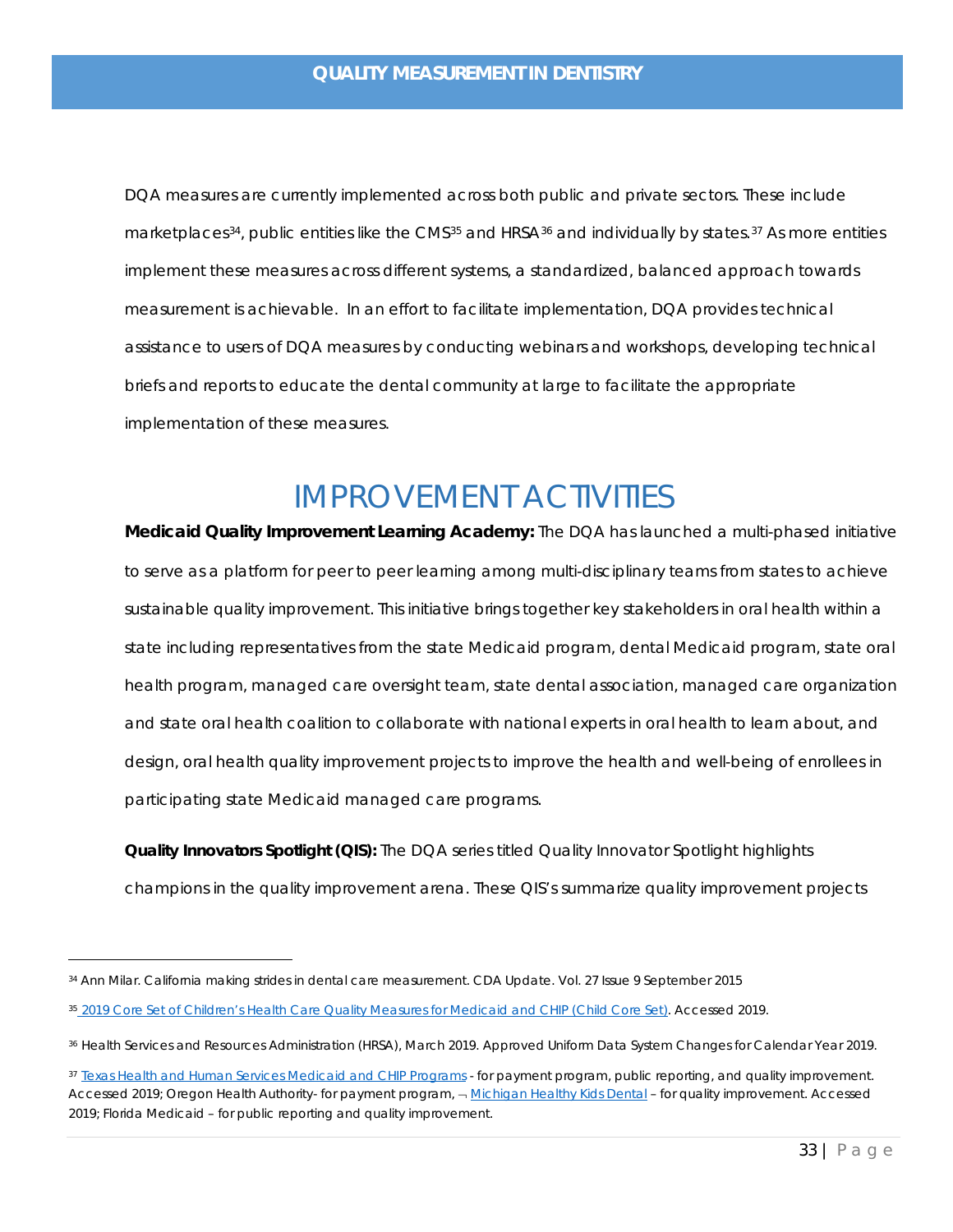and outcomes so others can use the strategies and program examples to create their own quality improvement project. The projects highlighted through the QIS series can be found on the [DQA](https://www.ada.org/en/science-research/dental-quality-alliance/dqa-improvement-resources)  [website.](https://www.ada.org/en/science-research/dental-quality-alliance/dqa-improvement-resources)

# EDUCATIONAL ACTIVITIES

<span id="page-25-0"></span>As the measure development and implementation activities progress, the DQA is also very sensitive to the fact that all sectors of the profession that impact the oral health of our population must be educated on the need for quality and performance measurement. DQA maintains extensive [educational resources on its webpage](https://www.ada.org/en/science-research/dental-quality-alliance/dqa_educational_resources) including journal articles and publication of whitepapers. DQA holds a conference on "quality measurement" every two years with the intent of training thought leaders in dentistry to spread knowledge and information about quality measurement. DQA, in partnership with the Institute of Healthcare Improvement (IHI), developed an [online course](http://www.ihi.org/education/IHIOpenSchool/Courses/Pages/Dental-Quality-Alliance-DQA.aspx) specific to dentistry that will provide tools to identify key areas for improvement, then drive toward meaningful change. The DQA is continuously developing educational resources for various target audiences to promote the value of standardized measurement.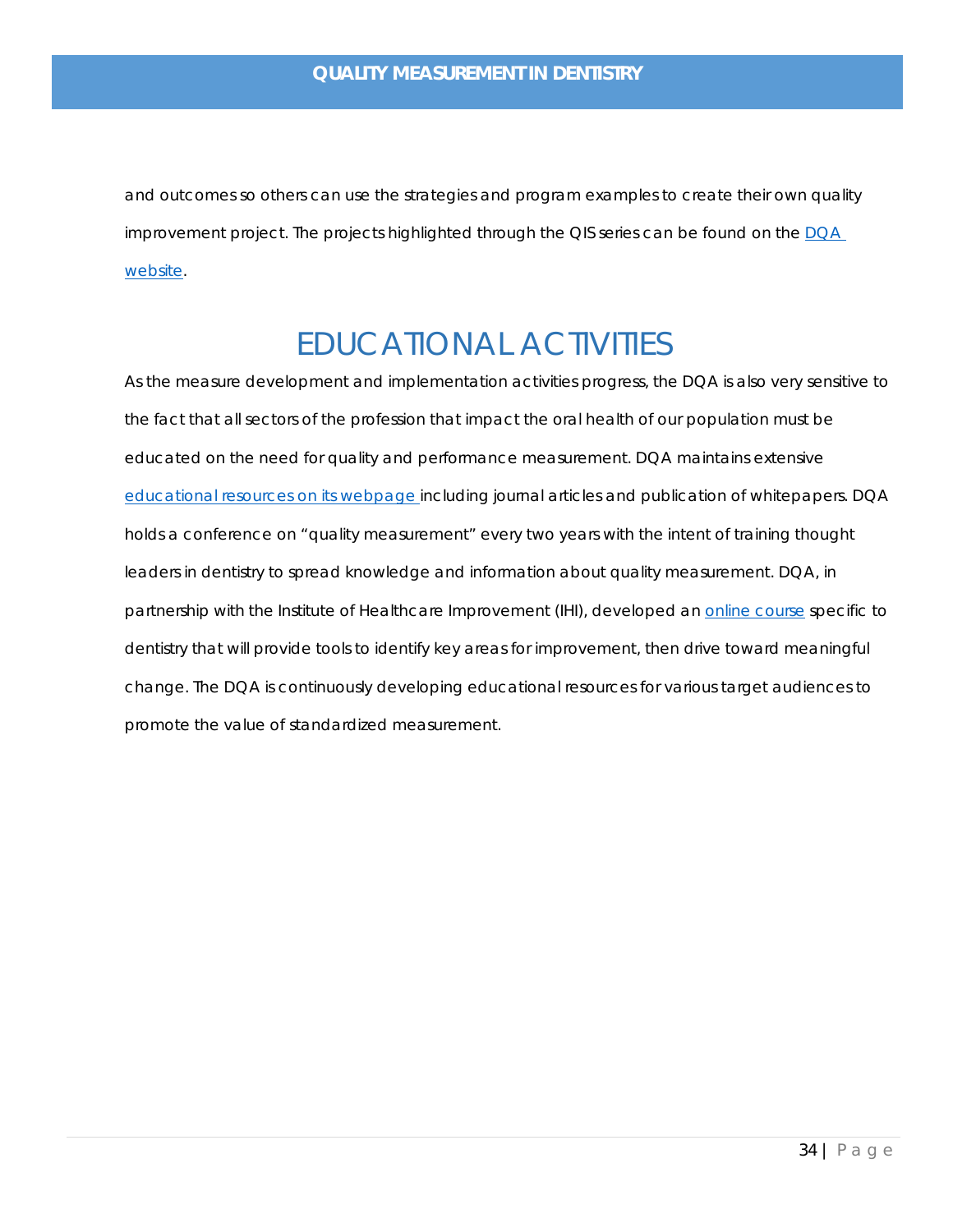## THE SCIENCE BEHIND MEASUREMENT

<span id="page-26-0"></span>More than 40 years ago, a physician named Avedis Donabedian proposed a model for assessing healthcare quality based on structures, processes, and outcomes.<sup>38</sup>



He defined structure as the environment in which healthcare is provided, process as the method by which healthcare is provided, and outcome as the consequence of the healthcare provided. Since then, measurement of healthcare quality has evolved considerably and today many organizations, like the Joint Commission and the American Medical Association-convened Physician Consortium for Performance Improvement, lead the way in developing quality and performance measures in medicine. Over the past few decades, providers in the various realms of healthcare have adopted the principles of evidence based care. Evidence based clinical guidelines now form the basis for measures that allow clinicians and programs to identify opportunities for improvement and create performance improvement plans to improve the quality of care.

*A list of definitions applicable to the field of measurement is available in [Appendix D .](#page-49-0)* 

<span id="page-26-1"></span><sup>38</sup> Donabedian A. Evaluating the quality of medical care. Milbank Memorial Fund Quarterly 1966;44:166-206.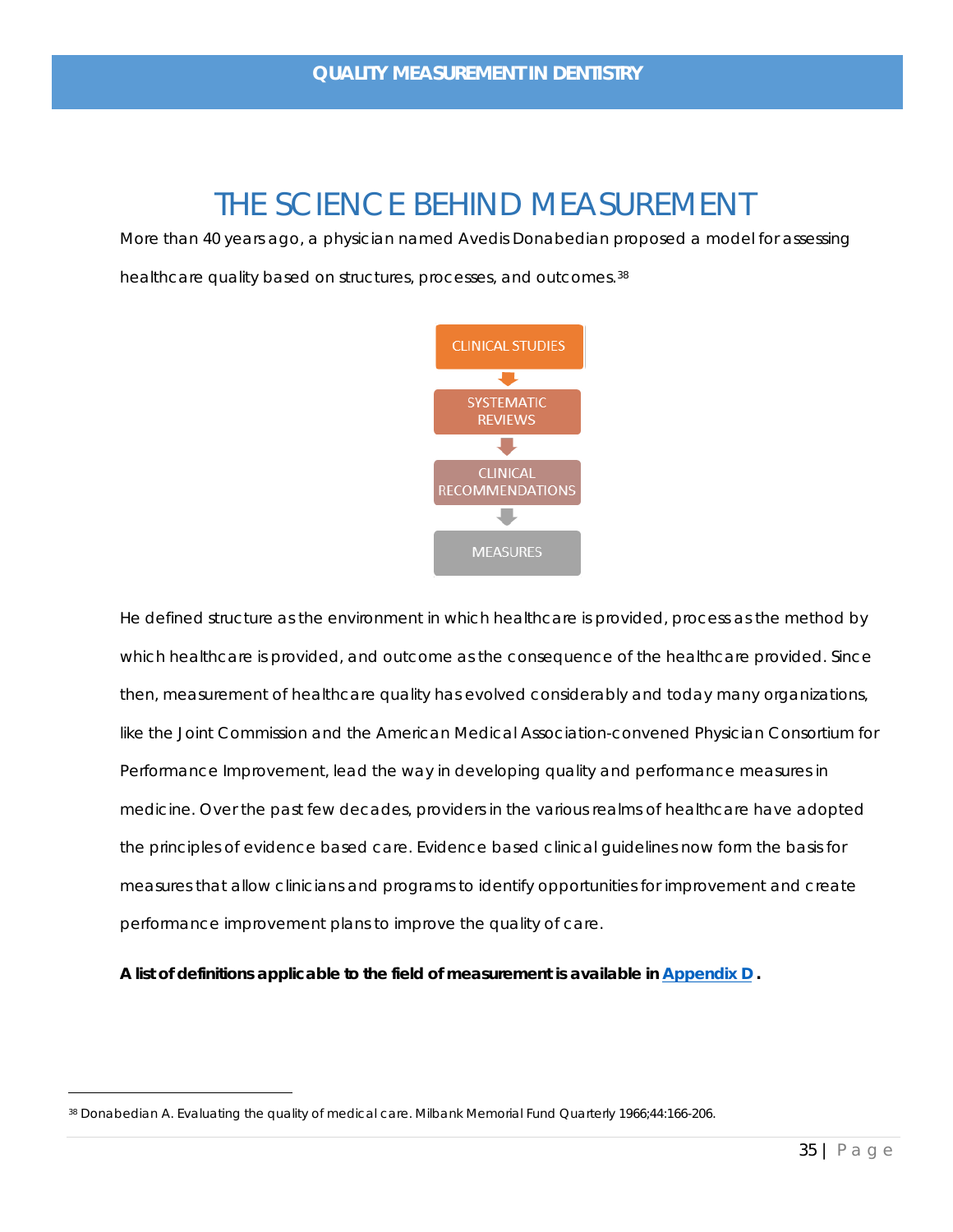### DOMAIN OF MEASURES

<span id="page-27-0"></span>There are many dimensions of performance related to clinical healthcare delivery and population health within which measures can be develope[d.39](#page-27-1)

This classification of measures developed by the National Quality Measures Clearinghouse (NQMC) [39](#page-27-1) is based on the following rationales:

- Keep the organization of measures consistent with historical conventions and extend those conventions
- Clarify the purpose and use of measures for developers and users
- <span id="page-27-1"></span>• Accommodate the expanding range of measure types over time, beyond the common focus on Process, Outcome, Access, and Structure.

[Appendix G](#page-56-0) lists definitions of the NQMC domains of quality. Measurement can occur at different levels of healthcare. At the highest level, healthcare can be divided into two separate and different systems. Measures can apply to the population- based health system (e.g., through community-based programs such as water fluoridation, school sealant program, etc.) or to the clinical healthcare delivery system.<sup>[39](#page-27-2)</sup> Clinical healthcare delivery measures are applicable to clinicians, clinical delivery teams, delivery organizations, or health insurance plans.<sup>39</sup> Health care delivery measures and population health measures can each be classified into three parallel sub-groups: quality measures, related measures and efficiency measures. [39](#page-27-1)

<span id="page-27-2"></span><sup>39</sup> National Quality Measures Clearinghouse[. https://www.qualitymeasures.ahrq.gov/about/domain-framework.aspx.](https://www.qualitymeasures.ahrq.gov/about/domain-framework.aspx) Accessed 2019.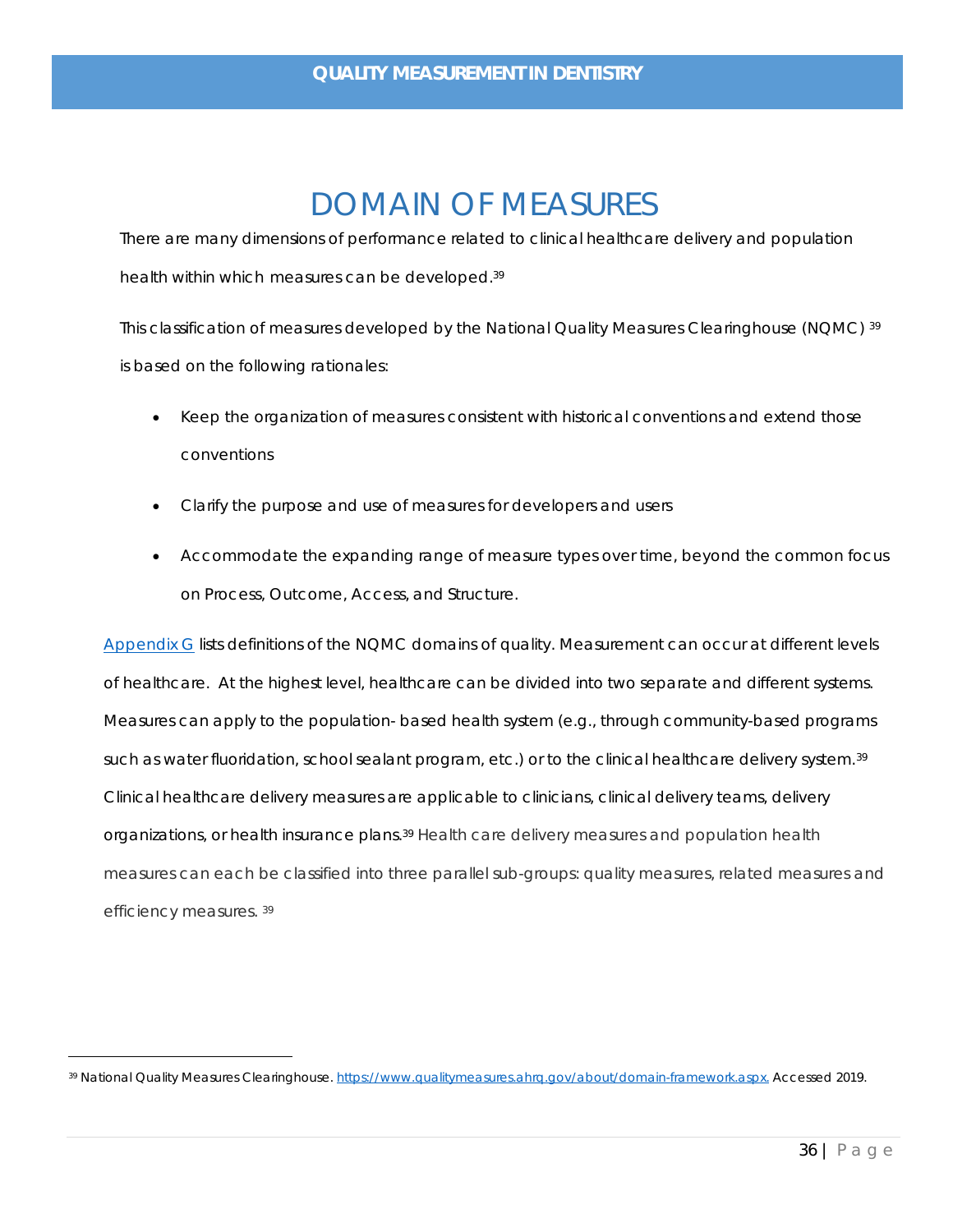

**Clinical quality measures** assess the performance of individual clinicians, clinical delivery teams, delivery organizations, or health insurance plans in the provision of care to their patients or enrollees. These measures are supported by evidence demonstrating that they indicate better or worse care.

**Related healthcare delivery measures** assess the non-quality aspects of performance of individual clinicians, clinical delivery teams, delivery organizations, or health insurance plans in the provision of care to their patients or enrollees. These measures are not supported by evidence demonstrating that they indicate better or worse care. (Note: non-quality refers to aspects of performance that addresses elements other than clinical quality).

**Clinical efficiency measures** assess efficiency directly (e.g., by comparing a measure of quality to a measure of resource use) or indirectly (e.g., by measuring the frequency with which healthcare processes are implemented that have been demonstrated by evidence to be efficient).

# HALLMARKS OF A GOOD MEASURE

<span id="page-28-0"></span>The process of developing measures includes clarifying the purpose of a measure and how it is to be applied; identifying a topic for measurement; writing the measure with its specifications; testing validity, reliability, usability and feasibility of the measure; and supporting implementation. A good measure is developed through a systematic process with input from many collaborators following a transparent,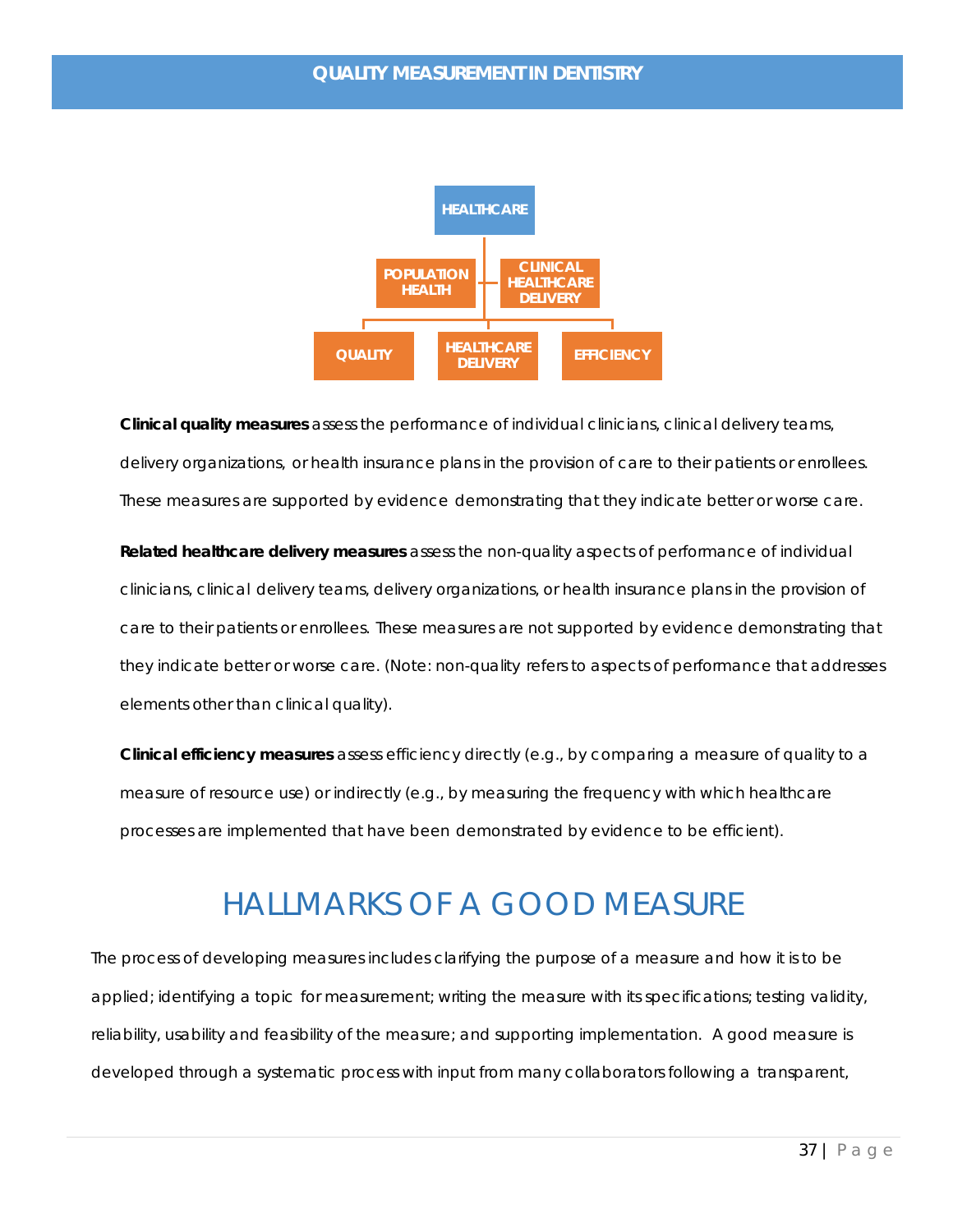objective, and meaningful mechanism. The details of this process are listed out in the DQA's Measures Development Manual. [31](#page-21-2) A good measure is one that<sup>40</sup>:

- 1. covers an important clinical area,
- 2. is scientifically acceptable (valid and reliable),
- 3. is useable,
- 4. is feasible.

**Important** measures are those that address, for example, unexplained variations in care; known or suspected problems with the quality of care; specific national healthcare goals or priorities; disease that causes high mortality or severe morbidity or affects large segments of the population; clinical processes and outcomes that are supported by strong evidence; or business practices that lead to increased efficiency.

**Scientific acceptability** includes reliability and validity of a measure. A measure should be well defined and precisely specified so that it can be implemented consistently within and across organizations and allow for comparability. Reliability testing demonstrates the measures results are repeatable, producing the same results a high proportion of the time when assessed in the same population in the same time period. Validity testing demonstrates that the measure reflects the quality of care provided, adequately identifying differences in quality.

<span id="page-29-0"></span><sup>40</sup> National Quality Forum[. Measure Evaluation Criteria.](http://www.qualityforum.org/Projects/i-m/Measure_Evaluation_Guidance/Measure_Evaluation_Guidance.aspx) Accessed 2019.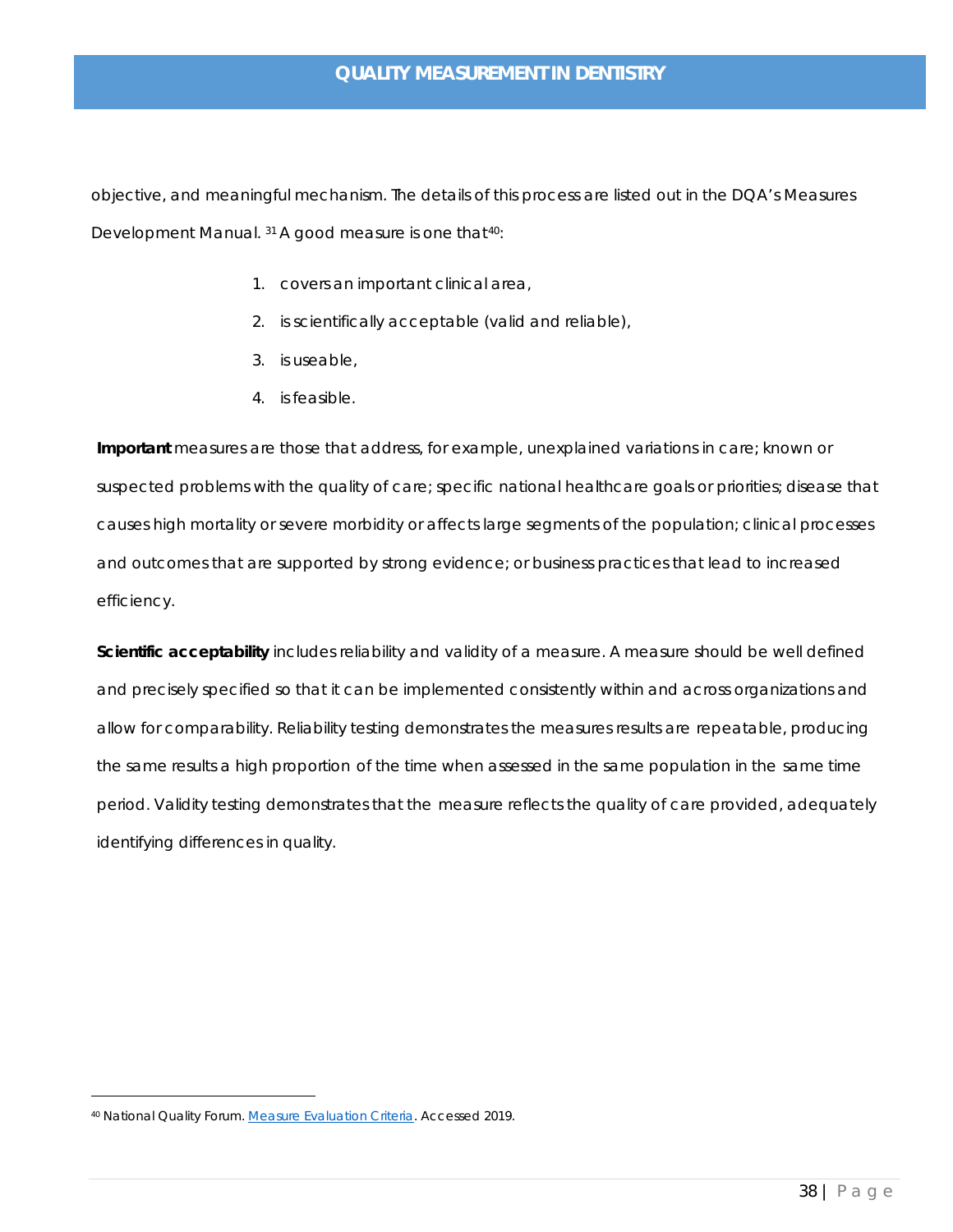

The measure must also be refined so that it is useable and relevant to those who will use the data generated by the measurement process and that those who will use the data can understand the results of the measure. The measure should also be one for which data can be collected and the required data are readily available, are retrievable without undue burden, and can be implemented for quality improvement i.e. be feasible for implementation. For clinical measures, the required data elements should be ones that are routinely generated during the process of delivering care or as a result of care delivery. Data elements that are already in electronic form or can easily be put into electronic form are preferable. In order to successfully measure to improve healthcare, measures need to be easily implemented on a routine basis in practices and yield meaningful information that can be acted upon.

### LEVELS OF MEASUREMENT

<span id="page-30-0"></span>Quality of care is assessed at multiple levels, such as practices, managed care organizations or medical/dental benefits administrators, public insurance programs, and public health programs. There often are different measurement considerations at different "levels" of care or "reporting unit" as well as across different types of data sources (e.g., administrative claims, EHRs, or surveys). Measures should be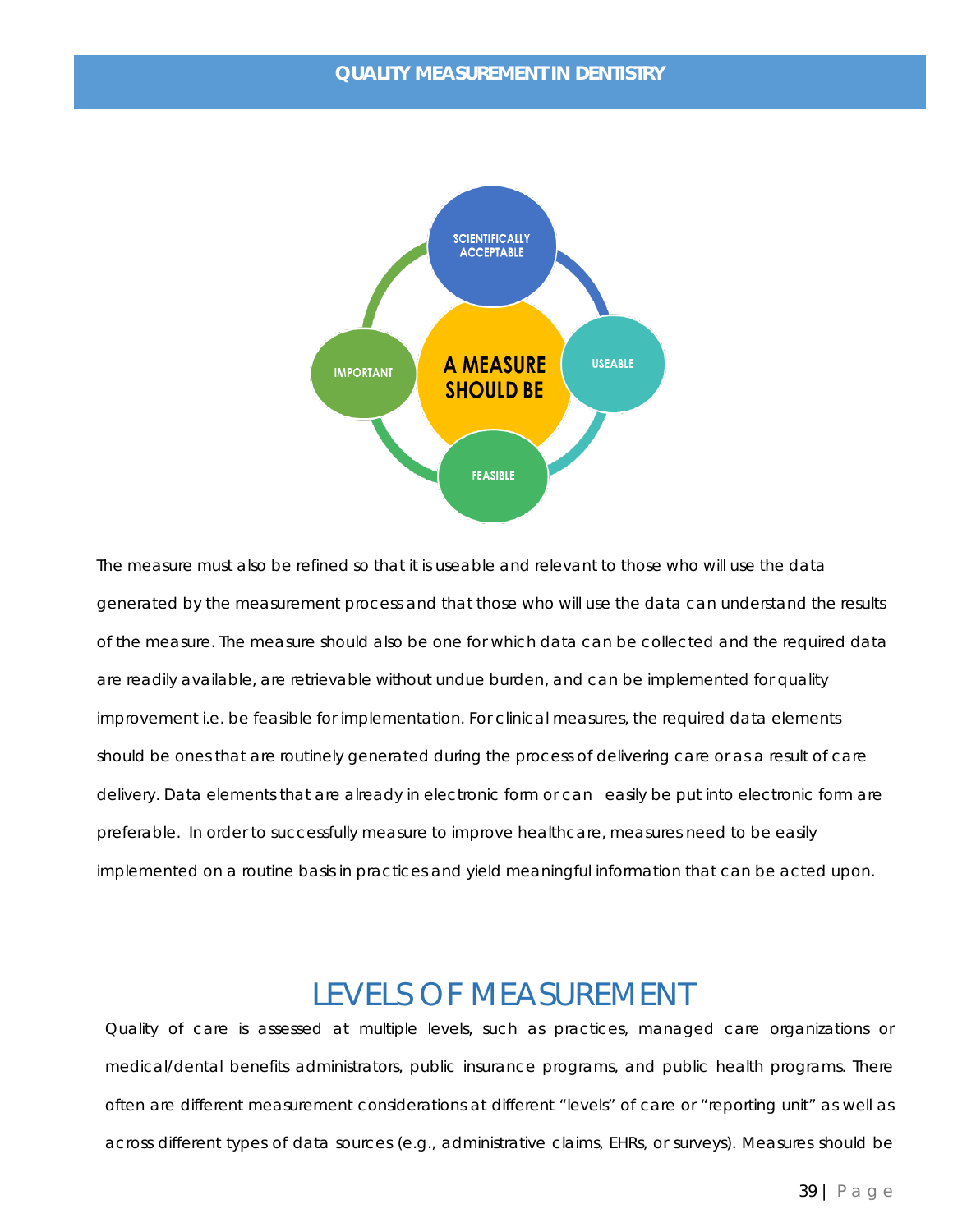reported at the level (e.g., program, plan, or practice) and using the data source (e.g., administrative claims or EHR) for which they were developed and validated. Implementation of measures at different levels or with different data sources than those for which the measure was intended may not be reliable. As Medicaid programs and managed care organizations are increasingly held accountable for performance on these measures, they in turn hold their contracted practices accountable. Because practice-level measurement is often driven vertically (from program to plan to practice), practice-level measures will be most effective when aligned with program- and plan-level measurement. Standardized measurement that is aligned across public and private sectors and harmonized across different levels of reporting aggregation can help pave the way to improvement. Starting with broad populations, national goals guide the development of program-level measures, which are then used to derive practice- and clinician-level measures such that the underlying care improvement goals remain unchanged and the derivative measures are relevant to the populations served at each level. As part of quality improvement, this entity may provide benchmarks or other targets to encourage individual providers and institutions to undertake quality improvement.

<span id="page-31-0"></span>

Figure source: Mary S. Applegate (Medicaid Medical Director, Ohio), adapted from Bojestig, M; Jonkoping County Council, Sweden. (2011). *Making system wide improvement in health care.* [PowerPoint slides]. Retrieved from [http://www3.ha.org.hk/haconvention/hac2011/proceedings/pdf/Plenary%20Sessions/P3.2.pdf.](http://www3.ha.org.hk/haconvention/hac2011/proceedings/pdf/Plenary%20Sessions/P3.2.pdf)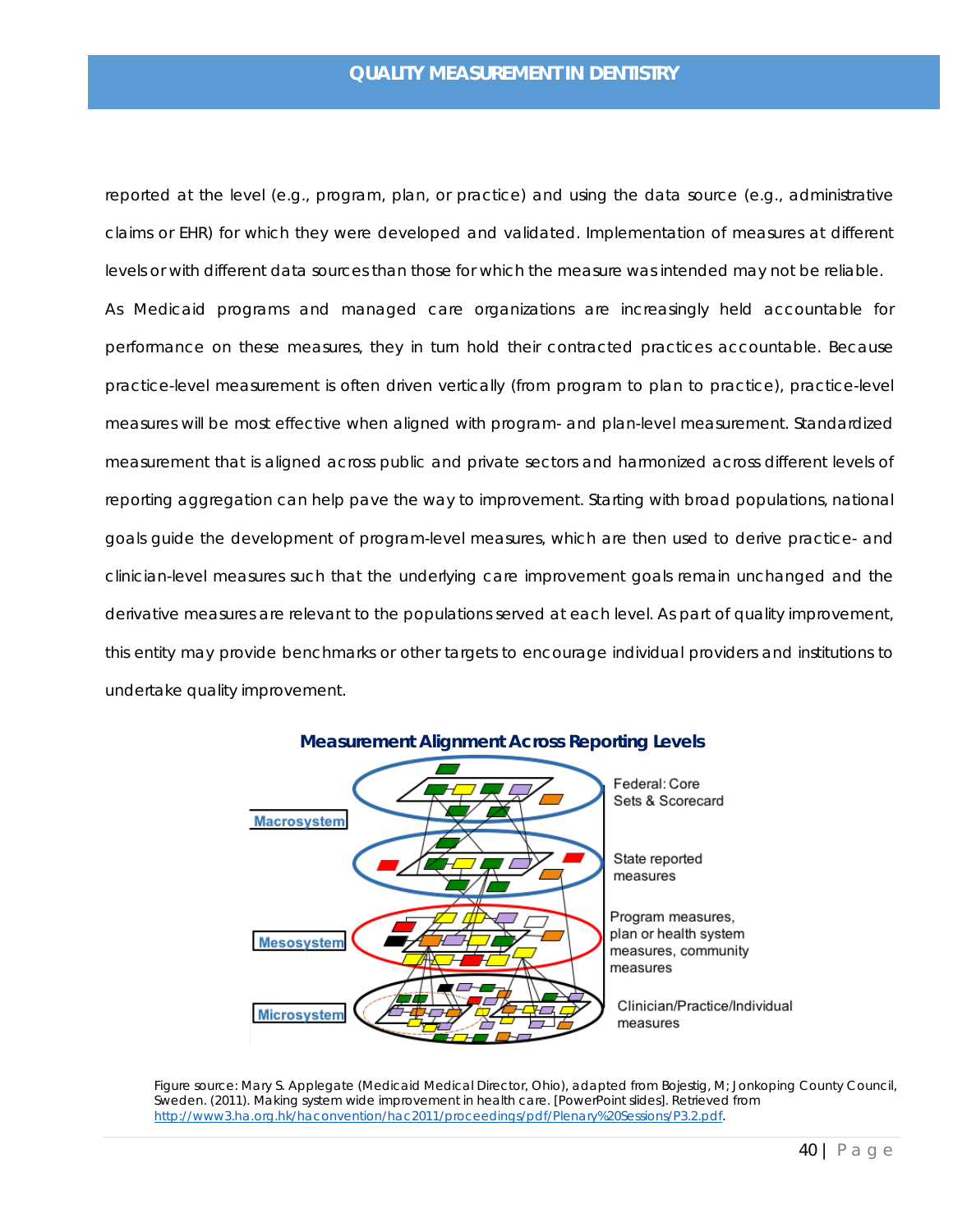The level of accountability that an entity should have depends on whether the entity being evaluated has had an adequate opportunity to affect the aspect of quality that is being measured.



There is always a shared responsibility for treatment decisions between a doctor and patient. Providers can increase the likelihood that their patients will adhere to clinical recommendations, but there are no perfect interventions, and some patients will always choose not to follow recommendations. In choosing which aspects of quality to measure, which risk factors to adjust for, and which performance benchmarks to set, decisions should be made explicitly about how to distribute responsibility. Information about the disease course or risk-adjustment methods must be used to establish reasonable standards of accountability to distinguish between individual and health system responsibility.<sup>[41](#page-32-1)</sup> The DQA has evaluated the concepts of "risk adjustment" in the context of dental quality measures and published a discussion document titled [Risk Adjustment in Dental Quality Measurement](https://www.ada.org/%7E/media/ADA/Science%20and%20Research/Files/DQA_2016_Risk_Adjustment_in_Dental_Quality_Measurement.pdf?la=en).

# MEASURING FOR IMPROVEMENT

<span id="page-32-0"></span>Measures are primarily intended for improving the quality of care, accountability, or research. Data generated through measurement needs to be translated into information and knowledge and then used

<span id="page-32-1"></span><sup>41</sup> Health Affairs, 16, no.3 (1997):7-21 Six challenges in measuring the quality of health care. Accessed at Challenges for Measurement, 2011.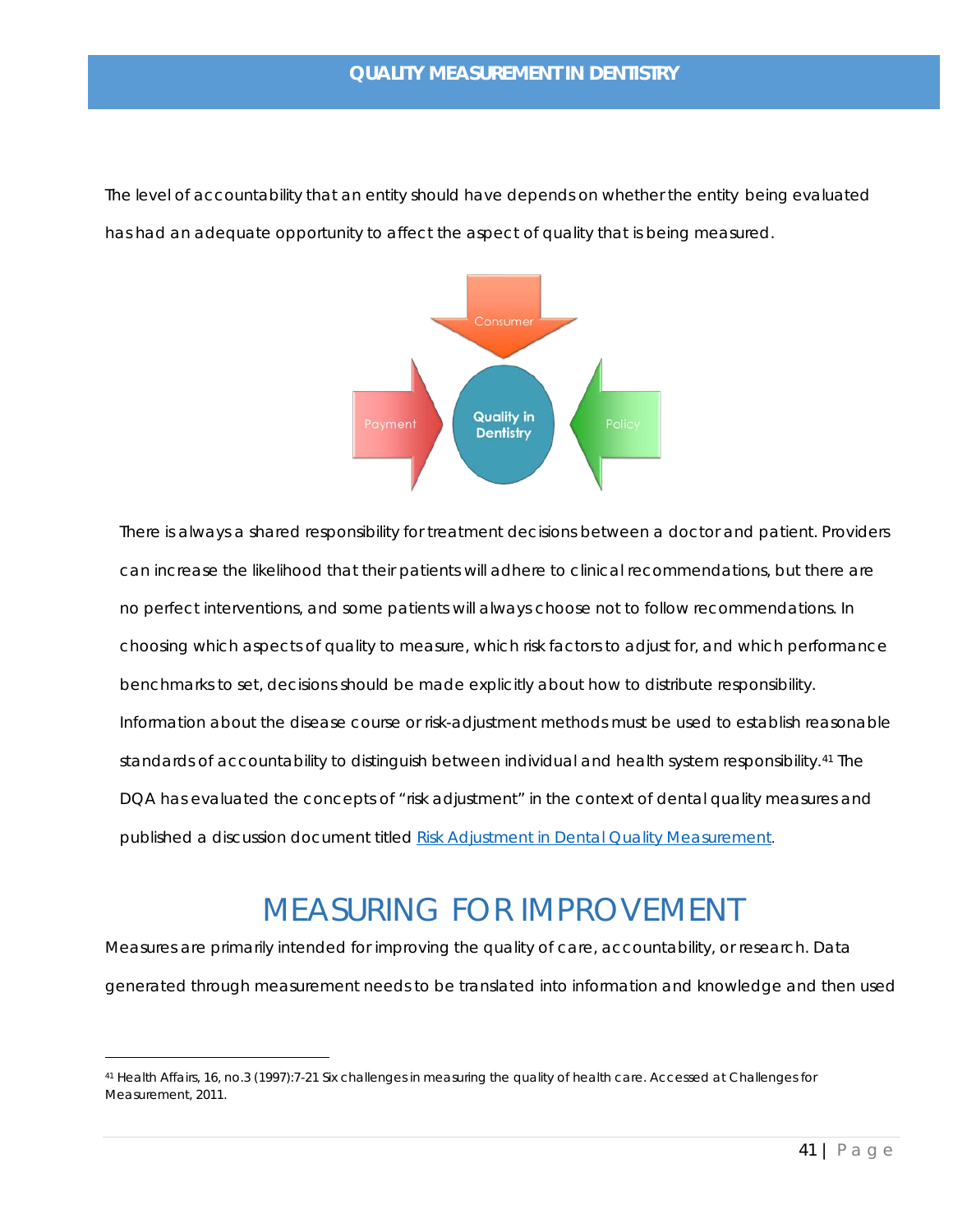to make intelligent decisions on improving processes and outcomes of care. Improving quality of care can be conducted as either an internal process or through an external process.<sup>39, [42](#page-33-1)</sup>



# <span id="page-33-0"></span>Laying the Groundwork for Quality Improvement

The AHRQ defines Quality Improvement (QI) in health care, as "the framework we use to systematically improve the ways care is delivered to patients. Processes have characteristics that can be measured, analyzed, improved, and controlled. QI entails continuous efforts to achieve stable and predictable process results, that is, to reduce process variation and improve the outcomes of these processes both for patients and the health care organization and system. Achieving sustained QI requires commitment from the entire organization, particularly from top-level management."<sup>[43](#page-33-2)</sup>

### **Considerations to Foster Improvement:**

A phased and structured approach with one sustainable improvement built on another is essential to achieving a high quality system. Some key considerations to foster improvement within an organizations are as follows:

#### **Engage all stakeholders in the change process**

<span id="page-33-1"></span><sup>42</sup> Medicare: A Strategy for Quality Assurance, Volume I (1990) Institute of Medicine (IOM).

<span id="page-33-2"></span><sup>43</sup> Module 4. Approaches to Quality Improvement. Content last reviewed May 2013. Agency for Healthcare Research and Quality, Rockville, MD[. http://www.ahrq.gov/professionals/prevention-chronic-care/improve/system/pfhandbook/mod4.html.](http://www.ahrq.gov/professionals/prevention-chronic-care/improve/system/pfhandbook/mod4.html)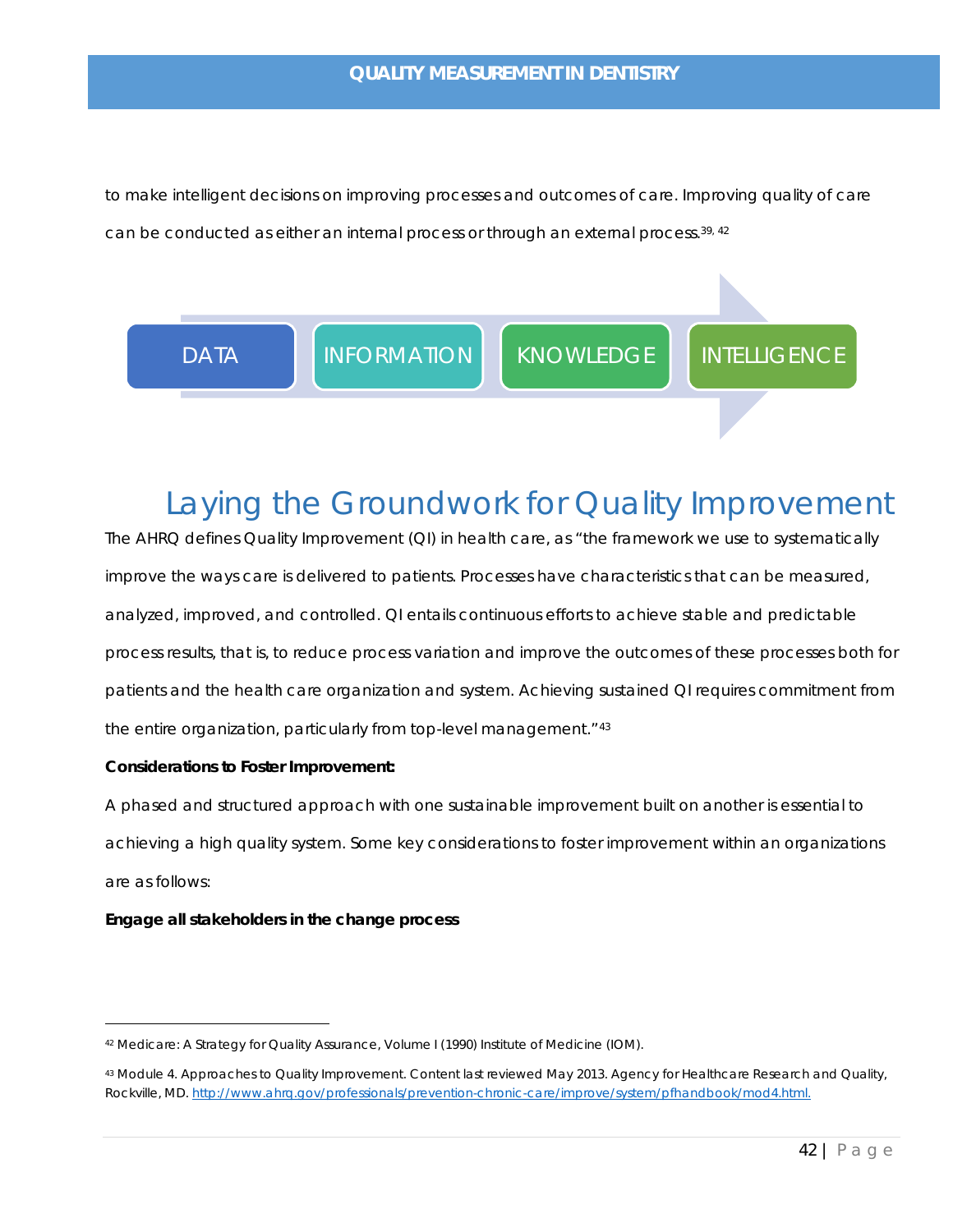A broader stakeholder group should be identified and engaged at its earliest stages to identify common care improvement goals and ongoing engagement throughout the quality improvement cycle to ensure alignment in quality improvement efforts are critical to achieving meaningful and sustainable change.<sup>[44](#page-34-1)</sup>

#### <span id="page-34-3"></span>**Understanding Baseline and Improvement Opportunities**

Also called the root-cause analysis, this step in the planning process in essential to ensuring an appropriate **Aim** is established for the quality improvement project. Improvement is best achieved when a collaborative approach is taken. Most QI efforts in dentistry have focused on individual process goals rather than a comprehensive coordinated approach with a focus on health outcomes. Thus, having a multi-disciplinary team that champions key stakeholder engagement to understand ongoing improvement opportunities will be key to successful improvement efforts.

#### **Resource to facilitate Improvement**

Sustainable improvement takes planning, time and resources: identifying these resources that target different, yet complementary, aspects of care is key to achieving meaningful, high-impact change. Alignment and synergy across these resources targeting common goals avoid duplicative or fragmented initiatives.

# <span id="page-34-0"></span>Institute for Healthcare Improvement (IHI) [Model for](http://www.ihi.org/resources/Pages/HowtoImprove/default.aspx)  [Improvement](http://www.ihi.org/resources/Pages/HowtoImprove/default.aspx)

The Model for Improvement (MFI)<sup>[45](#page-34-2)</sup> is the most commonly used QI approach in health care and was developed by the Institute for Healthcare Improvement (IHI) in 1996 and published in The Improvement

<span id="page-34-1"></span><sup>44</sup> Engaging Stakeholders to Improve the Quality of Children's Health Care. Content last reviewed March 2019. Agency for Healthcare Research and Quality, Rockville, MD[. http://www.ahrq.gov/policymakers/chipra/demoeval/what-we](http://www.ahrq.gov/policymakers/chipra/demoeval/what-we-learned/implementation-guides/implementation-guide1/index.html)[learned/implementation-guides/implementation-guide1/index.html.](http://www.ahrq.gov/policymakers/chipra/demoeval/what-we-learned/implementation-guides/implementation-guide1/index.html)

<span id="page-34-2"></span><sup>45</sup> Langley GL, Moen R, Nolan KM, Nolan TW, Norman CL, Provost LP. The Improvement Guide: A Practical Approach to Enhancing [Organizational Performance \(2nd edition\).](http://www.ihi.org/resources/Pages/Publications/ImprovementGuidePracticalApproachEnhancingOrganizationalPerformance.aspx) San Francisco: Jossey-Bass Publishers; 2009. Accessed from: The Institute for HealthCare Improvement. 2019.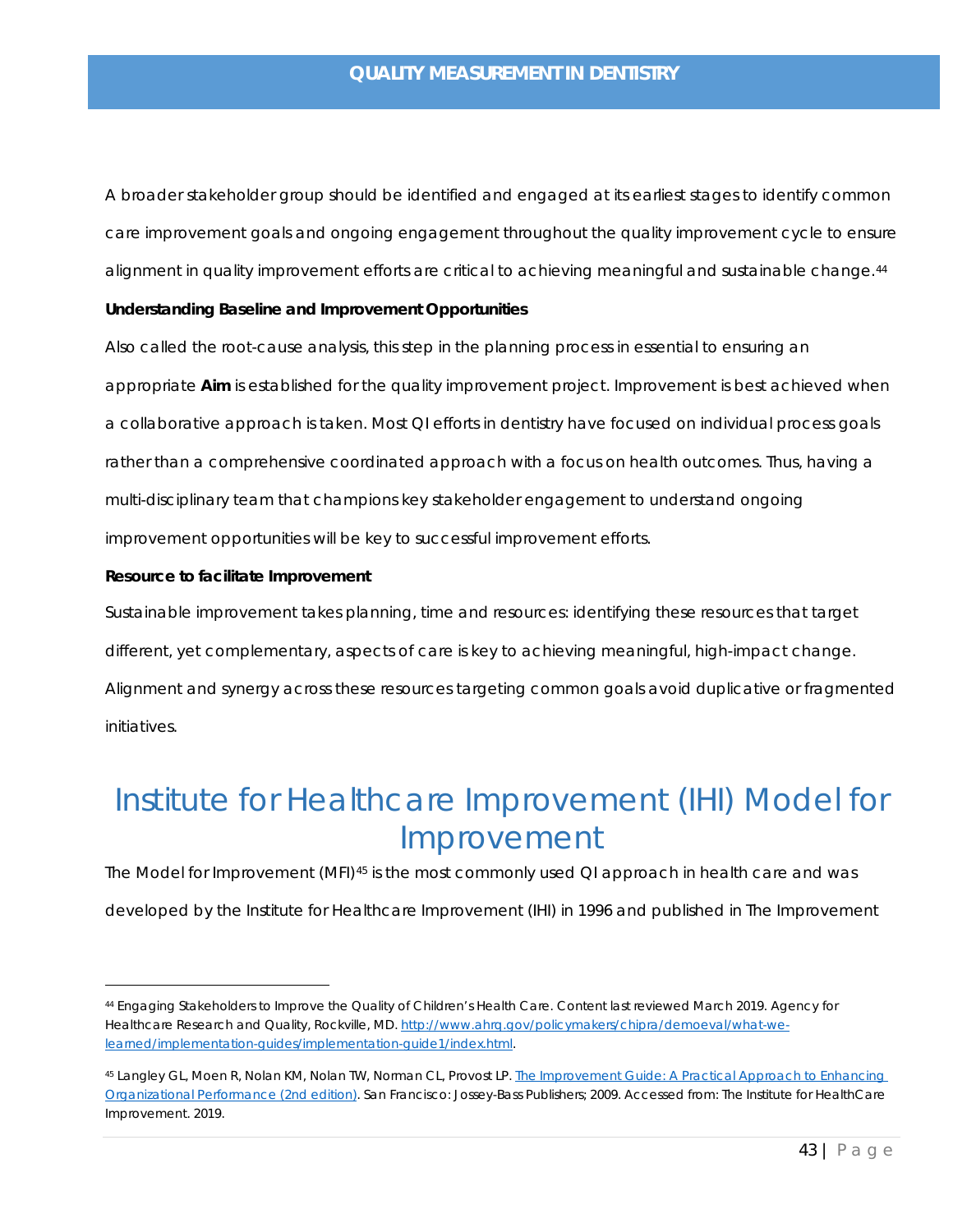Guide: A Practical Approach to Enhancing Organizational Performance (1996)[.44](#page-34-3) The MFI uses a rapid cycle process called Plan Do Study Act (PDSA) cycles to test the effects of small changes, make them, and ultimately spread the effective changes through the practice or organization.



### **Planning for Change**

MFI emphasizes the following steps for accelerating improvement<sup>46</sup>:

Forming the Team: A Quality Improvement Team should be formed that includes individuals with complementary areas of expertise needed to develop, implement and lead an effective improvement strategy. If critical areas of expertise are lacking within the organization, external advisors or consultants should be sought to fills those gaps.[47](#page-35-1)

<span id="page-35-0"></span><sup>46</sup> [Institute for Healthcare Improvement. How to Improve.](http://www.ihi.org/resources/Pages/HowtoImprove/default.aspx) Accessed 2019.

<span id="page-35-1"></span><sup>47</sup> [Institute for HealthCare Improvement. Science of Improvement: Forming the Team. A](http://www.ihi.org/resources/Pages/HowtoImprove/ScienceofImprovementFormingtheTeam.aspx)ccessed 2019.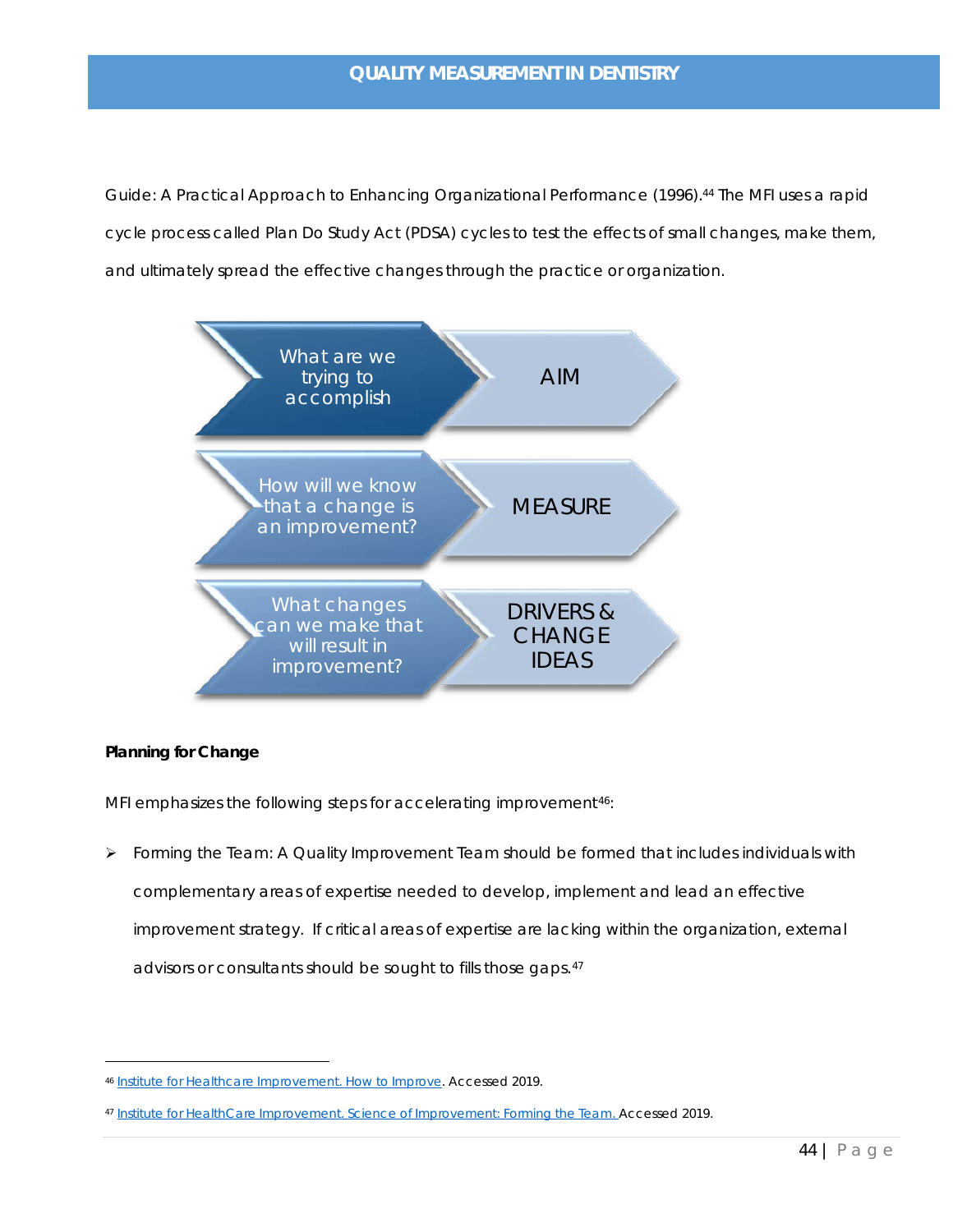- Setting Aims: Next having a clearly, articulated **Aim** that is specific, measureable, and time-bound that also identifies the population that is the target of improvement is key to successful improvement strategy.
- $\triangleright$  Establishing Measures: Identification of measures that enables to monitoring of progress over time to identify whether the desired improvement has occurred. Measures may be of **outcome measures** (e.g., percentage of children ages 0-5 with early childhood caries), **process measures** (e.g., percentage of children 0-5 who received a fluoride varnish application), or **access measures** (e.g., percentage of children 0-5 who had a comprehensive or periodic oral evaluation). The IHI recommends using a balanced set of measures.
- Selecting Changes: An effective model of change comes from the **IHI** that creates a framework to meet a specific aim. After identifying a specific, measureable, and time-bound Aim, the **primary drivers of change** are selected, which are system components or factors which contribute directly to achieving the aim. Next, **secondary drivers** are selected, which are lower level and more actionable components necessary to influence the primary driver. Finally, the **change idea** is a specific action or intervention identified which will support achievement of change in the secondary and primary drivers.
- $\triangleright$  Testing Changes: Testing changes allows one to assess if a change leads to an improvement. The Plan-Do-Study-Act (PDSA) cycle is shorthand for testing a change — by planning it, trying it, observing the results, and acting on what is learned. This is the scientific method, used for action-oriented learning.[48](#page-36-0)
- > Implementing Changes: Implementation is a permanent change to the way work is done and, as such, involves building the change into the organization or scaling it up. It may affect

<span id="page-36-0"></span><sup>48</sup> Institute for Healthcare Improvement. Science of Improvement: Testing. Available at: [http://www.ihi.org/resources/Pages/HowtoImprove/ScienceofImprovementTestingChanges.aspx.](http://www.ihi.org/resources/Pages/HowtoImprove/ScienceofImprovementTestingChanges.aspx) Accessed 2019.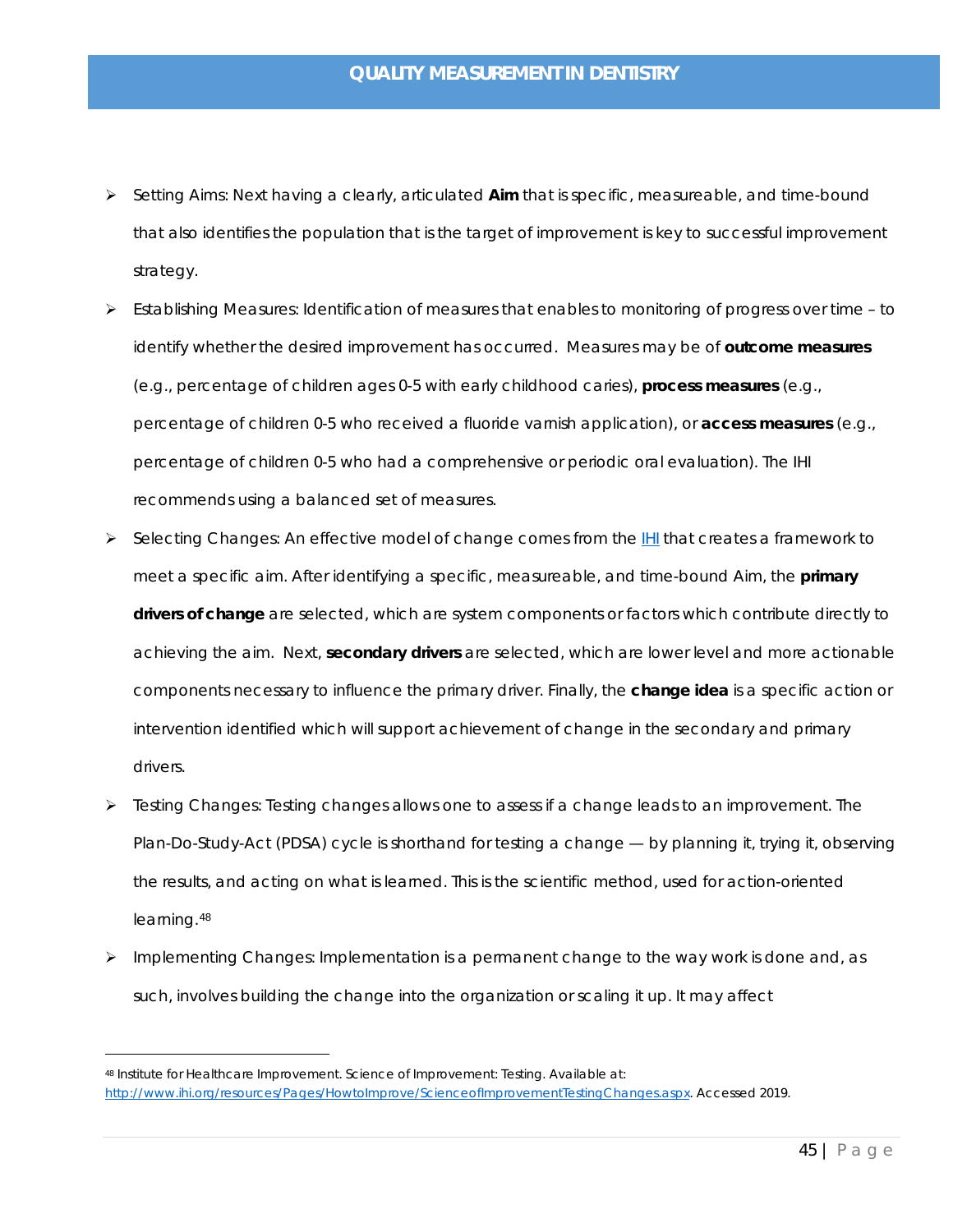documentation, written policies, hiring, training, compensation, and aspects of the organization's infrastructure that are not heavily engaged in the testing phase. Implementation also requires the use of the PDSA cycle.[49](#page-37-1)

 $\triangleright$  Spreading Changes: Spread is the process of taking a successful implementation process from a pilot unit or pilot population and replicating that change or package of changes in other parts of the organization or other organizations.[50](#page-37-2)

## <span id="page-37-0"></span>The Golden Rules of Measurement for Improvement

- **Measure to gauge process in achieving aims**: Measures should be selected that inform progress toward reaching the ultimate care goal. Each specific aim should have corresponding performance measures. Some measures may address more than one aim.
- **Measure over time:** Baseline measurement provides the starting point from which opportunities for improvement can be identified and progress can be assessed. **Repeated measurement** over time is necessary to monitor for change. It is important to recognize that some measures, such as process of care measures, may show more immediate improvement. In contrast, some outcome measures may not show improvement until after several aims have been implemented and have had time to take effect at the population level. Set realistic time frames for achieving intermediate and longer-run goals.
- **Maintain a Population Health Focus:** Keep eyes on the prize! The program should examine "outcomes" at the population level and include measures that ensure that the true care goal is

<span id="page-37-1"></span><sup>49</sup> [Institute for Healthcare Improvement. Science of Improvement: Implementing Changes.](http://www.ihi.org/resources/Pages/HowtoImprove/ScienceofImprovementImplementingChanges.aspx) Accessed 2019.

<span id="page-37-2"></span><sup>50</sup> [Institute for Healthcare Improvement. Science of Improvement: Spreading Changes.](http://www.ihi.org/resources/Pages/HowtoImprove/ScienceofImprovementSpreadingChanges.aspx.) Accessed 2019.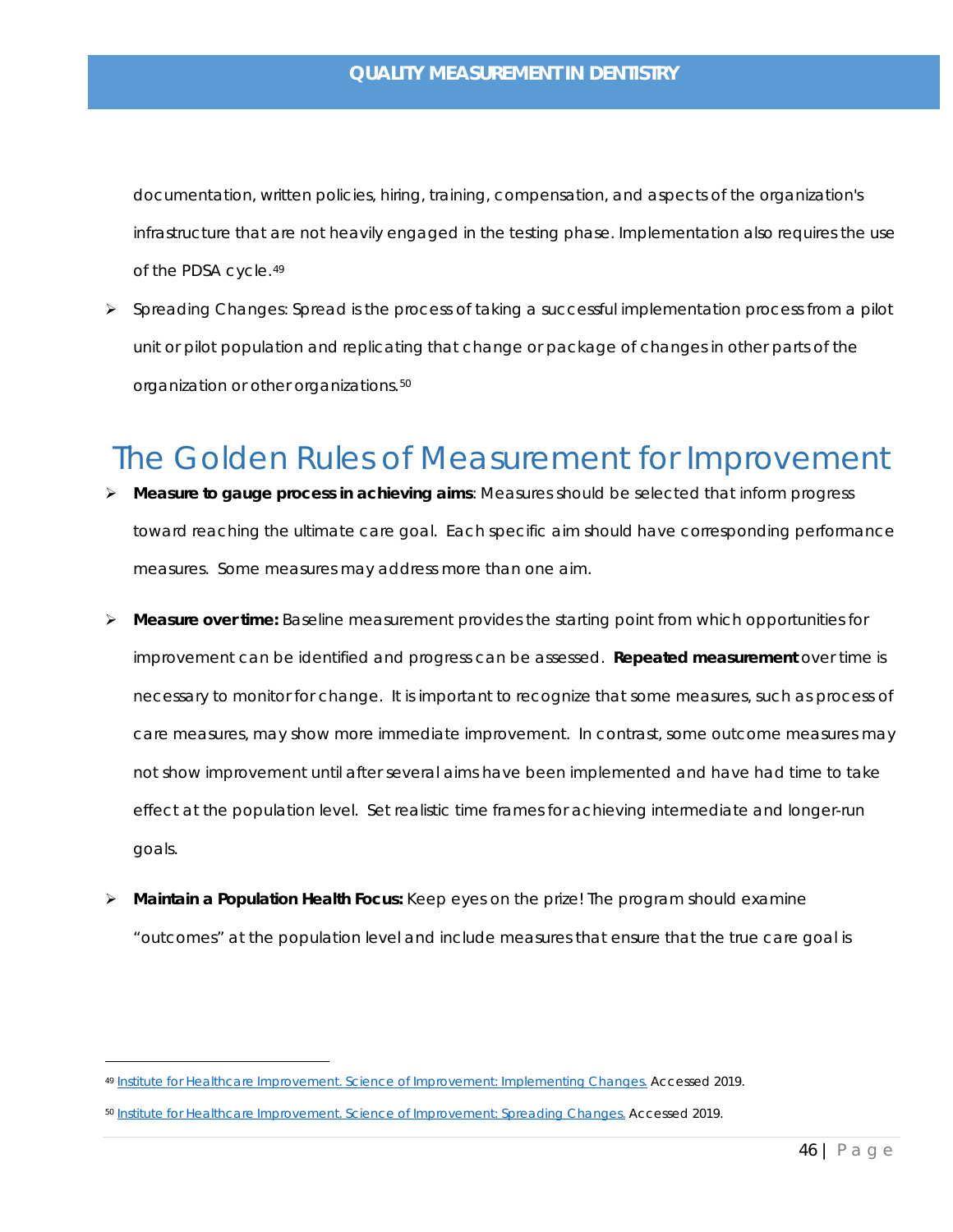being met without unintended adverse consequences. For example, focusing measurement on only the subset of enrollees that seek dental care will miss a significant component of the population.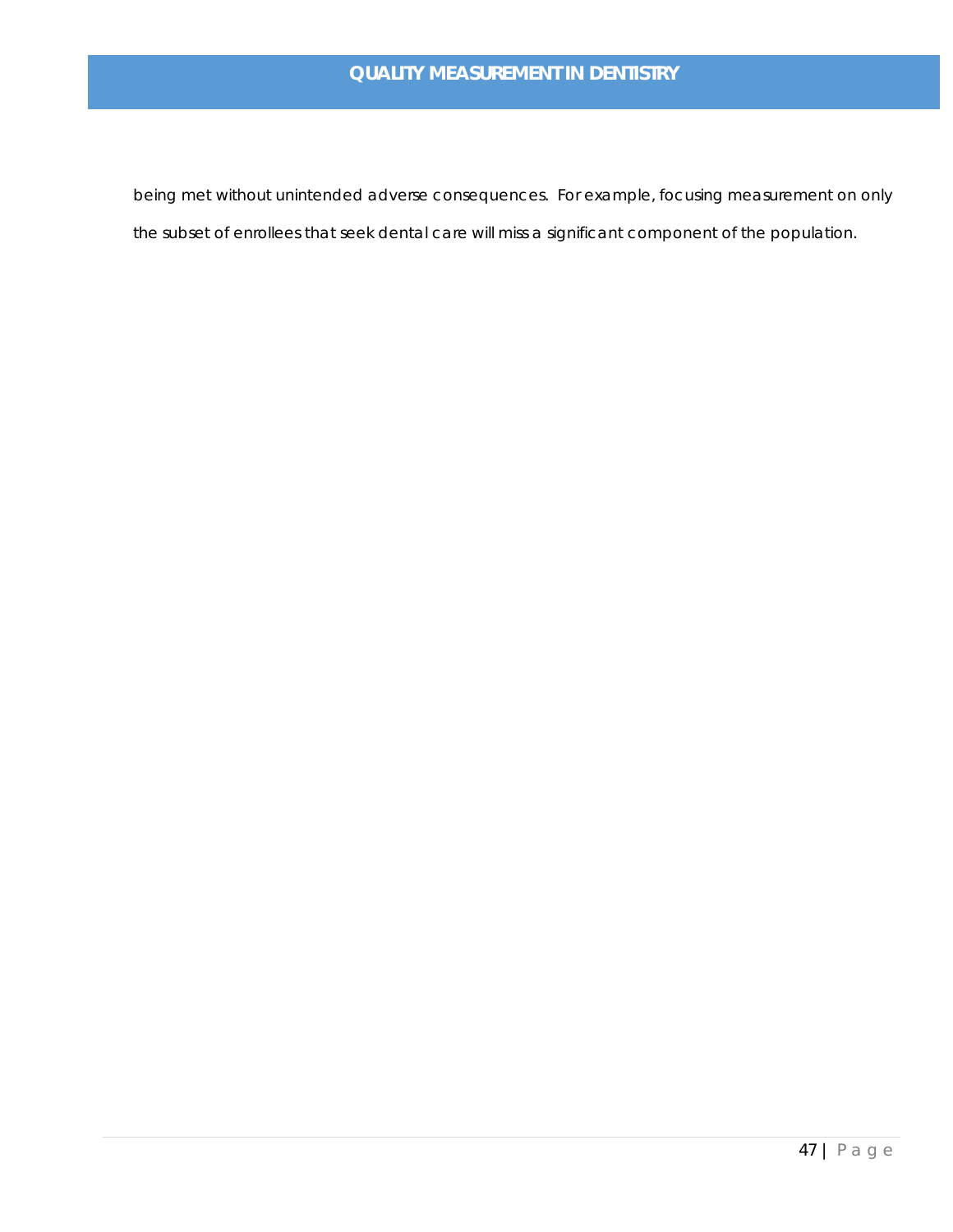# <span id="page-39-0"></span>APPENDIX A: LIST OF DQA PEDIATRIC AND ADULT **MEASURES**

#### **Evaluating Utilization**

| Measure      | <b>Measure Name</b>                                                         | <b>Description</b>                                                                                                                                                                                                            |
|--------------|-----------------------------------------------------------------------------|-------------------------------------------------------------------------------------------------------------------------------------------------------------------------------------------------------------------------------|
| Abbreviation |                                                                             |                                                                                                                                                                                                                               |
| UTL-CH-A     | Utilization of Services <sup>‡</sup>                                        | Percentage of all enrolled children under age 21 who<br>received at least one dental service within the reporting<br>year.                                                                                                    |
| PRV-CH-A     | Preventive Services<br>for Children at<br>Elevated Caries Risk <sup>‡</sup> | Percentage of all enrolled children who are at<br>"elevated" risk (i.e., "moderate" or "high") who received<br>a topical fluoride application and/or sealants within the<br>reporting year.                                   |
| TRT-CH-A     | <b>Treatment Services</b>                                                   | Percentage of all enrolled children who received a<br>treatment service within the reporting year.                                                                                                                            |
| PEV-A-A      | Periodontal Evaluation<br>in Adults with<br>Periodontitis                   | Percentage of enrolled adults aged 30 years and older<br>with history of periodontitis who received a<br>comprehensive or periodic oral evaluation or a<br>comprehensive periodontal evaluation within the<br>reporting year. |

#### **Evaluating Quality of Care**

| Measure      | <b>Measure Name</b>                                                             | Description                                                                                                                                                                                                     |
|--------------|---------------------------------------------------------------------------------|-----------------------------------------------------------------------------------------------------------------------------------------------------------------------------------------------------------------|
| Abbreviation |                                                                                 |                                                                                                                                                                                                                 |
| OEV-CH-A     | Oral Evaluation                                                                 | Percentage of enrolled children under age 21 who<br>received a comprehensive or periodic oral evaluation<br>within the reporting year.                                                                          |
| TFL-CH-A     | <b>Topical Fluoride for</b><br>Children at Elevated<br>Caries Risk <sup>#</sup> | Percentage of enrolled children aged 1-21 years who<br>are at "elevated" risk (i.e., "moderate" or "high") who<br>received at least 2 topical fluoride applications within<br>the reporting year.               |
| SL1-CH-A     | Sealants for 6-9 Year-<br>Old Children at<br>Elevated Caries Risk‡              | Percentage of enrolled children in the age category of<br>6-9 years at "elevated" risk (i.e., "moderate" or "high")<br>who received a sealant on a permanent first molar<br>tooth within the reporting year.    |
| SL2-CH-A     | Sealants for 10-14<br>Year-Old Children at<br><b>Elevated Caries Risk</b>       | Percentage of enrolled children in the age category of<br>10-14 years at "elevated" risk (i.e., "moderate" or<br>"high") who received a sealant on a permanent<br>second molar tooth within the reporting year. |
| CCN-CH-A     | Care Continuity                                                                 | Percentage of all children enrolled in two consecutive<br>years who received a comprehensive or periodic oral<br>evaluation in both years.                                                                      |
| USS-CH-A     | Usual Source of<br>Services                                                     | Percentage of all children enrolled in two consecutive<br>years who visited the same practice or clinical entity in<br>both years.                                                                              |
| EDV-CH-A     | Ambulatory Care<br>Sensitive Emergency<br>Department Visits for                 | Number of emergency department visits for caries-<br>related reasons per 100,000 member months for all<br>enrolled children                                                                                     |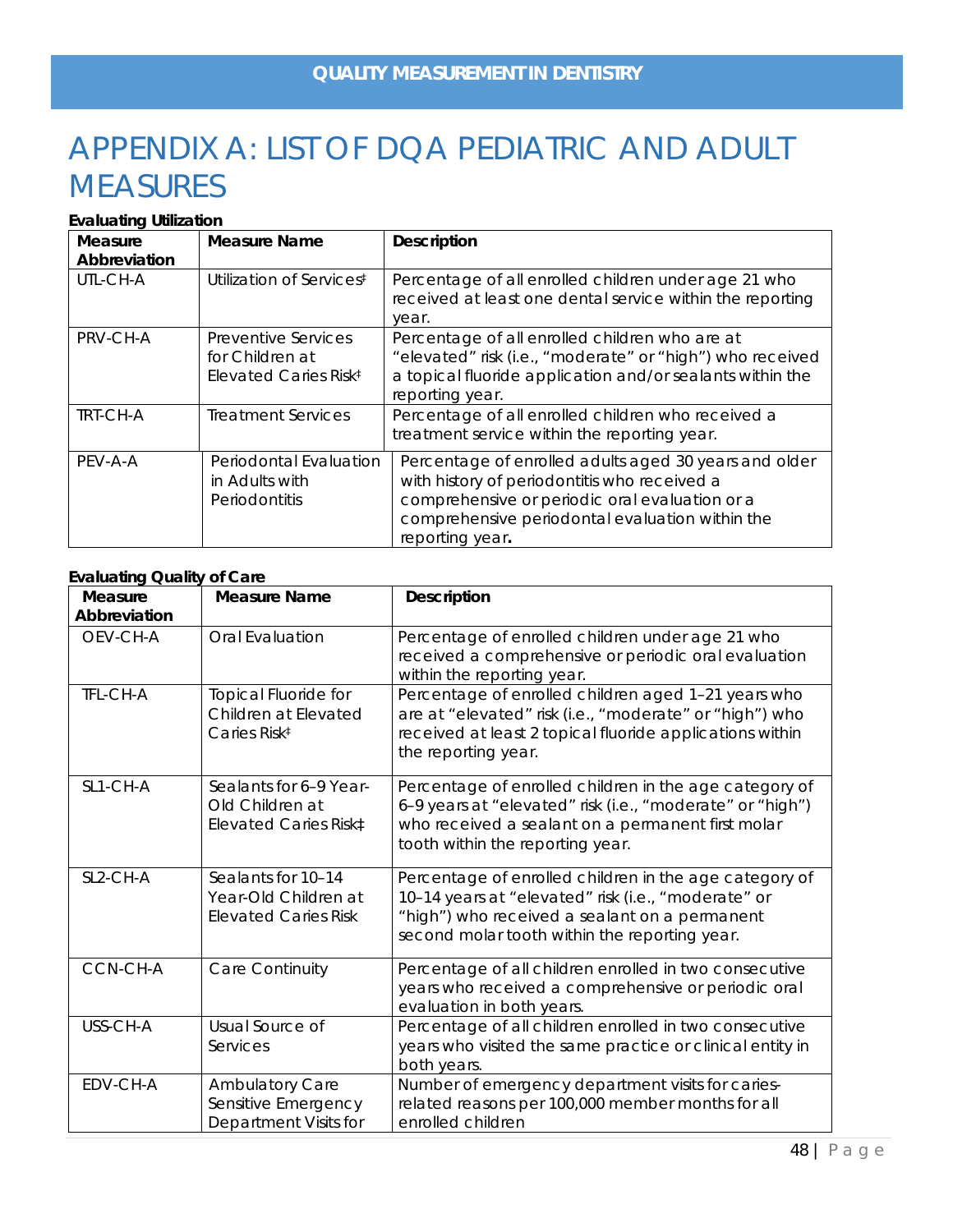|          | Dental Caries in<br>Children                                                                                                          |                                                                                                                                                                                                                                                            |
|----------|---------------------------------------------------------------------------------------------------------------------------------------|------------------------------------------------------------------------------------------------------------------------------------------------------------------------------------------------------------------------------------------------------------|
| EDF-CH-A | Follow-Up after<br>Emergency<br>Department Visits for<br>Dental Caries in<br>Children                                                 | Percentage of ambulatory care sensitive Emergency<br>Department (ED) visits for dental caries among children<br>0-20 years in the reporting period for which the member<br>visited a dentist within (a) 7 days and (b) 30 days of the<br>ED visit.         |
| POC-A-A  | Ongoing Care in<br>Adults with<br>Periodontitis                                                                                       | Percentage of enrolled adults aged 30 years and older<br>with a history of periodontitis who received an oral<br>prophylaxis OR scaling/root planing OR periodontal<br>maintenance visit at least 2 times within the reporting<br>year.                    |
| TFL-A-A  | <b>Topical Fluoride for</b><br>Adults at Elevated<br><b>Caries Risk</b>                                                               | Percentage of enrolled adults aged 18 years and older<br>who are at "elevated" risk (i.e., "moderate" or "high")<br>who received at least 2 topical fluoride applications<br>within the reporting year.                                                    |
| EDV-A-A  | <b>Ambulatory Care</b><br>Sensitive Emergency<br>Department Visits for<br>Non-Traumatic Dental<br>Related Reasons in<br><b>Adults</b> | Number of emergency department (ED) visits for<br>ambulatory care sensitive dental conditions per 100,000<br>member months for enrolled adults                                                                                                             |
| EDF-A-A  | Follow-up after<br>Emergency<br>Department Visits for<br>Non-Traumatic Dental<br>Related Reasons in<br>Adults                         | The percentage of ambulatory care sensitive dental<br>condition emergency department visits among adults<br>aged 18 years and older in the reporting period for<br>which the member visited a dentist within (a) 7 days<br>and (b) 30 days of the ED visit |
| DOE-A-A  | Adults with Diabetes -<br>Oral Evaluation                                                                                             | Percentage of enrolled adults with diabetes who<br>received a comprehensive or periodic oral evaluation<br>or a comprehensive periodontal evaluation within the<br>reporting year                                                                          |

### **Evaluating Efficiency and Cost**

| Measure<br>Abbreviation | <b>Measure Name</b>    | <b>Description</b>                                      |
|-------------------------|------------------------|---------------------------------------------------------|
| CCS-CH-A                | Per Member Per         | Total amount that is paid on direct provision of care   |
|                         | Month Cost of Clinical | (reimbursed for clinical services) per member per month |
|                         | Services               | for all enrolled children during the reporting year.    |

†The detailed specifications can be found on the DQA website at[: https://www.ada.org/en/science-research/dental-quality](https://www.ada.org/en/science-research/dental-quality-alliance/dqa-measure-activities/measures-medicaid-and-dental-plan-assessments)[alliance/dqa-measure-activities/measures-medicaid-and-dental-plan-assessments.](https://www.ada.org/en/science-research/dental-quality-alliance/dqa-measure-activities/measures-medicaid-and-dental-plan-assessments)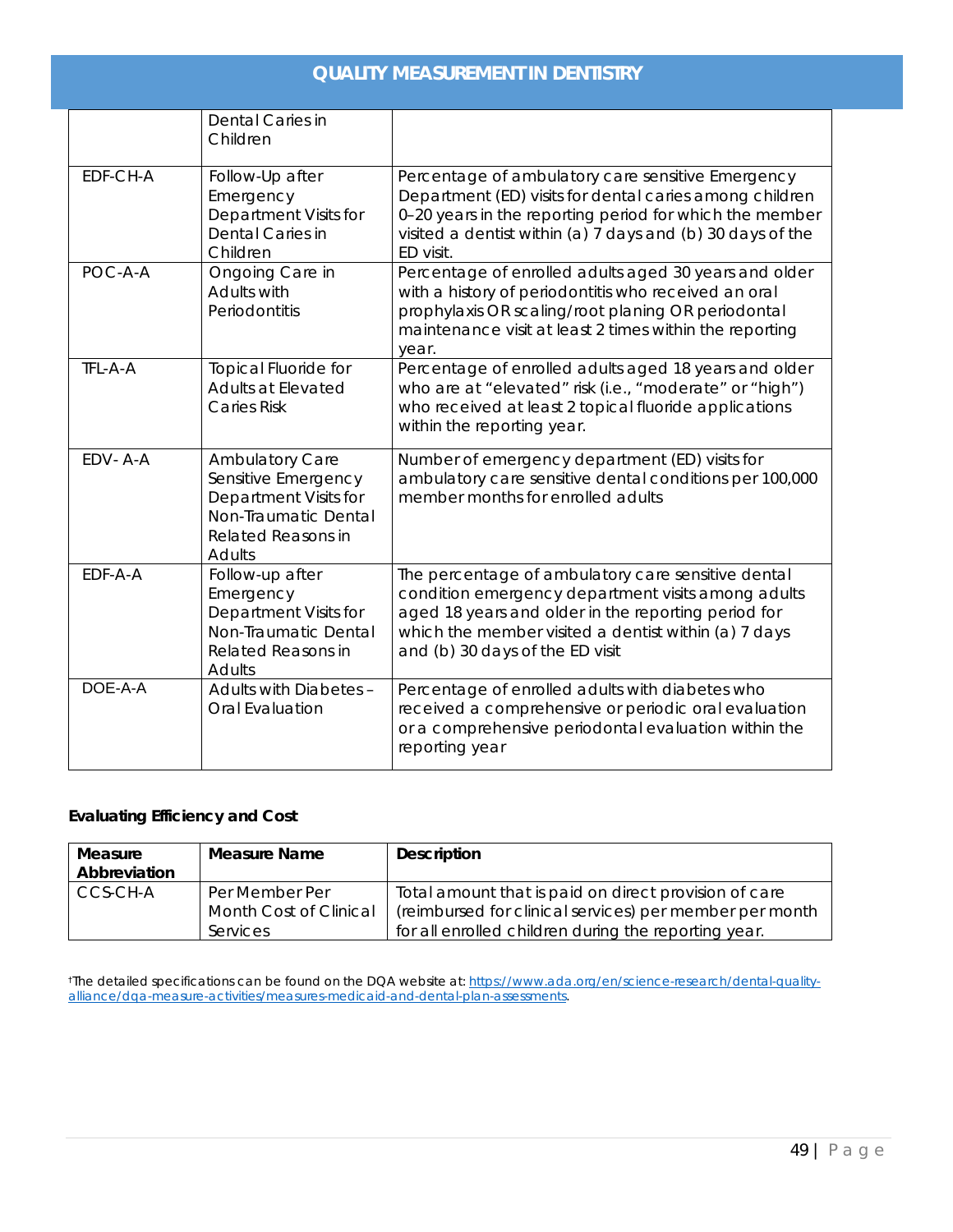### <span id="page-41-0"></span>APPENDIX B: USEFUL LINKS & RESOURCES

Below are some links that provide more detailed information on measurement.

#### **Oxford Journal Method to Develop [Measures](http://intqhc.oxfordjournals.org/content/15/suppl_1/i5.full)**

*This link from Oxford Journals describes the methods to develop measures*.

#### **[National Quality Forum](https://www.qualityforum.org/Home.aspx)**

*This link to the NQF website provides information on NQF endorsed measures including the endorsement methods.*

#### **[AHRQ Child Health Toolbox](http://www.ahrq.gov/professionals/quality-patient-safety/quality-resources/tools/chtoolbx/develop/index.html)**

*This link from AHRQ provides information on concepts, tips, and tools for evaluating the quality of health care for children.* 

#### **Institute for Healthcare Improvement [\(IHI\) Educational](http://www.ihi.org/resources/Pages/default.aspx) Resources**

*This link to the Institute for Healthcare Improvement website offers tools, change ideas, measures to guide improvement, IHI white papers, audio and video, improvement stories, and more to help with improvement efforts.*

#### **[Donabedian Paper on Quality](https://www.ncbi.nlm.nih.gov/pmc/articles/PMC2690293/)**

*Avedis Donabedian's 1966 publication on defining quality.*

#### **[HRSA Oral Health Mainpage](https://www.hrsa.gov/oral-health/index.html)**

*This is the HRSA Oral Health page which explores the identification of five key oral health domains and associated core clinical competencies.*

#### **[Medicaid Innovation Acceleration Project – Oral Health](https://www.medicaid.gov/state-resource-center/innovation-accelerator-program/iap-downloads/functional-areas/vbp-oral-health-resource-list.pdf)**

*This resource list provides hyperlinks and brief descriptions of relevant Value-Based Payment articles and toolkits.*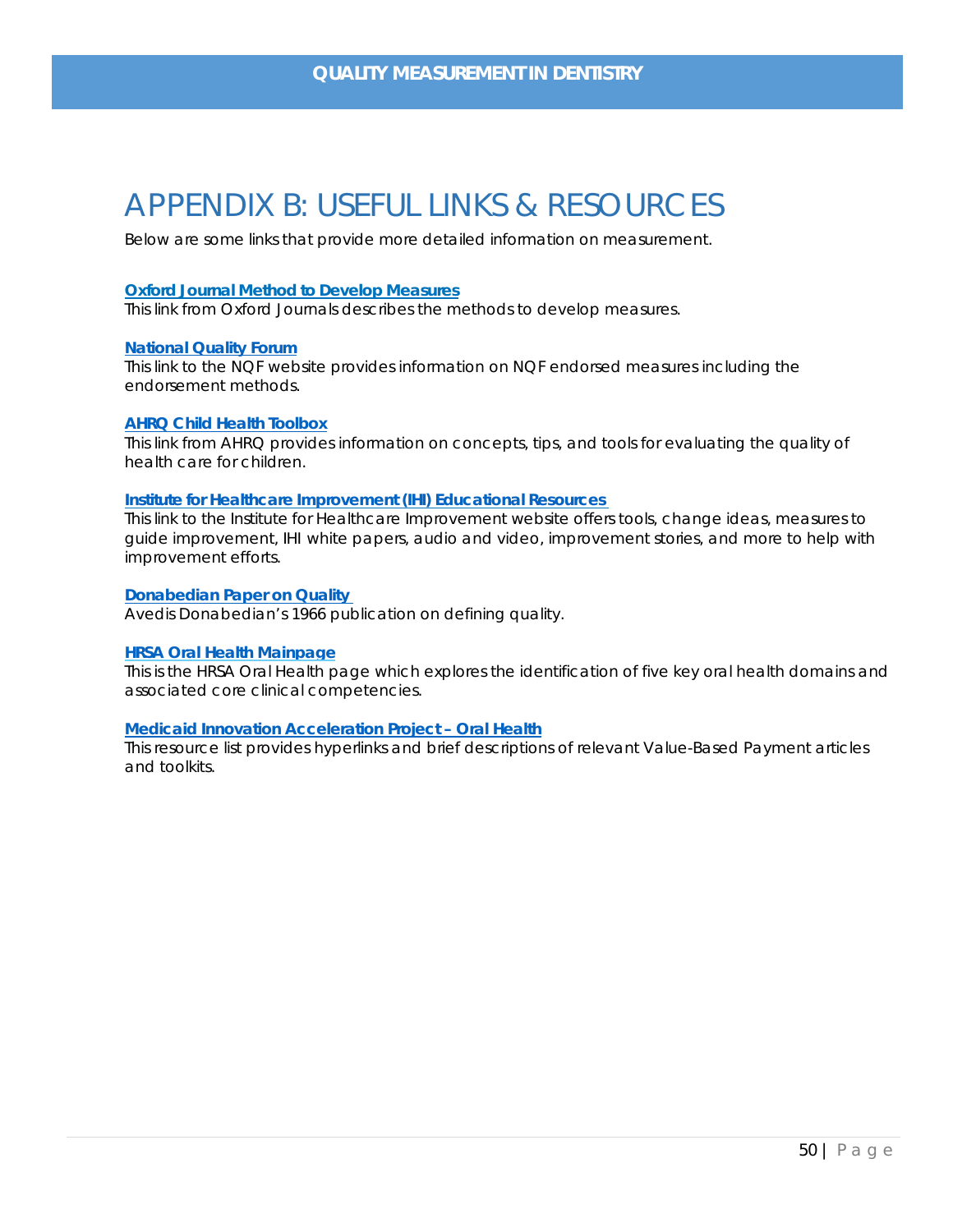# APPENDIX C: FREQUENTLY ASKED QUESTIONS

#### <span id="page-42-0"></span>**1. Why should the dental profession measure quality?**

The need for measurement is rooted in the basic responsibilities to assure that the public receives optimal benefits from available knowledge and effective care. Changing regulatory priorities set forth by the Affordable Care Act (ACA) and ongoing activities of the Centers for Medicare and Medicaid Services (CMS) clearly prioritize the need to improve the quality of health care in both the public and private sectors. To ensure that the profession is providing the highest quality patient-centered dental care, dentistry should be able to measure what works and what doesn't in terms of a patient's health and make changes needed to improve the outcomes of care. Establishing measures to identify and monitor innovative approaches to reduce incidence of oral disease, while simultaneously improving effectiveness and efficiency of care through a focus on prevention, is an important national priority. The ultimate goal for measurement is to improve; and measurement must be undertaken in a collaborative manner by all stakeholders in quality within the profession.

#### **2. Why is it important for the dental leadership to support and advocate for quality measures?**

As policy decisions in the payer and regulatory community take root, it is important for the dental leadership to engage with all stakeholders to provide feedback into these decisions, i.e., what should be measured and how the results should be interpreted so as to positively and meaningfully influence change. The profession should be the entity that informs these decisions, since they are the most knowledgeable regarding clinical care, technical ability, and most effective delivery models.

#### **3. What are the implications of measurement?**

The ultimate goal of measurement is to improve the quality of oral healthcare. Creating, measuring, and analyzing the resultant data serves as a powerful tool to identify areas for quality improvement. Besides direct quality improvement, assessment upholds public trust and provides consumer information and accountability to policy makers, payers, and others who purchase care. Measurement further demonstrates that funding provided for healthcare services is being used for its stated purpose and is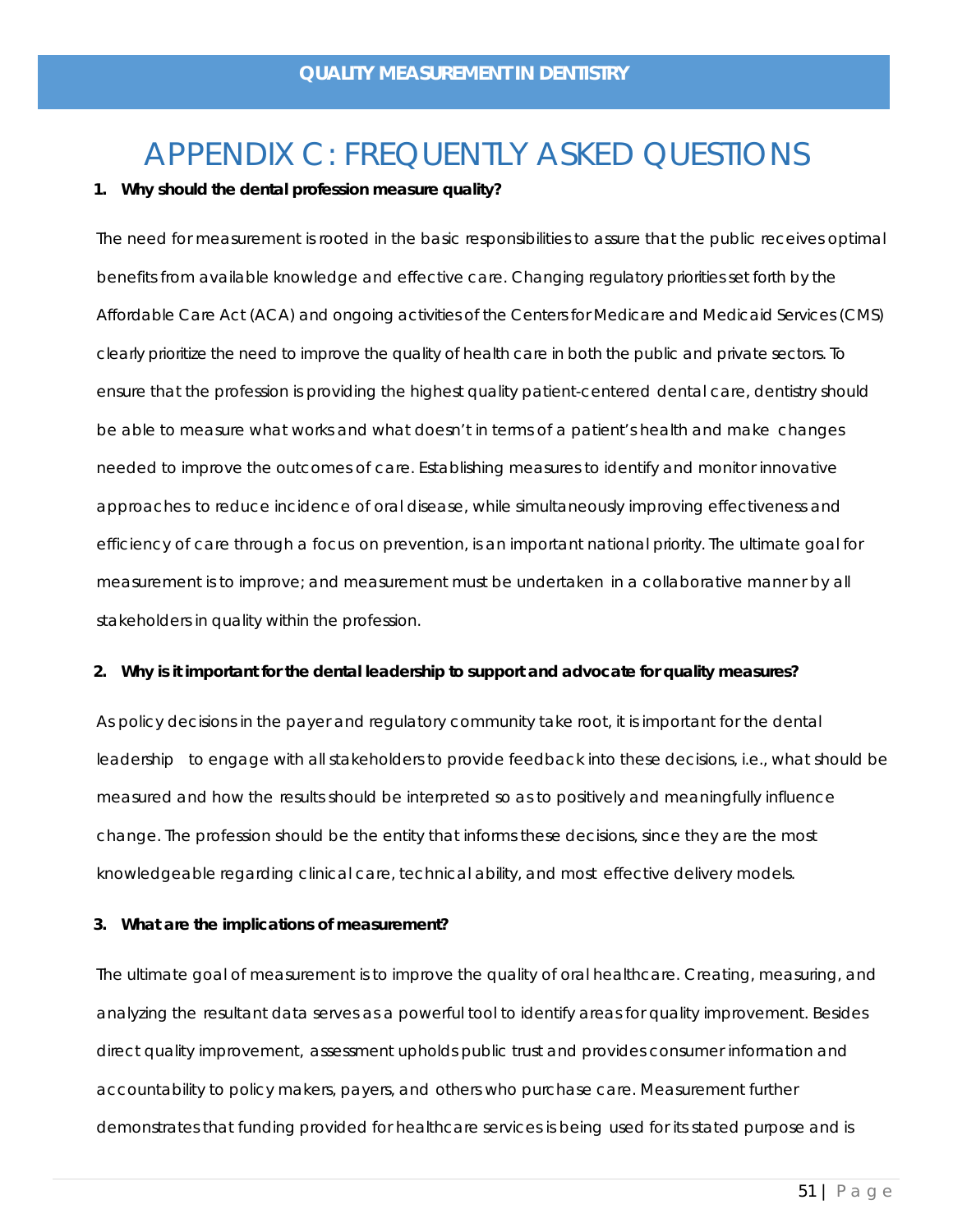producing effective results. Thus, measures are intended to improve quality of care, accountability, or program management.

#### **4. What is the potential burden for introducing measurement into a practitioner's day to day activities?**

Data for measurement can be obtained from administrative sources (encounters and claims), patient records and surveys. In dentistry, data are already being collected through the claims process. Such data are currently proprietary to the payers who use it to make policy decisions, conduct research, and increasingly to provide performance and quality measures information to providers, employers, and consumers. In the future, dentists may be required to report diagnostic codes and other data elements required for specific measures, either on a claim form or through a medical record. Quality measurement does not place an additional burden beyond reporting these additional data elements.

#### **5. What is "quality of care" and a "quality measure"?**

The Institute of Medicine (2000) defines "quality of care" as "the degree to which healthcare services for individuals and populations increase the likelihood of desired health outcomes and are consistent with current professional knowledge." The IOM defines quality measures as "the mechanisms that enable the user to quantify the quality of a selected aspect of care by comparing it to an evidence-based criterion that specifies what better quality is." (NQMC).

#### **6. What is "performance measurement"? Why should my performance as a provider be measured?**

Performance measures help identify the areas that can be improved to achieve goals for optimum health. Dentists often think measuring their performance is the same as determining the quality of the restoration's margins or the technical excellence of the crown. However, as a measure, those qualities tell very little about the impact of the restoration or crown on the actual health of the patient. Instead, performance measures are those supported by evidence that the subject of the measure has led to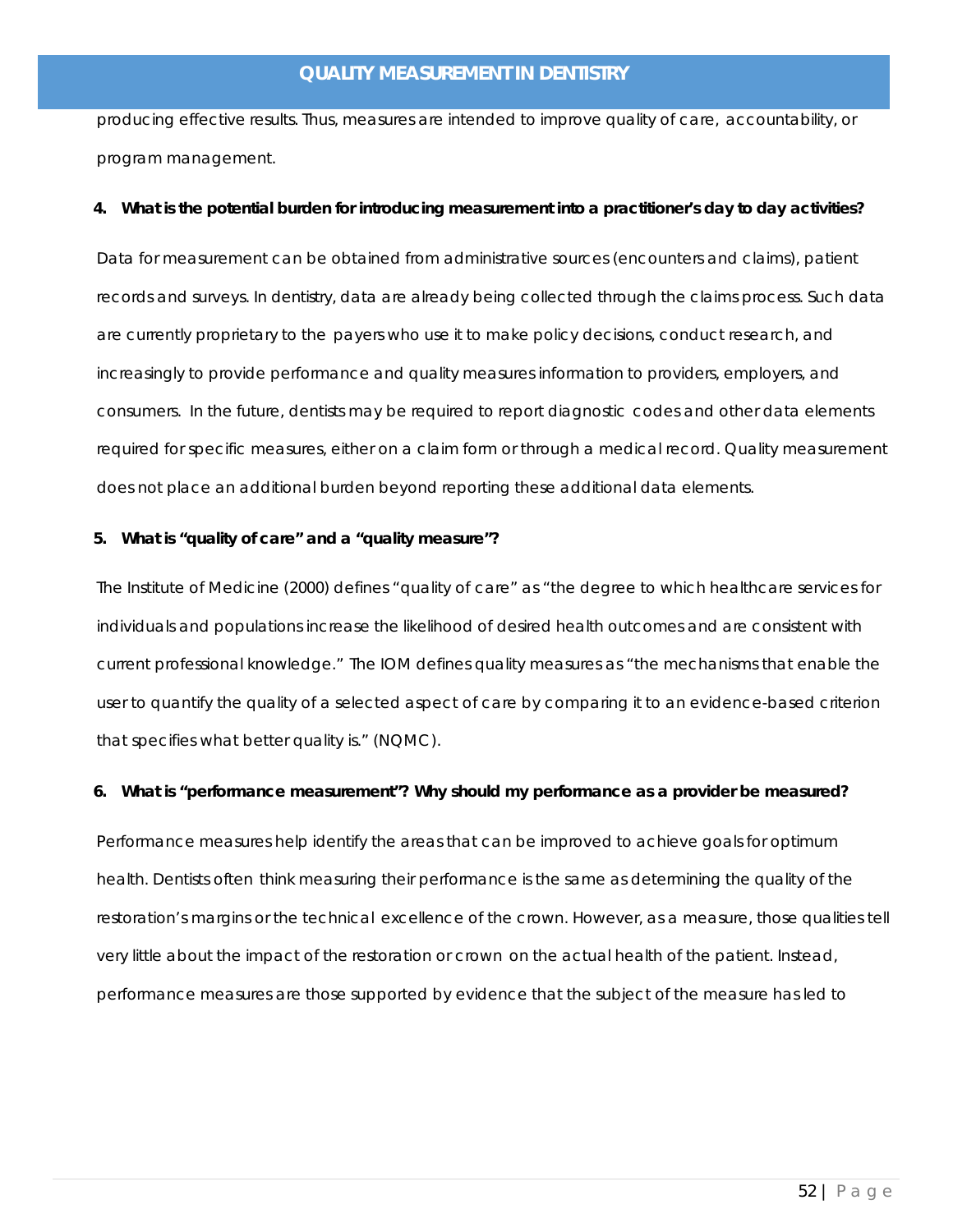improved outcomes.[51](#page-44-0) For example, measuring whether sealants have been provided to a patient at high-risk for caries to reduce the incidence of caries or if surgical instruments have been autoclaved prior to each use to prevent infections is indicative of performance.

#### **7. Is there evidence for improved oral health based on existing quality measures?**

Although there are a number of randomized controlled trials that demonstrate the efficacy of preventive services such as fluoride and sealants, there are only a few peer-reviewed studies<sup>[52](#page-44-1),[53](#page-44-2), [54](#page-44-3)</sup>, <sup>55</sup>, <sup>[56](#page-44-5)</sup>, <sup>[57](#page-44-6)</sup>, <sup>58</sup>, <sup>[59](#page-44-8)</sup> that document treatment outcomes following provision of these services. Payers with access to claims data have demonstrated these improvements in health (e.g., fewer restorations needed for children who received sealants). Limited availability of such data to health service researchers, however, hinders their progress in the quality measurement field. To gather such evidence, all stakeholders must embrace transparency and accountability in helping overcome these challenges.

**Note:** In efficacy trials (explanatory trials), researchers aim to determine whether an intervention produces the expected result under ideal circumstances. In effectiveness trials (pragmatic trials), researchers

<span id="page-44-0"></span><sup>&</sup>lt;sup>51</sup> Institute of Oral Health Whitepaper on "Critical Issues and Innovative Solutions to Advance Quality in Dental Care Treatment and Delivery" 2009 Conference October 15-16, 2009 - San Jose, CA

<span id="page-44-1"></span><sup>52</sup> Weintraub JA, Stearns SC, Rozier RG, et al. Am Treatment outcomes and costs of dental sealants among children enrolled in Medicaid. J public Health. 2001 Nov;91(11):1877-81.

<span id="page-44-2"></span><sup>53</sup> Dasanayake AP, Li Y, Kirk K, et al. Restorative cost savings related to dental sealants in Alabama Medicaid children. Pediatr Dent. 2003 Nov-Dec;25(6):572-6.

<span id="page-44-3"></span><sup>54</sup> Bhuridej P, Kuthy RA, Flach SD, et al. Four-year cost-utility analyses of sealed and nonsealed first permanent molars in Iowa Medicaidenrolled children. J Public Health Dent. 2007 Fall;67(4):191-8.

<span id="page-44-4"></span><sup>55</sup> Bhuridej P, Damiano PC, Kuthy RA, et al. Natural history of treatment outcomes of permanent first molars: a study of sealant effectiveness. J Am Dent Assoc. 2005 Sep;136(9):1265-72.

<span id="page-44-5"></span><sup>56</sup> Gale TJ, Hanes CM, Myers DR, et al. Performance of sealants applied to first permanent molars in a dental school setting. Pediatr Dent. 1998 Sep- Oct;20(5):341-4.

<span id="page-44-6"></span><sup>57</sup> Dennison JB, Straffon LH, Smith RC. Effectiveness of sealant treatment over five years in an insured population.J Am Dent Assoc. 2000 May;131(5):597-605.

<span id="page-44-7"></span><sup>58</sup> Robison VA, Rozier RG, Weintraub JA, et al. The relationship between clinical tooth status and receipt of sealants among child Medicaid recipients. J Dent Res. 1997 Dec;76(12):1862-8.

<span id="page-44-8"></span><sup>59</sup> Pahel BT, Rozier RG, Stearns SC, et al. Effectiveness of preventive dental treatments by physicians for young Medicaid enrollees. Pediatrics. 2011 Mar;127(3):e682-9.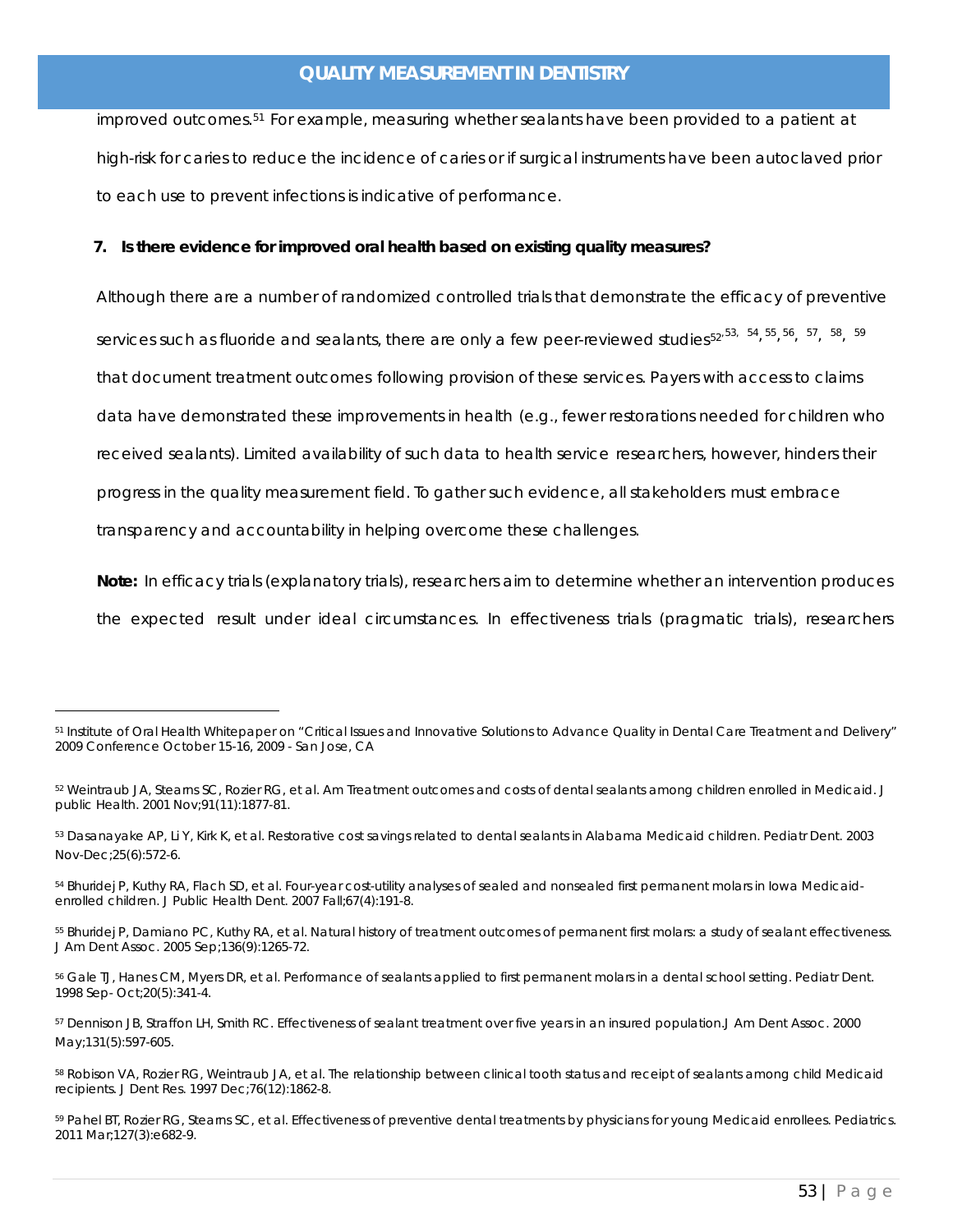measure the degree of beneficial effect in real-world clinical settings. Analysis of retrospective claims data has the potential to provide some evidence to this effect.

#### **8. How are measures developed and evaluated?**

Measurement always starts with an established goal for quality improvement. Once a goal for improvement, e.g., "reduce caries among all school children" has been identified, there are some standard steps to develop measures. These steps include activities such as developing specifications, identifying data sources, addressing data quality issues, sampling, and testing for validity and reliability, followed by field testing to ensure meaningful use of the measure to help identify areas for quality improvement. Data for measurement are usually obtained from dental encounters or claims, patient records, and surveys. Thus, the process of developing and testing is rigorous and can take significant time before a measure can be implemented.

#### **9. Who will "measure" and "report"? How will they do it?**

Quality assessment is of interest to organizations that are accountable for the quality of care delivered across systems of care, such as the CMS interest in assessing care that is delivered under the Medicare and Medicaid programs. All health delivery organizations whether direct providers like the hospitals, medical and dental practices, or indirect providers like the health/ dental plans, , preferred provider organizations, and other systems may be interested in doing internal assessment of the quality of care.

The assessment is generally done as part of a routine reporting and analysis schedule. As part of quality improvement, the organization sponsoring the assessment program usually provides benchmarks or other targets to encourage individual providers and institutions to undertake internal quality improvement.

#### **10. Who will use the results and for what?**

The results can be used by the profession itself, government programs, and third party payers to better assess the value of oral health care and how it can be improved. Results are also useful to employers who manage wellness programs for their workforce and to consumers to make educated choices in their own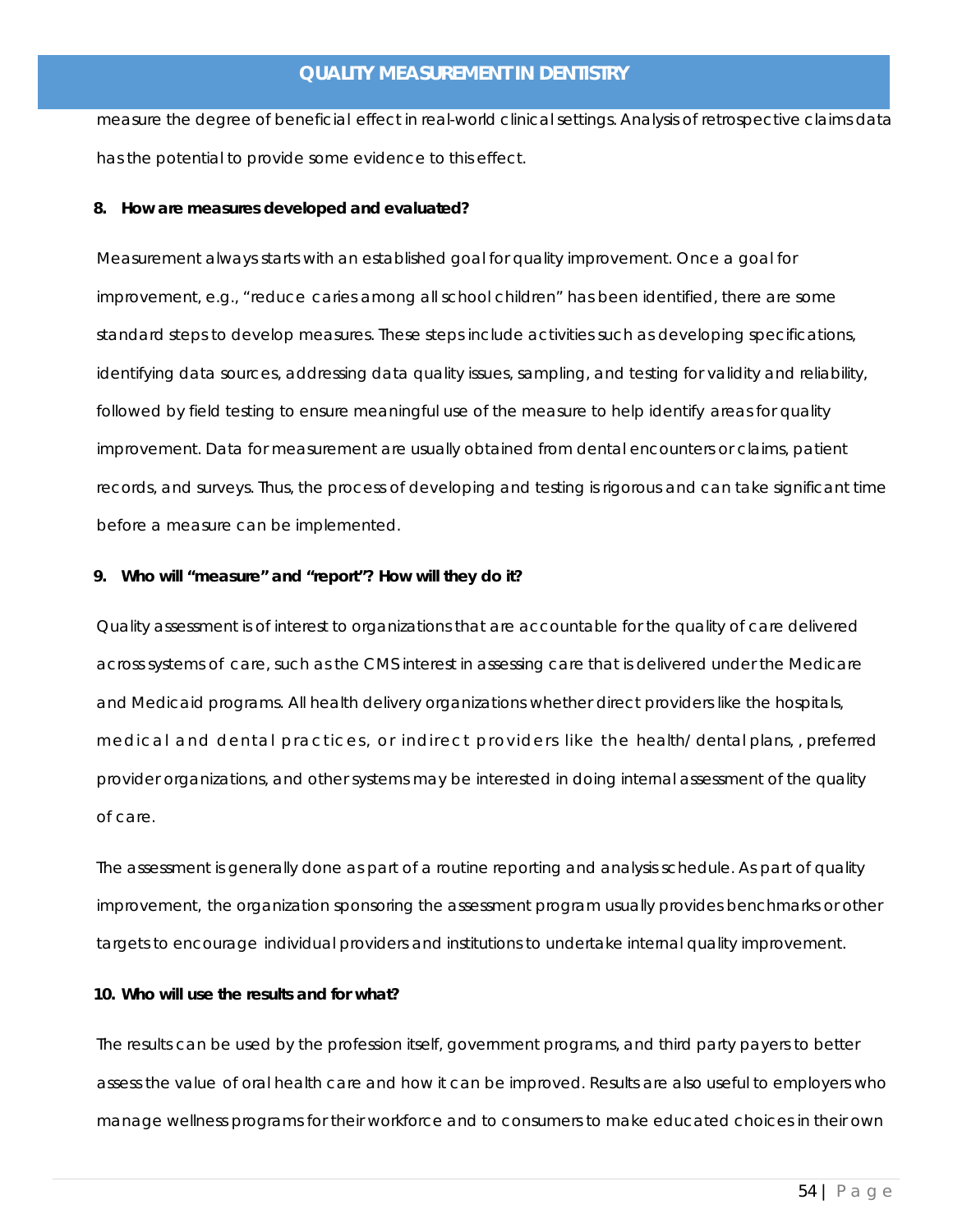healthcare. The ultimate goals of measurement are quality improvement, accountability, and program management. Payers and regulators have started paying attention to evidence-based interventions to determine which population is better served when deciding how to spend limited healthcare dollars. Plans have created various types of provider 'profiles' for internal use. It is anticipated that practice-level or clinician-level measurement will be used increasingly by payers to create 'selective' or 'high-value' networks.

#### **11. What is the role of the Dental Quality Alliance in the field of measurement?**

In recent years, a growing number of quality measure and reporting initiatives have resulted in a proliferation of measures that are often duplicative and unduly burdensome on healthcare providers. In an effort to curb any inappropriate quality measures being implemented across oral health delivery system, the DQA, established by the ADA, through the active collaboration of its many and diverse partners representing its communities of interest within and outside the dental profession, is now leading the dental profession into a paradigm of standardized measuring and reporting for the purpose of quality improvement of oral healthcare. The DQA has developed a complete set of twelve pediatric measures for evaluation of programs and plans. Of these, five measures have been endorsed by the National Quality Forum (NQF). NQF is the gold standard for quality measure development and attests to the caliber of the DQA's measurement development process. The credibility that the DQA has established for itself guarantees that for the foreseeable future any government agency looking for program/plan level measures will turn to the DQA.

### **12. What are the difference between ICD and SNODENT codes? How do these codes relate to performance/quality measures?**

The World Health Organization's International Classification of Diseases or ICD is universally accepted as a codified system used to describe diagnosis of disease. Code sets such as SNOMED-CT (Systematized Nomenclature of Medicine–Clinical Terminology), and its subset of dental terminology, termed SNODENT, are designed to codify the clinical information captured in an electronic health record during the course of patient care. For more information on Snodent, please access the following [link.](https://www.ada.org/en/member-center/member-benefits/practice-resources/dental-informatics/snodent)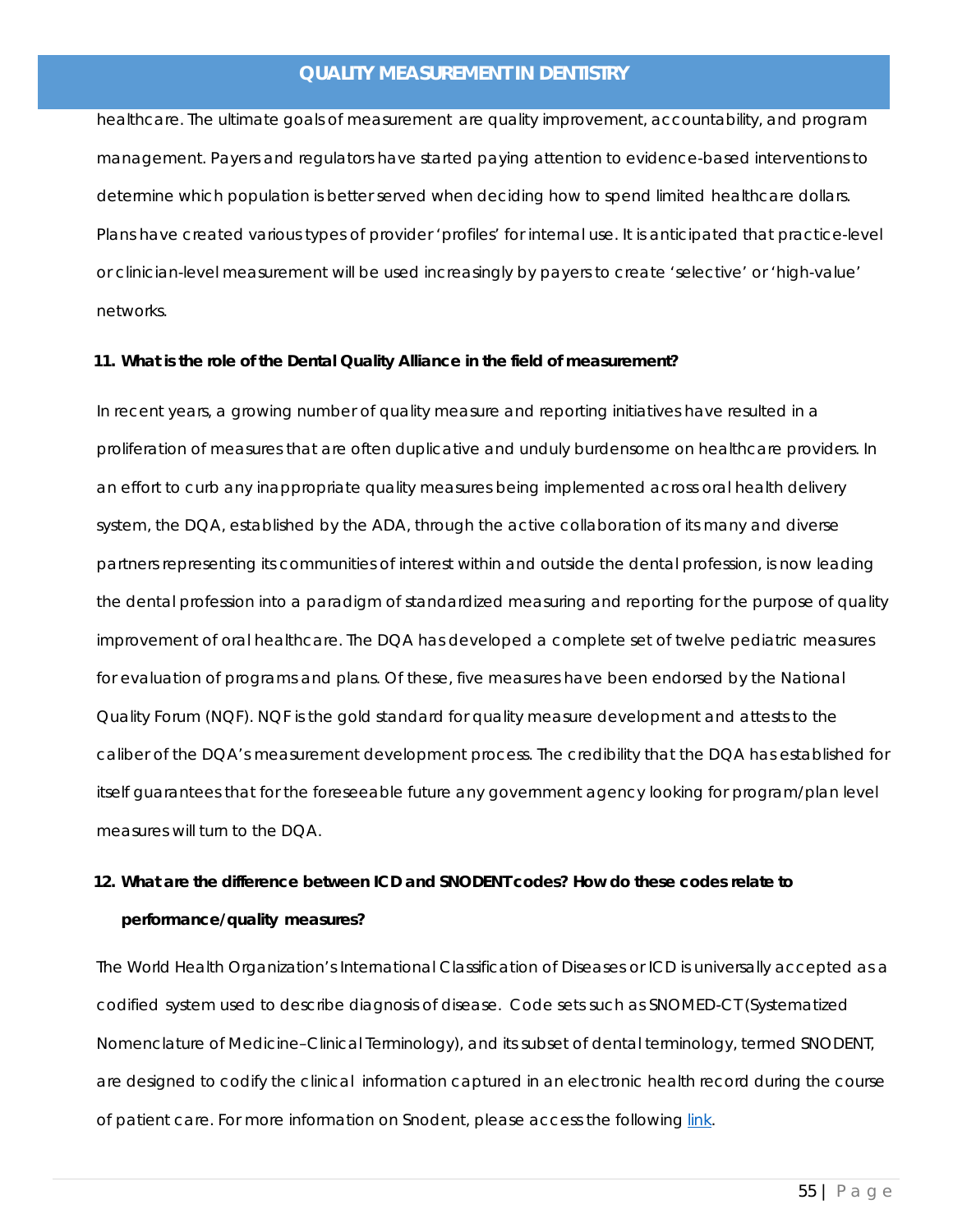In terms of quality, recording diagnostic codes can prevent miscommunication on diagnoses and provide the ability to compare the specific treatments and the outcomes of these treatments in patients with similar diagnoses. In 2009, HIPAA regulations designated ICD-10 as the official transactional code set for medical/dental claims adjudication. More information on ICD can be found [here.](https://www.who.int/classifications/icd/en/)

However, as of now, the validity of reporting these codes across delivery systems is yet to be determined so the current quality measures are still dependent upon CDT procedure codes rather than any diagnostic codes.

#### **13. What is the difference between "programmatic" and "clinical" measures?**

Clinical healthcare delivery measures are applicable to clinical delivery teams, delivery organizations, clinicians or health insurance plans.<sup>34</sup> In general, data are collected at the clinician level for any clinical performance measure. The individual performance of clinicians, however, can be aggregated and reported for different accountable entities such as clinical delivery teams, hospitals, health insurance plans, or other programs associated with healthcare delivery. These aggregated clinical performance measures become programmatic measures for that accountable entity. As part of quality improvement, this entity may provide benchmarks or other targets to encourage individual providers and institutions to undertake quality improvement.

#### **14. What is the link between evidenced-based dentistry and quality measures?**

Evidence-based care recognizes a continuum of increasing rigor of scientific evidence in which randomized controlled clinical trials provide the highest level of evidence of clinical efficacy of a certain treatment. A study published in the Journal of the American Dental Association demonstrated sealant effectiveness using the Iowa Medicaid claims data by showing that children who received sealants received less subsequent restorative treatment than did those without sealants. The Institute of Medicine defines quality measures as "the mechanisms that enable the user to quantify the quality of a selected aspect of care by comparing it to an evidence-based criterion that specifies what is better quality."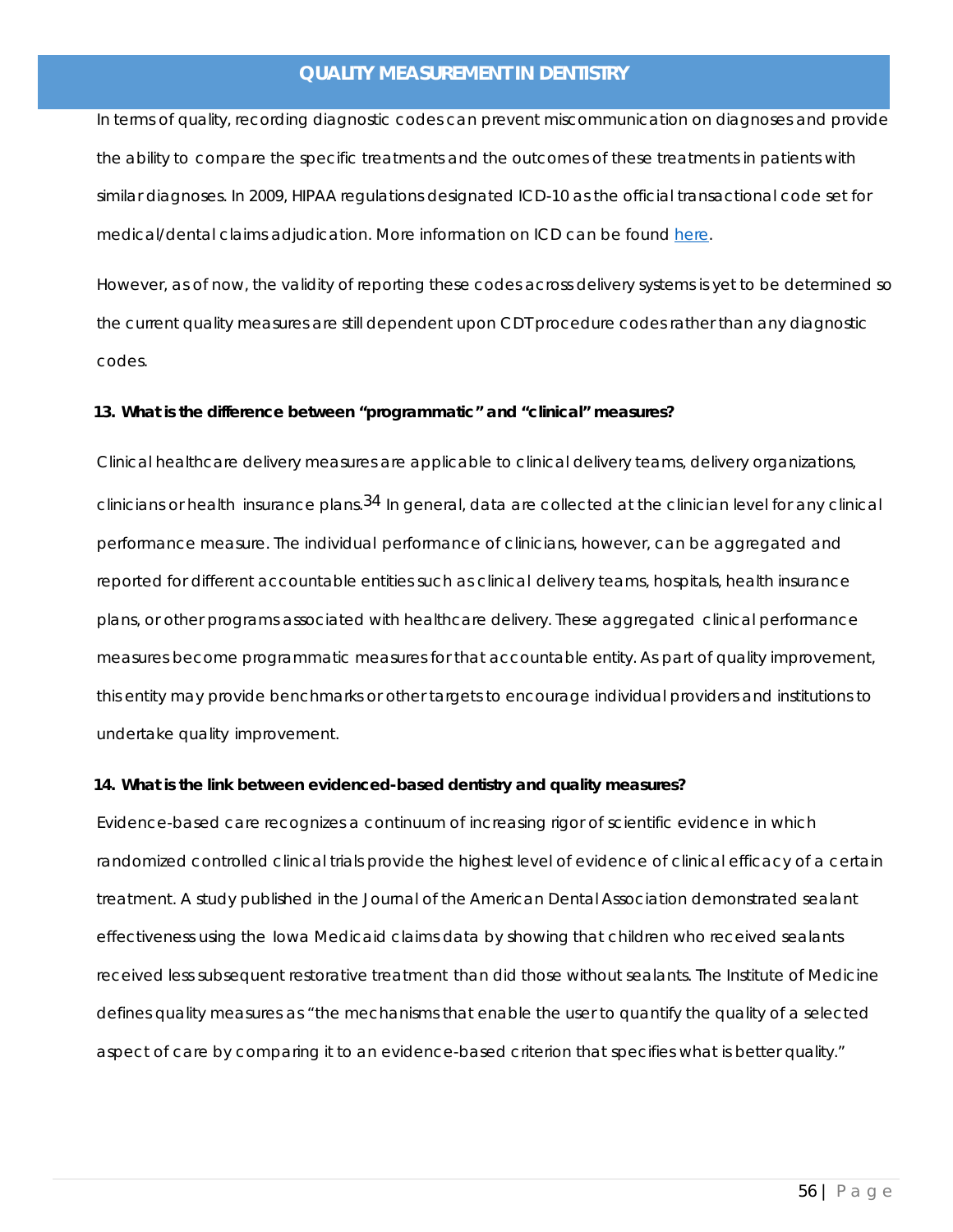Quality measurement employs outcomes data secondarily from dental claims, medical/dental records, or patient surveys to determine whether evidence- based interventions, when implemented at the clinician or program level, are effective in improving oral health of patients. For example, many randomized controlled trials have demonstrated the efficacy of sealants under controlled conditions.

#### **15. What is still needed in dentistry to implement meaningful measurement and improve quality?**

Even today there remain very few evidence-based guidelines on which measures can be based. There is a lack of knowledge of true health outcomes, which occurs in part because dentistry does not have a tradition of formally recording specific diagnoses or associating such diagnoses with specific services.<sup>36</sup> Further, most dental practices and dental plans lack information systems capable of capturing the information necessary for measurement.<sup>37</sup> Lastly, limited availability of freely accessible claims data is a significant limitation for health service researchers to track progress on oral health quality.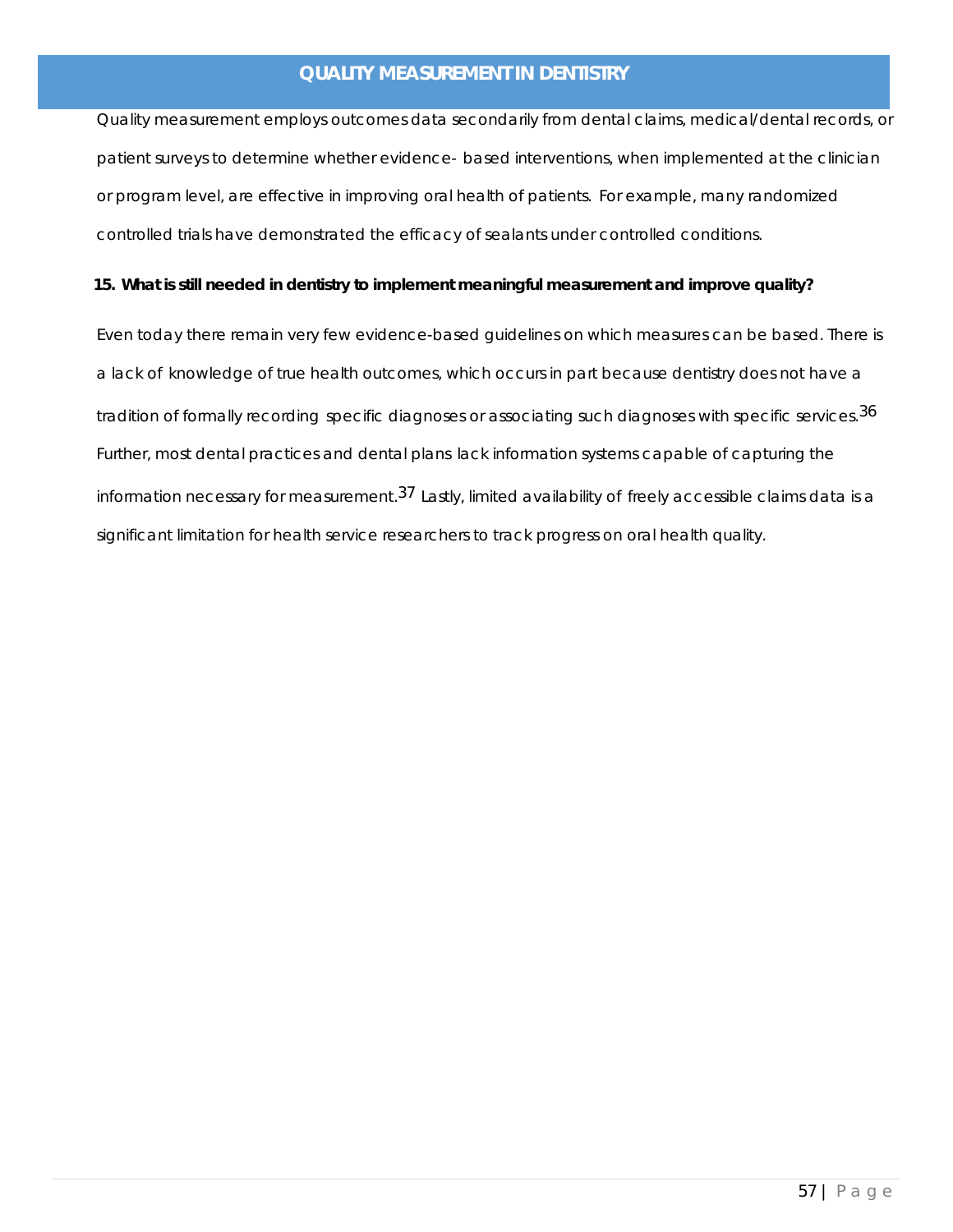### <span id="page-49-0"></span>APPENDIX D: DEFINITION OF KEY TERMS

While one-single comprehensive glossary of standard terms does not exist, the DQA Education Committee has compiled a list from different sources, cited below. Please note some terms have multiple definitions.

**Quality of Care:** "The degree to which healthcare services for individuals and populations increase the likelihood of desired health outcomes and are consistent with current professional knowledge." (IOM) According to the HRSA [Office of](http://www.hrsa.gov/quality/) Health Information Technology and Quality, "Quality healthcare is the provision of appropriate services to individuals and populations that are consistent with current professional knowledge, in a technically competent manner with good communication, shared decision-making and cultural sensitivity. (HRSA)

**Quality Management:** "A body of coordinated activities designed to direct and control an organization with respect to quality. Such activities typically include establishing quality policies, quality objectives, quality planning, quality control, quality measurement and quality assurance and quality improvement." (IHI)

**Quality Improvement** – "A set of techniques for continuous study and improvement of the processes of delivering healthcare\* services and products to meet the needs and expectations of the customers of those services and products. It has three basic elements: customer knowledge, a focus on processes of healthcare delivery\*, and statistical approaches that aim to reduce variations in those processes". (IOM)

*\*Note: "Process" does not refer to "quality of the margins of a restoration" or the "quality of the cavity preparation". A "process" at the clinician level refers to the care that the provider chooses to deliver based on his or her clinical evaluation of the patient. Such care should be consistent with the current knowledge for effectiveness. For example, the "process of care" for a patient with a history of treated chronic periodontitis would be provision of periodontal maintenance service for those at risk for chronic*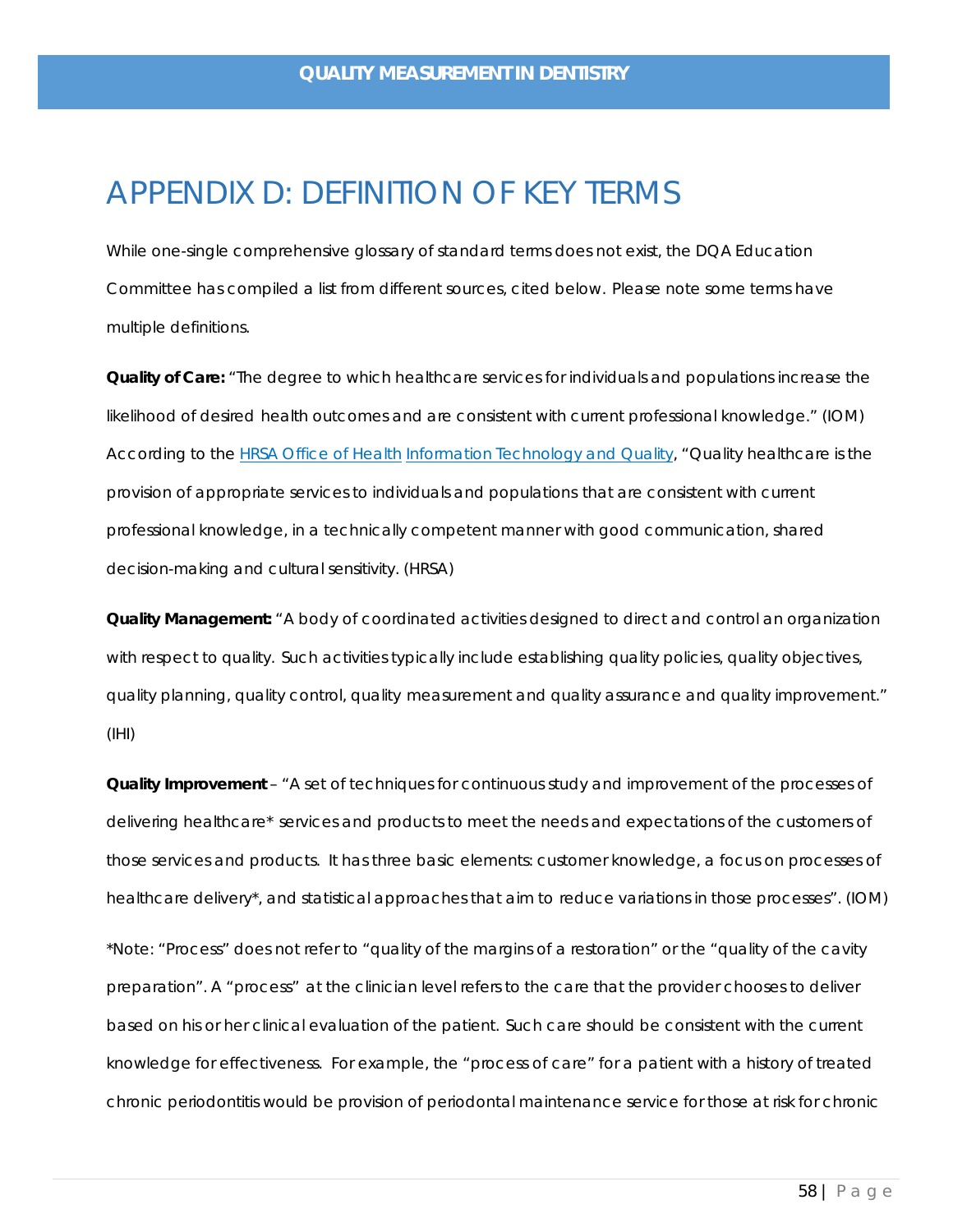*periodontitis. Note that a "process" of care can also apply to system level processes that could affect the delivery of care. For example, within a system, a child who received emergency care must then be successfully placed into follow-up care by a dentist.*

**Quality Assessment:** "Is the measurement of the technical and interpersonal aspects of healthcare and the outcomes of that care. Assessment is expressly a measurement activity." (IOM)

**Quality Measurement:** "The use of tools that help us measure or quantify healthcare processes, outcomes, patient perceptions, and organizational structure and/or systems that are associated with the ability to provide high-quality health-care and/or that relate to one or more quality goals for healthcare". (CMS)

**Quality Measures:** "The mechanisms that enable the user to quantify the quality of a selected aspect of care by comparing it to an evidence-based criterion that specifies what is better quality." (NQMC)

**Performance Measure:** "A mechanism for assessing the degree to which a provider competently and safely delivers the appropriate clinical services to the patient within the optimal time period". (NQMC) A performance measure describes a patient need that, when successfully addressed, can lead to a better health outcome within a specific time frame. (MCHB).

*Note: Dentists often think measuring their performance is the same as determining the quality of the restoration's margins or the technical excellence of the crown. As a measure, however, these qualities tell us very little about the actual health of the patient.38 Instead, performance measures are those supported by evidence that the subject of the measure has led to improved health outcomes. For example, if sealants have been provided to a patient at high-risk for caries to reduce the incidence of caries or if surgical instruments have been autoclaved prior to each use to*

**An extended glossary of the terms defined above is available at [AHRQ Glossary](https://www.ahrq.gov/patients-consumers/patient-involvement/ask-your-doctor/tips-and-tools/glossary.html) and NQMC [Glossary.](https://www.ahrq.gov/gam/index.html#public)** 

#### <span id="page-50-0"></span>**Note on some common terms:**

"Metrics": Attribute being measured; e.g., "quality of care" is a metric.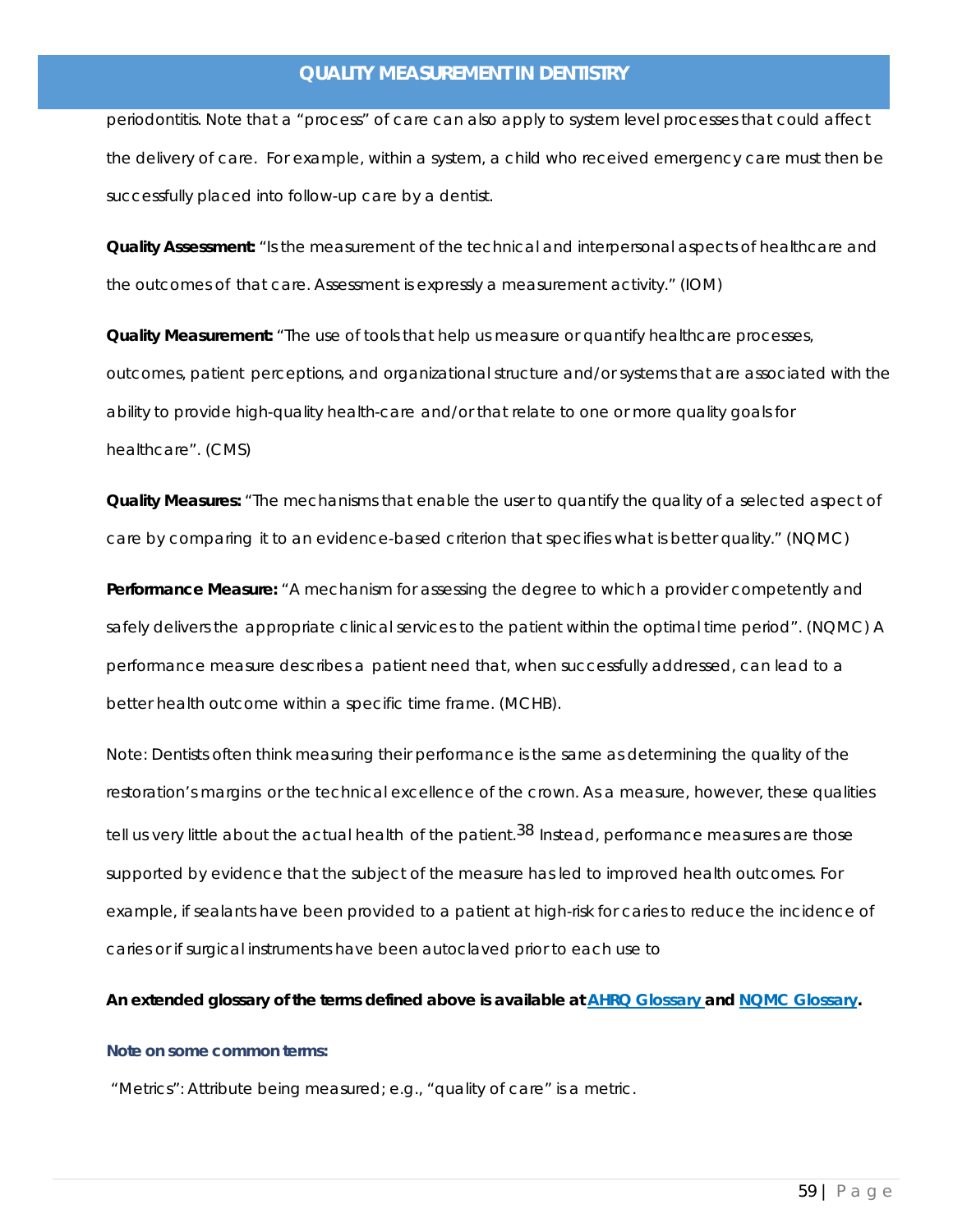"Measure": Operation of assigning a number to a metric; e.g., "the percentage of higher risk kids in the Medicaid program that received dental sealants" is a measure of "quality".

"Measurement": Resultant number after analysis of the data; e.g., "30%" is the measurement. "Domain": Metrics can be further divided into domains to classify measure.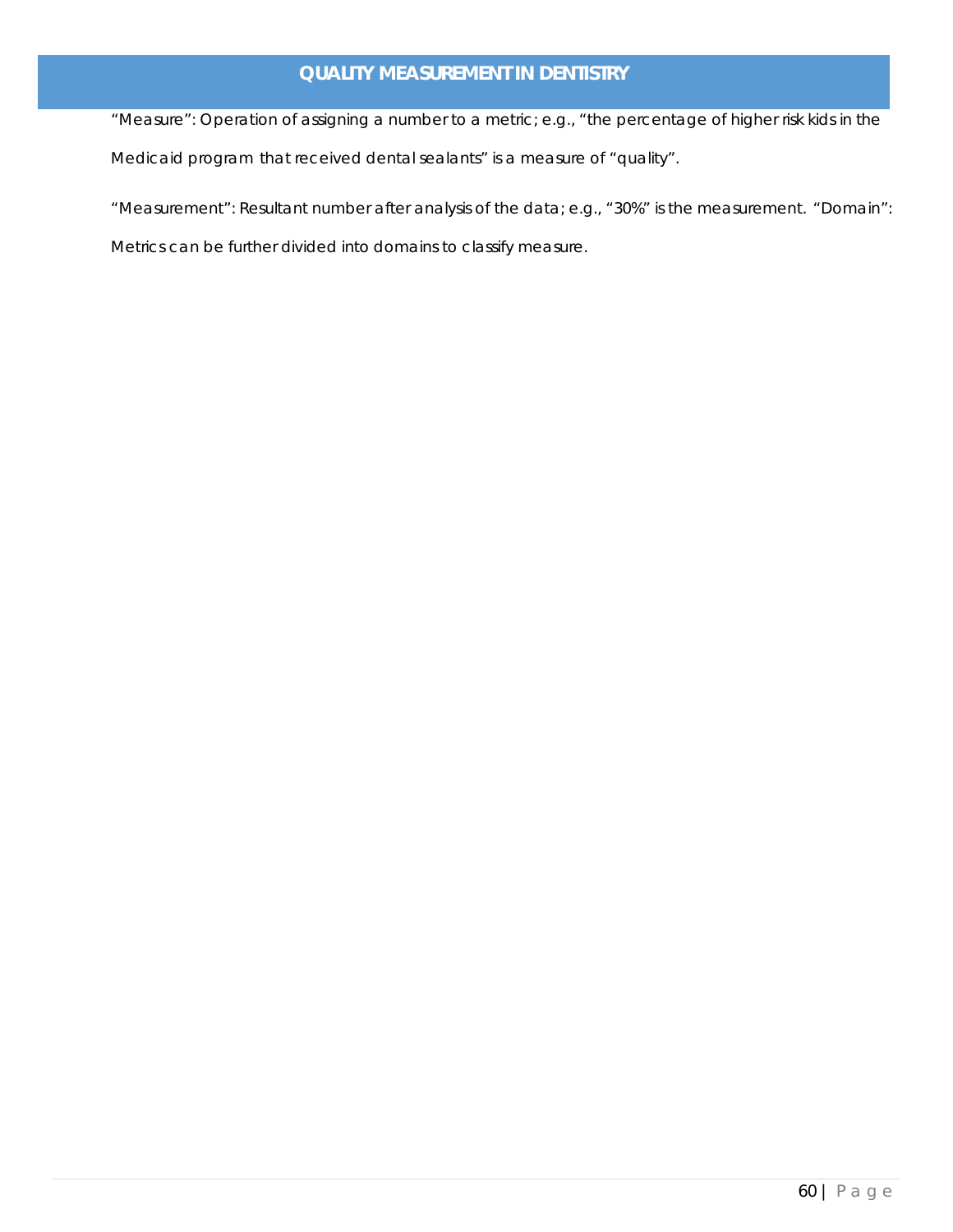### <span id="page-52-0"></span>APPENDIX E: COMMONLY USED ACRONYMS

**CAHPS:** Consumer Assessment of Healthcare Providers & Systems is a public-private initiative to develop standardized surveys of patients' experiences with ambulatory and facility-level care. (AHRQ)

**CDT:** Current Dental Terminology is the ADA reference manual that contains the Code on Dental Procedures and Nomenclature and other information pertinent to patient record keeping and claim preparation by a dental office; (ADA)

**CPT:** Current Procedural Terminology is a listing of descriptive terms and identifying codes developed by the American Medical Association (AMA) for reporting practitioner services and procedures to medical plans and Medicare. (ADA)

**HEDIS:** Healthcare Effectiveness Data and Information Set is a tool used by more than 90 percent of America's health plans to measure performance on important dimensions of care and service. This measure set was developed and is maintained by NCQA. (NCQA)

**HIPAA:** Health Insurance Portability and Accountability Act of 1996 is a federal law intended to improve the portability of health insurance and simplify healthcare administration. HIPAA sets standards for electronic transmission of claims-related information and for ensuring the security and privacy of all individually identifiable health information. (HRSA)

**HIT:** Health Information Technology is the application of information processing involving both computer hardware and software that deals with the storage, retrieval, sharing, and use of healthcare information, data, and knowledge for communication and decision making. (HRSA)

**ICD-10:** International Classification of Disease- 10th Revision is an international disease classification system developed by the World Health Organization (WHO) that provides a detailed description of known diseases and injuries. The classification system is used worldwide for morbidity and mortality statistics, reimbursement systems, and automated decision support in medicine. (HRSA)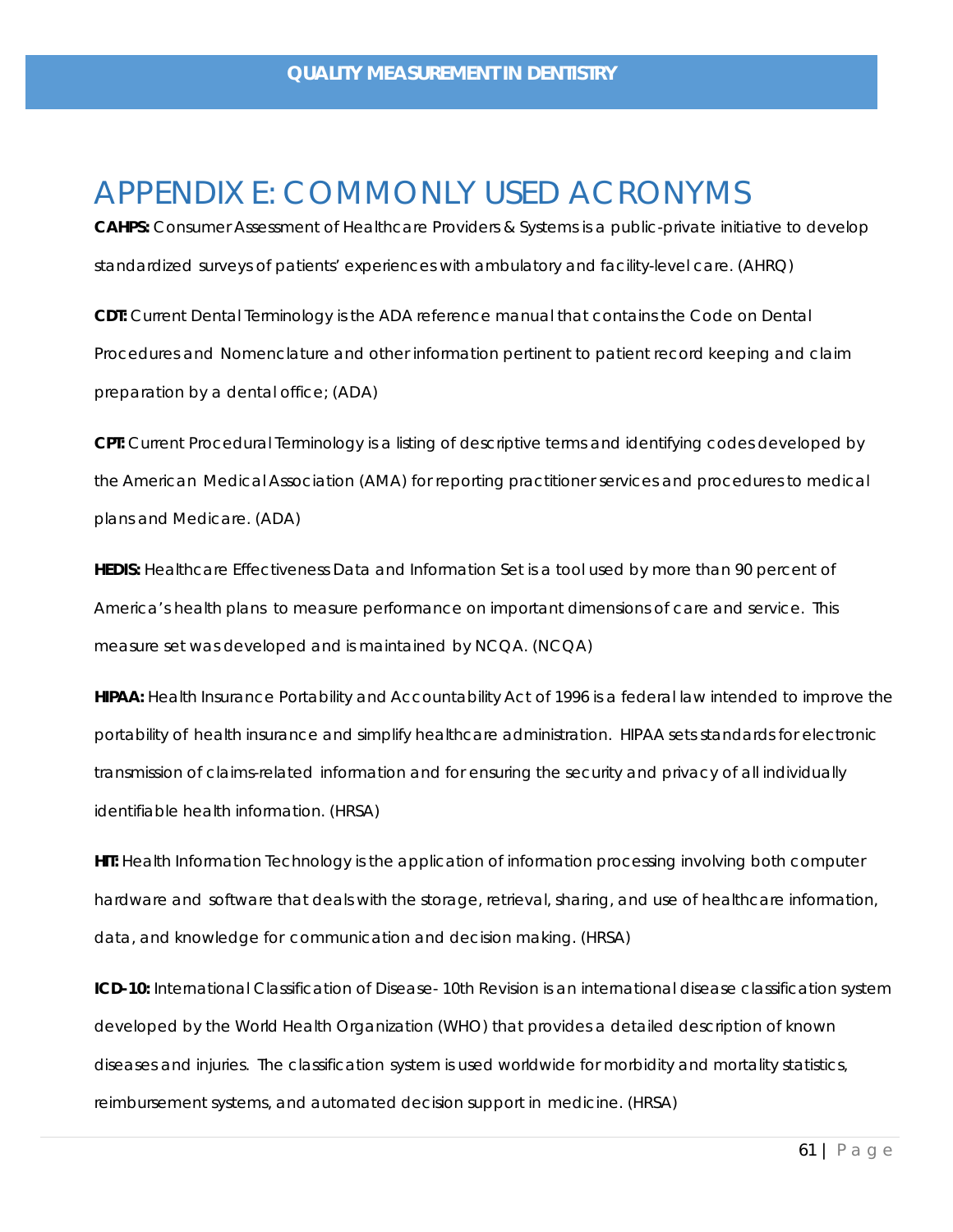**SNODENT:** Systematized Nomenclature of Dentistry is a tool for capturing detailed diagnostic information in a dental EHR environment; clinical findings, anatomic sites, morphologies, etiologies, and diagnoses are encoded and organized in hierarchies for purposes of data capture, aggregation, and analysis designed to support quality assessment, quality improvement, evidence based practices, public health, and patient safety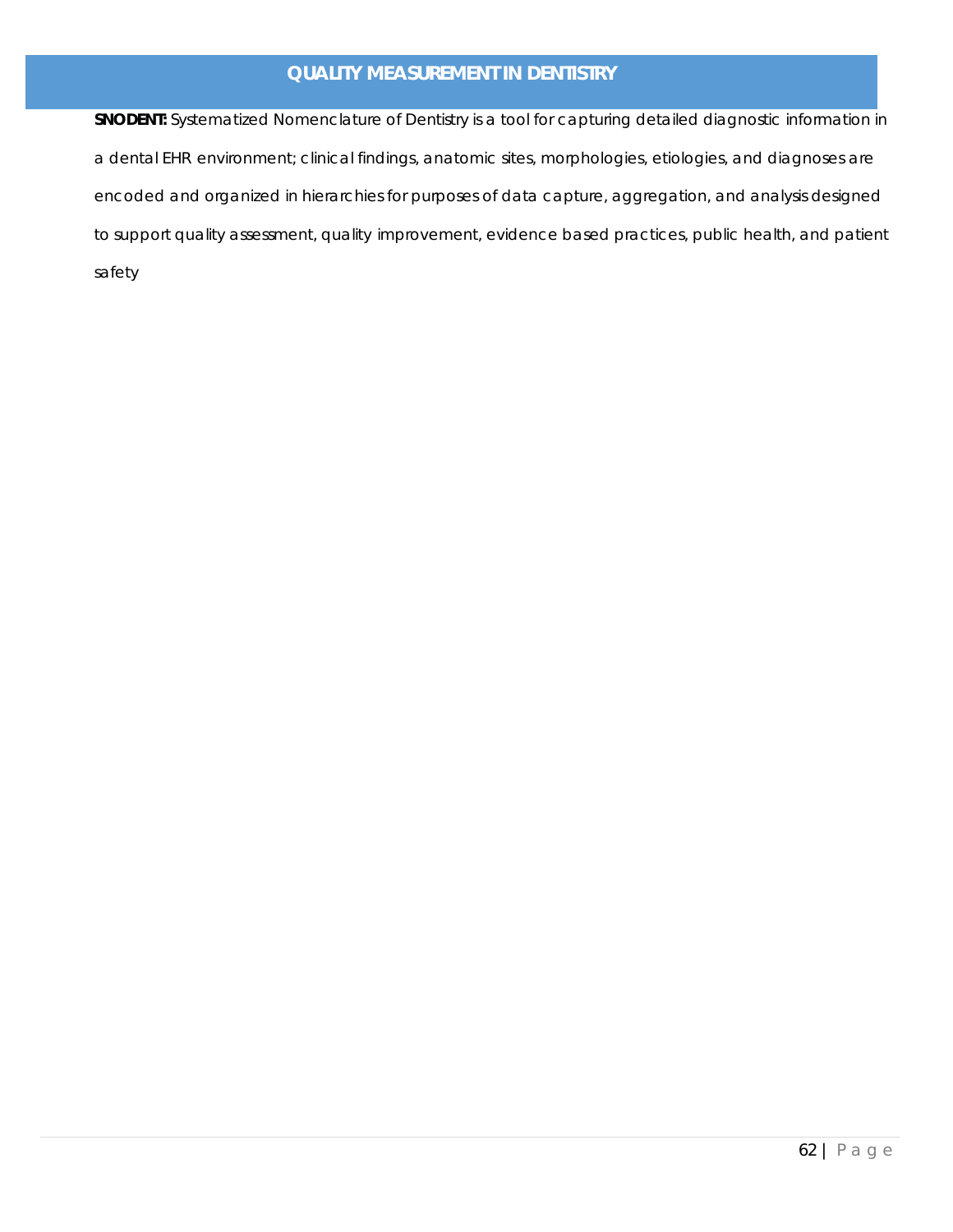### <span id="page-54-0"></span>APPENDIX F: ACRONYMS FOR ORGANIZATIONS

[ACHS:](https://www.achs.org.au/) The Australian Council on Healthcare Standards is a private, non-profit organization that is the leading accreditation body in Australia. It provides quality assessment for healthcare organizations such as hospitals, ambulatory care clinics, specialty services, and other provider organizations.

**[AHRQ:](http://www.ahrq.gov/)** Agency for Healthcare Research & Quality is a US federal agency charged with improving the quality, safety, efficiency, and effectiveness of healthcare for all Americans.

**[ASQ:](http://asq.org/index.aspx)** American Society for Quality is the global quality leader that offers memberships, tools, training, certifications, books, and more on topics around quality assurance and improvement.

**[CAHMI:](https://www.cahmi.org/)** Child and Adolescent Health Measurement Initiative is a group based in the Oregon Health and Science University Department of Pediatrics, dedicated to advancing consumer-centered healthcare for children, youth and families.

**[CMS:](http://www.cms.gov/)** Centers for Medicare and Medicaid Services is a US federal agency which administers Medicare, Medicaid, and the Children's Health Insurance Program.

**[HRSA:](http://www.healthcarecommunities.org/)** Health Resources and Services Administration is the primary US federal agency for improving access to healthcare services for people who are uninsured, isolated, or medically vulnerable.

**[HMD](http://www.nationalacademies.org/hmd/About-HMD.aspx)**: The Health and Medicine Division (HMD), previously known as the Institute of Medicine (IOM), is a division of the National Academies of Sciences, Engineering, and Medicine. HMD's aim is to help those in government and the private sector make informed health decisions by providing evidence upon which they can rely.

**[MCHB:](https://mchb.hrsa.gov/)** Maternal and Child Health Bureau provides a foundation for ensuring the health of the Nation's mothers, women, children and youth, including children and youth with special healthcare needs, and their families.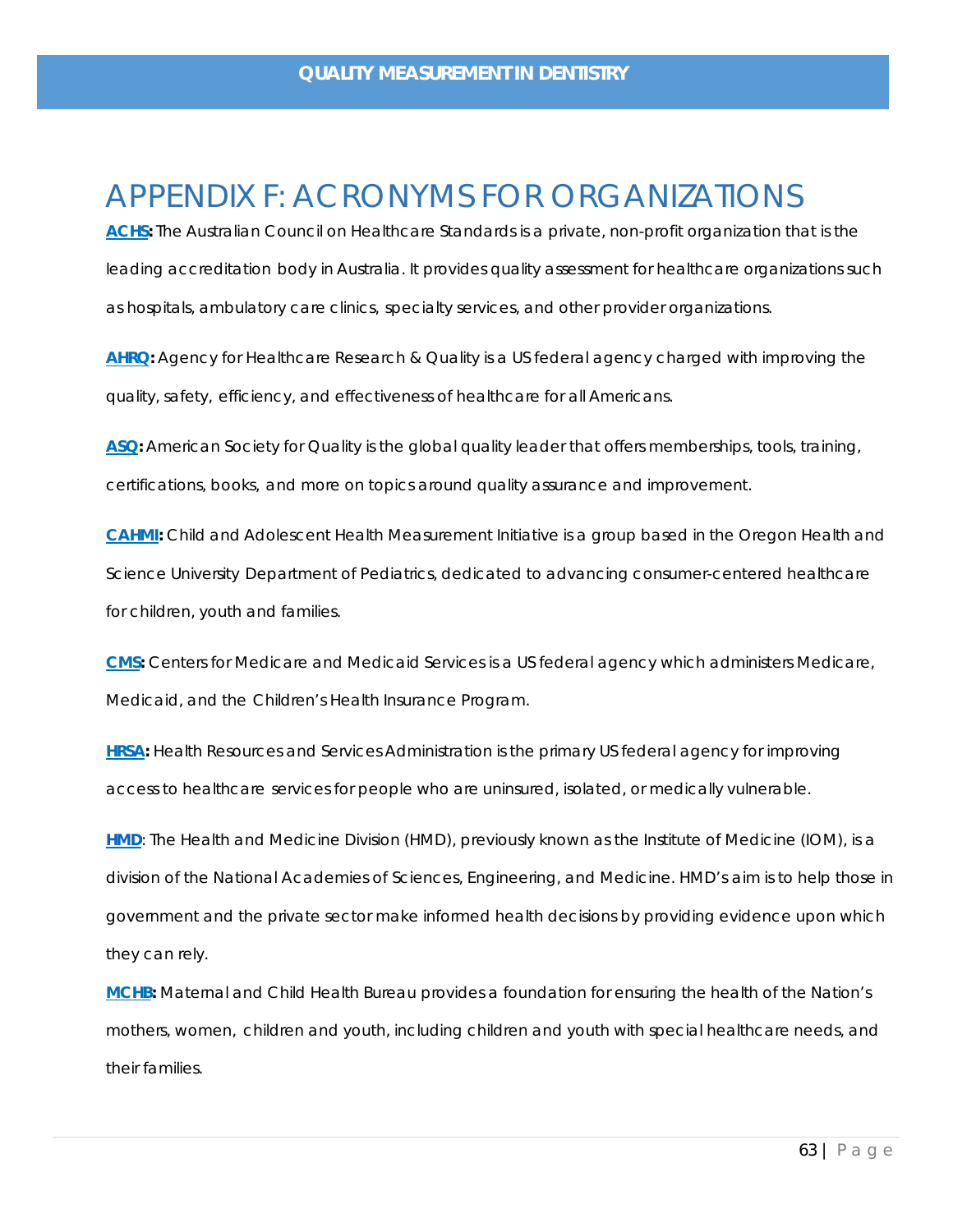**[NCQA:](http://www.ncqa.org/)** National Committee on Quality Assurance is a non-profit organization dedicated to improving healthcare quality, and a central figure in driving improvement throughout the healthcare system, helping to elevate the issue of healthcare quality to the top of the national agenda. NCQA accredits and certifies a wide range of healthcare organizations.

**[NQF:](http://www.qualityforum.org/About_NQF/About_NQF.aspx)** National Quality Forum promotes change through development and implementation of a national strategy for healthcare quality measurement and reporting. It builds consensus on national priorities and goals for performance improvement and working in partnerships to achieve them; endorses national consensus standards for measuring and publicly reporting on performance; and promotes the attainment of national goals through education and outreach programs.

**[NQMC:](https://www.ahrq.gov/gam/updates/index.html)** National Quality Measures Clearinghouse is a database for information on specific evidencebased healthcare quality measures and measure sets maintained by the AHRQ.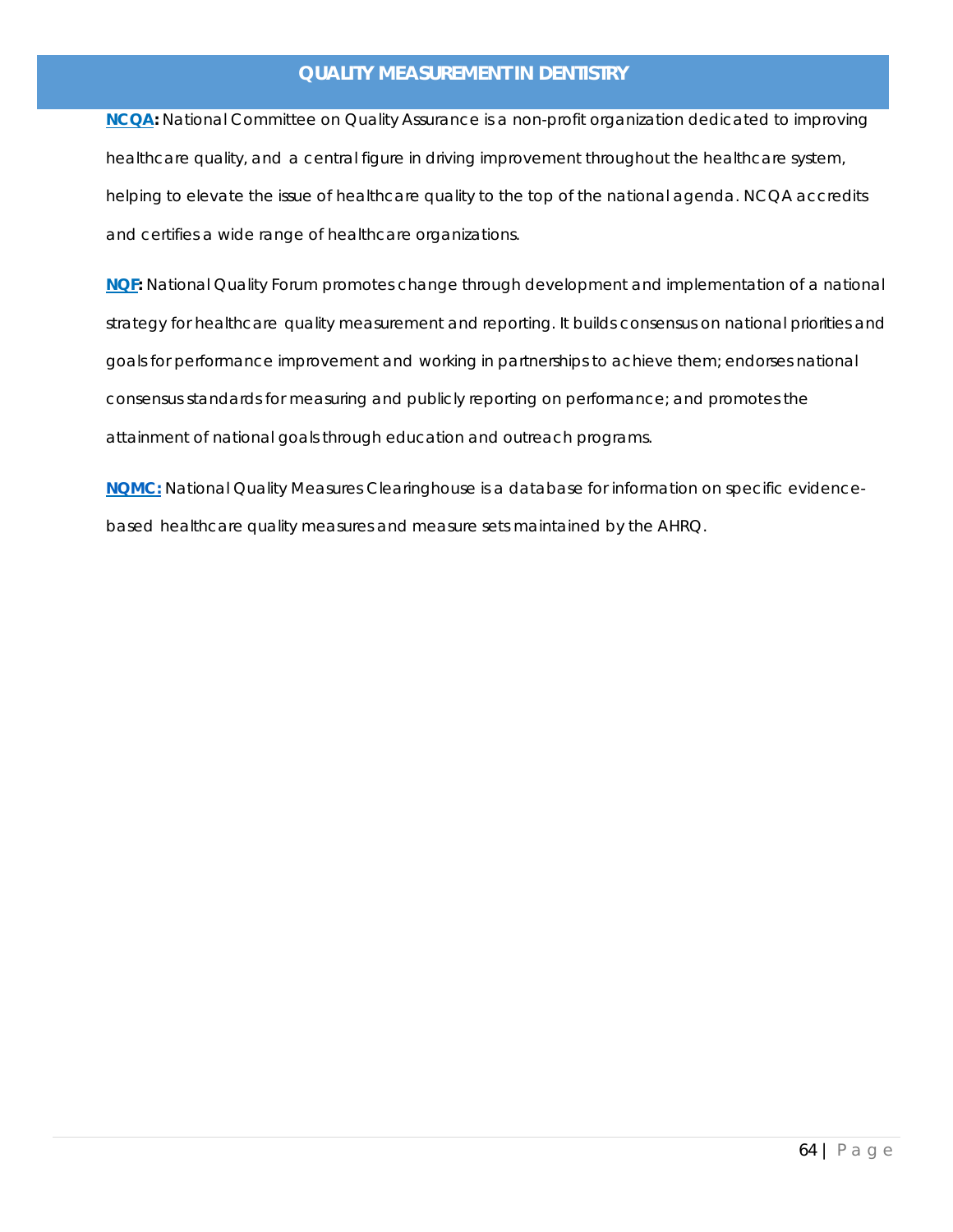# <span id="page-56-0"></span>APPENDIX G: DEFINITIONS OF THE DOMAINS OF QUALITY

**Access:** Access to care is the attainment of timely and appropriate health care by patients or enrollees of a health care organization or clinician (or of a public health intervention by a population). Access measures are supported by evidence that an association exists between the measure and the outcomes of or satisfaction with care.<sup>[60](#page-56-1)</sup>

**Behavior Modifications:** Evidence-Based interventions to positively influence health behaviors. Behavior change requires attention to individuals (e.g., personal health behaviors), families (e.g., family stress, social support), health care professionals (e.g., appropriate counseling techniques), the environment (e.g., accessibility to oral health care, status of community water fluoridation), and cross-cutting issues (e.g., racial and ethnic health disparities, cultural preferences).<sup>[61](#page-56-2)</sup>

**Clinical Efficiency Measures:** Measures that may be used to assess efficiency directly (e.g., by comparing a measure of quality to a measure of resource use) or indirectly (e.g., by measuring the frequency with which health care processes are implemented that have been demonstrated by evidence to be efficient).<sup>62</sup>

**Clinical Quality Measures:** Measured used to assess the performance of individual clinicians, clinical delivery teams, delivery organizations, or health insurance plans in provision of care to their patients or enrollees, which are supported by evidence demonstrating that they indicate better or worse care.<sup>62</sup>

**Clinician Wellbeing:** Clinician well-being is essential for safe, high-quality patient care and supports improved patient-clinician relationships, a high-functioning care team, and an engaged and effective workforce.<sup>[62](#page-56-3)</sup>

**Cost:** Costs of care are the monetary or resource units expended by a health care organization or clinician to deliver health care to individuals or populations. Cost measures are computed from data in monetary or resource units.<sup>62</sup>

**Disease and Condition Status:** "Refers to a threshold of severity or a level of progression of disease, which also includes pain and discomfort".[63](#page-56-4) When advancing severity of disease is inferred from procedure codes, appropriate validation testing must be conducted to determine if the measure can be classified in this domain. Any concerns related to confounding by access or difficulties in accurately identifying disease severity on the basis of procedure codes alone without diagnoses codes should be evaluated.<sup>73</sup>

**Efficiency:** Efficiency of care is a measure of the relationship between a specific level of quality of health care provided and the resources used to provide that care.<sup>62</sup>

**Evidence-Based Clinical Processes:** Oral health care is provided using the judicious integration of systematic assessments of clinically relevant scientific evidence (evidence-based guidelines), relating to the person's oral and medical condition and history, with the oral health care provider's clinical expertise and the person's treatment needs and preferences. [64](#page-56-5)

**Evidence-Based Safe Practices:** The evidence-based safe practices are ready-to-use tools to improve safety and have been evaluated, assessed and endorsed to guide large and small healthcare systems in providing the safest care possible.[65](#page-56-6)

**Health Behaviors:** These are "actions taken by individuals that affect health or mortality, may be intentional or unintentional, and can promote or detract from the health of the actor or others. Examples include smoking, substance use, diet, physical activity, sleep, risky sexual activities, health care seeking behaviors, and adherence to prescribed medical treatments.

<span id="page-56-1"></span><sup>60</sup> National Quality Measures Clearinghouse. NQMC Measure Domain Framework[. https://www.ahrq.gov/gam/summaries/domain](https://www.ahrq.gov/gam/summaries/domain-framework/index.html)[framework/index.html.](https://www.ahrq.gov/gam/summaries/domain-framework/index.html) Accessed 2019.

<span id="page-56-2"></span><sup>61</sup> IOM (Institute of Medicine). 2011. Advancing Oral Health in America. Washington, DC: The National Academies Press

<span id="page-56-3"></span><sup>62</sup> National Academy of Medicine. Action Collaborative on Clinician Well-being and Resilience. Accessed 2019: [https://nam.edu/initiatives/clinician-resilience-and-well-being/.](https://nam.edu/initiatives/clinician-resilience-and-well-being/)

<span id="page-56-4"></span><sup>63</sup> Glick M, Williams DM, Kleinman DV, Vujicic M, Watt RG, Weyant RJ. A new definition for oral health developed by the FDI World Dental Federation opens the door to a universal definition of oral health. J Public Health Dent. 2017 Dec; 77(1):3-5

<span id="page-56-5"></span><sup>64</sup> ADA Policy Statement on Evidence-based Dentistry. [http://www.ada.org/en/about-the-ada/ada-positions-policies-and](http://www.ada.org/en/about-the-ada/ada-positions-policies-and-statements/policy-on-evidence-based-dentistry)[statements/policy-on-evidence-based-dentistry.](http://www.ada.org/en/about-the-ada/ada-positions-policies-and-statements/policy-on-evidence-based-dentistry) Accessed 2019.

<span id="page-56-6"></span><sup>65</sup> National Quality Forum (NQF). Safe Practices for Better Healthcare.

[https://www.qualityforum.org/News\\_And\\_Resources/Press\\_Kits/Safe\\_Practices\\_for\\_Better\\_Healthcare.aspx.](https://www.qualityforum.org/News_And_Resources/Press_Kits/Safe_Practices_for_Better_Healthcare.aspx) Accessed 2019.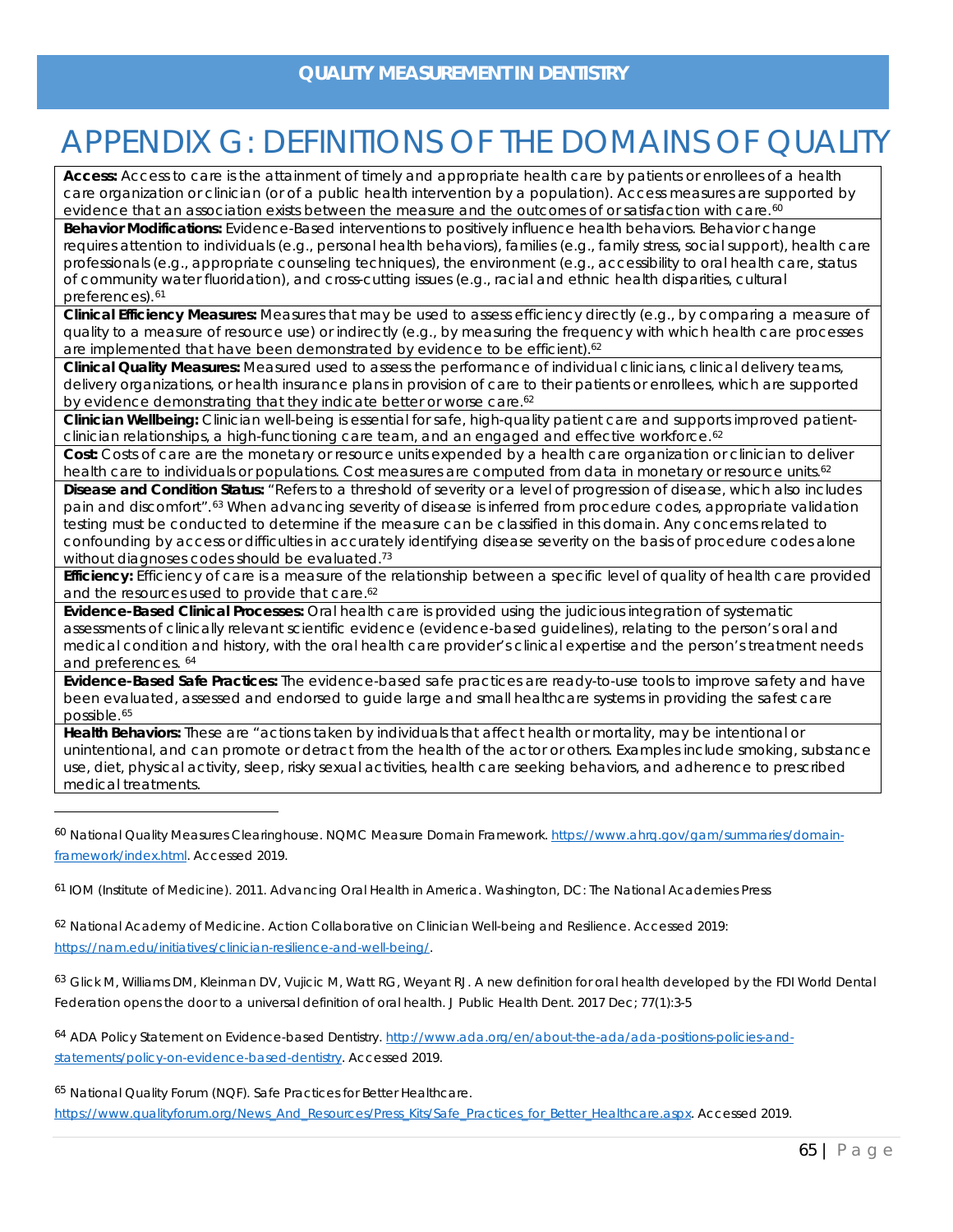**HealthCare Delivery Measures:** These are used to assess the performance of individual clinicians, clinical delivery teams, delivery organizations, or health insurance plans in the provision of care to their patients or enrollees.<sup>62</sup>

**Health State:** A user-enrollee health state is the health status of a group of persons identified by enrollment in a health plan or through use of clinical services.<sup>62</sup>

**Management:** Management of care is a feature of a health care organization related to the administration and oversight of facilities, organizations, teams, professionals, and staff that deliver health services to individuals or populations. Management measures assess administrative activities that are important to health care but are not part of the direct interaction between individual patients and health care professionals.<sup>62</sup>

**Oral Health Status:** Oral health is multi-faceted and includes "the ability to speak, smile, smell, taste, touch, chew, swallow and convey a range of emotions through facial expressions with confidence and without pain, discomfort and disease of the craniofacial complex". <sup>65</sup>

**Outcome:** An outcome of care is a health state of a patient resulting from health care. Outcome measures are supported by evidence that the measure has been used to detect the impact of one or more clinical interventions (or public health interventions for population outcomes). Measures in this domain are attributable to antecedent health care (or public health interventions) and should include provisions for risk-adjustment.<sup>62</sup>

**Patient Experience:** Experience of care is a patient's or enrollee's report of observations of and participation in health care, or assessment of any resulting change in their health. Patient experience measures are supported by evidence that an association exists between the measure and patients' values and preferences, or one of the other clinical quality domains. <sup>62</sup> "In contrast to patient reported outcome measures, patient reported experience measures do not look at the outcomes of care but the impact of the process of the care on the patient's experience; e.g., communication and timeliness of assistance." 66

**Patient Reported Outcomes:** Any report of the status of a patients (or person's) health condition, health behavior, or experience with healthcare that comes directly from the patient, without interpretation of the patient's response by a clinician or anyone else." 67

**Physiological Function:** "Refers to the capacity to perform a set of actions that include, but are not limited to, the ability to speak, smile, chew, and swallow."65

**Psychosocial Function: "**Refers to the relationship between oral health and mental state that includes, but is not limited to, the capacity to speak, smile, and interact in social and work situations without feeling uncomfortable or embarrassed."<sup>65</sup>

**Population Health Measures:** These are applied to groups of persons identified by geographic location, organizational affiliation or non-clinical characteristics, in order to assess public health programs, community influences on health, or population-level health characteristics that may not be directly attributable to the care delivery system.<sup>62</sup>

**Process:** A process of care is a health care-related activity performed for, on behalf of, or by a patient. Process measures are supported by evidence that the process—that is the focus of the measure—has led to improved outcomes.62

**Provider Assessed Outcome:** Any report of the status of a patient's health condition that is based on provider assessment.73

**Quality:** The "degree to which health services for individuals and populations increase the likelihood of desired health outcomes and are consistent with current professional knowledge."[68](#page-57-2)

**Quality of Life:** Individuals' perceptions of their position in life in the context of culture and value systems in which they live, and in relation to their goals, expectations, standards, and concerns [69a](#page-57-3)nd OHQOL "reflects people's comfort

[http://www.fda.gov/downloads/Drugs/GuidanceComplianceRegulatoryInformation/Guidances/UCM193282.pdf.](http://www.fda.gov/downloads/Drugs/GuidanceComplianceRegulatoryInformation/Guidances/UCM193282.pdf) Accessed 2019.

<span id="page-57-2"></span><sup>68</sup> Institute of Medicine (US) Committee to Design a Strategy for Quality Review and Assurance in Medicare; Lohr KN, editor. Washington (DC): National Academies Press (US); 1990[. https://www.ncbi.nlm.nih.gov/books/NBK235472/.](https://www.ncbi.nlm.nih.gov/books/NBK235472/) Accessed 2019.

<span id="page-57-3"></span><sup>69</sup> The World Health Organization Quality of Life assessment (WHOQOL): position paper from the World Health Organization.Soc Sci Med. 1995 Nov; 41(10):1403-9.

<span id="page-57-0"></span><sup>66</sup> Charlotte Kingsley, Sanjiv Patel, Patient-reported outcome measures and patient-reported experience measures, BJA Education, Volume 17, Issue 4, April 2017, Pages 137-144[, https://doi.org/10.1093/bjaed/mkw060.](https://doi.org/10.1093/bjaed/mkw060) Accessed 2019.

<span id="page-57-1"></span><sup>&</sup>lt;sup>67</sup> U.S. Food and Drug Administration, Guidance for Industry, Patient-Reported Outcome Measures: Use in Medical Product Development to Support Labeling Claims, Fed Regist. 2009;74(35):65132-133.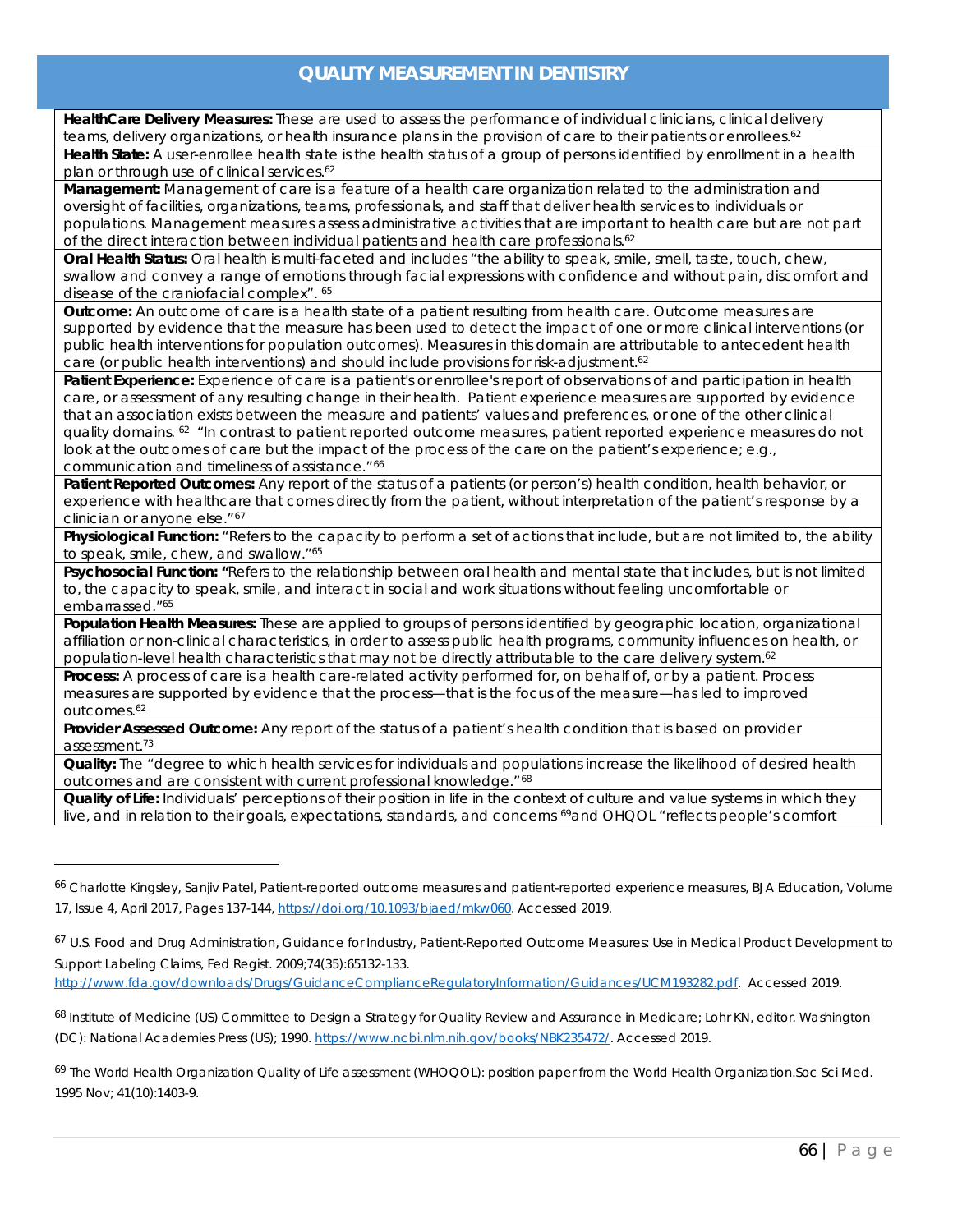when eating, sleeping and engaging in social interaction; their self-esteem; and their satisfaction with respect to their oral health".[70](#page-58-0)

**Quality Measures:** Measures used to assess the performance of individual clinicians, clinical delivery teams, delivery organizations, or [health insurance plans in the provision of care to th](#page-58-1)eir patients or enrollees, which are supported by evidence demonstrating that they indicate better or worse care.<sup>62</sup>

**Related Health Care Measures:** Measures used to assess the non-quality aspects of performance of individual clinicians, clinical delivery teams, delivery organizations, or health insurance plans in the provision of care to their patients or enrollees. These measures are not supported by evidence demonstrating that they indicate better or worse care.<sup>62</sup>

**Risk Status:** There are patient-related attributes or characteristics that contribute to outcomes. (Examples include patient's primary diagnosis and condition severity, comorbid conditions, genetic, biological, demographic, socioeconomic, environmental, and psychosocial factors; health-related behaviors; and attitudes, preferences and perceptions regarding health care). These are collectively termed risk factors and understanding any changes in the risk status influences patient's oral health and potential outcomes of care.<sup>62</sup>

**Structure:** Structure: Structure of care is a feature of a health care organization or clinician (or public health program for populations) related to the capacity to provide high quality health care. Structure measures are supported by evidence that an association exists between the measure and one of the other clinical quality measure domains.<sup>62</sup>

**Treatment Outcomes:** Anticipated and unanticipated complications and consequences, as well as functional, physiological and aesthetic outcomes of care.[71](#page-58-2)

**Use of Services:** Use of services is the provision of a service to, on behalf of, or by a group of persons identified by enrollment in a health plan or through use of clinical services.<sup>62</sup>

<span id="page-58-0"></span><sup>70</sup> DHHS (2000). Oral health in America: a report of the Surgeon General. US Department of Health and Human Services and National Institute of Dental and Craniofacial Research Rockville, MD: National Institutes of Health

<span id="page-58-2"></span><span id="page-58-1"></span><sup>71</sup> DQA Quality Measurement Framework. The Dental Quality Alliance. 2019.